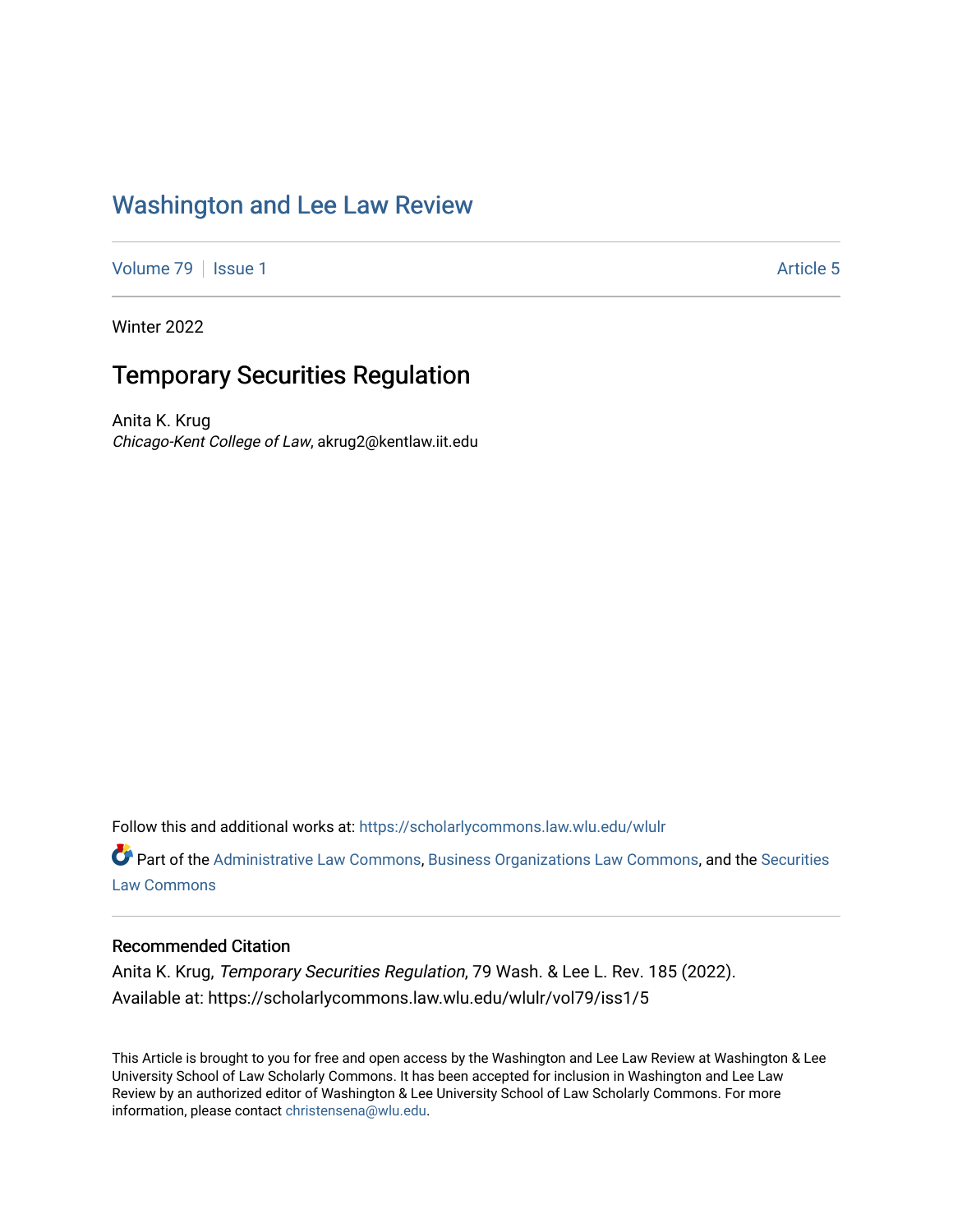# Temporary Securities Regulation

# Anita K. Krug\*

# *Abstract*

*In times of crisis, including during the 2020–2021 global pandemic, the U.S. Securities and Exchange Commission (SEC) has engaged in a type of securities regulation that few scholars have acknowledged, let alone evaluated. Specifically, during recent market crises, the SEC adopted rules that are temporary, designed to help the securities markets and their participants—both public companies and public investment funds, such as mutual funds and ETFs—weather the crisis at hand but go no further. Once that goal has been accomplished, these rules usually expire, replaced by the permanent rules that they temporarily supplanted. Although the temporary-rulemaking endeavor is laudable—and arguably necessary for the sake of maintaining well-functioning markets in times of crisis—neither the SEC nor its observers have sufficiently acknowledged the meaningful risks that temporary rules might present to investors. At the same time, they have not appreciated the opportunities that temporary rules may create for furthering the cause of more effective regulation. This Article seeks to illuminate the potential and the pitfalls of temporary rules, thereby contributing to a better understanding of what is at stake when the SEC adopts them and what considerations should inform the agency's rulemaking during future crises.* 

185

Dean and Professor of Law, Chicago-Kent College of Law. The author thanks the Chicago-Kent Library Director, Jean Wenger, for excellent research assistance.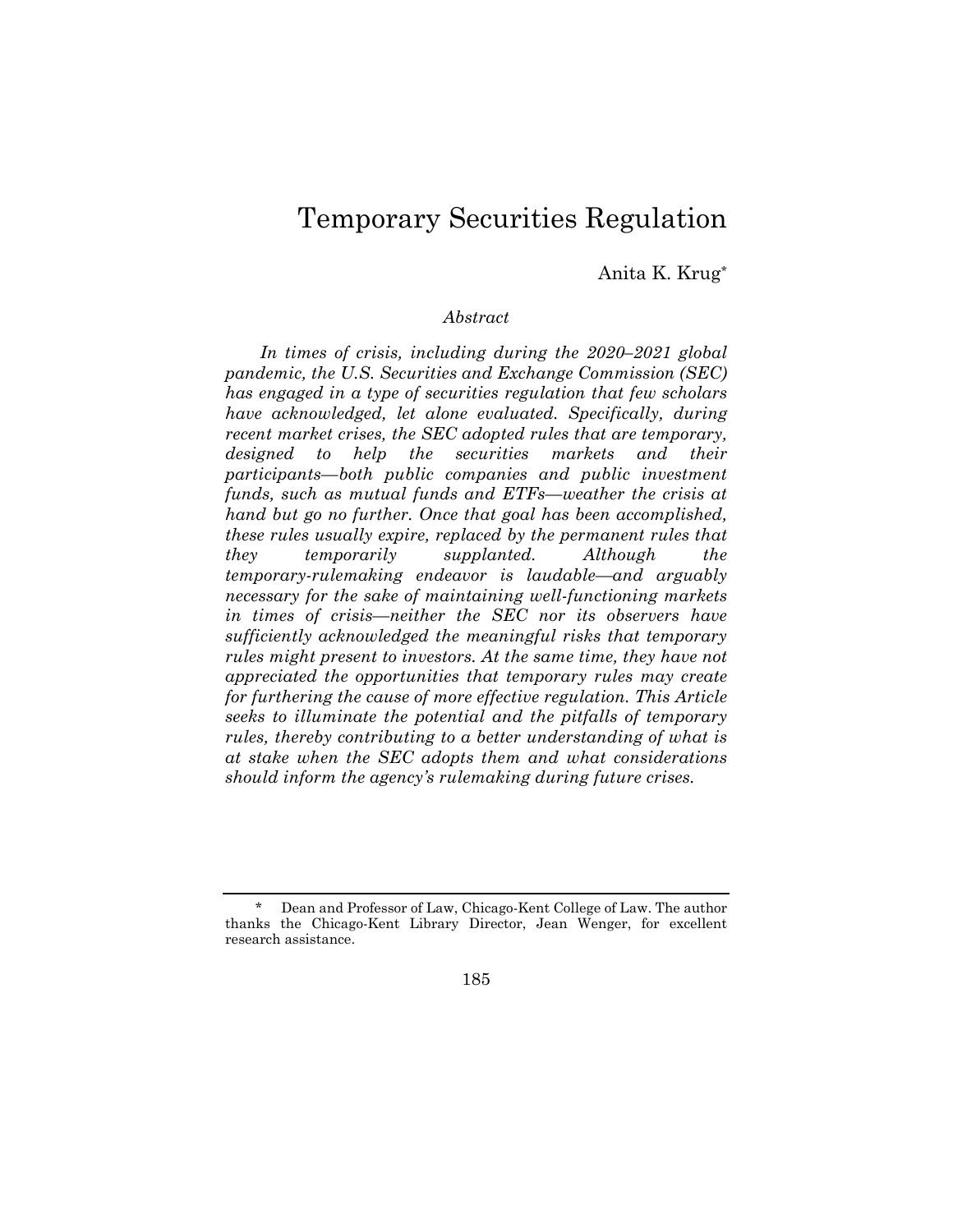# *Table of Contents*

| L.  | B. Temporary Rules for Public Companies202                                                                          |  |
|-----|---------------------------------------------------------------------------------------------------------------------|--|
| П.  | B. Temporary Rules for Public Funds216                                                                              |  |
| Ш.  | IMPROVING TEMPORARY RULEMAKING  222<br>1. Stock Market Crash of 1987  223<br>B. Lessons for Temporary Rulemaking235 |  |
| IV. | EXPERIMENTAL TEMPORARY RULES  240<br>B. Toward Better (Permanent) Regulation244                                     |  |
|     |                                                                                                                     |  |

# **INTRODUCTION**

In May 2020, shareholders of the cruise operator Carnival Corporation sued the company and its CEO in federal court, alleging that the company made a number of misstatements in the Form 10-K report it filed in January 2020 regarding the occurrence of COVID-19 among passengers on its cruise ships and its protocols on health and safety.1 Following this, *Bloomberg Businessweek*'s and the *Wall Street Journal*'s reporting on Carnival's handling of the COVID-19 outbreak was

<sup>1</sup>*. See* Omnibus Order at 2–3, Serv. Lamp Corp. Profit Sharing Plan v. Carnival Corp., No. 1:20-cv-22202 (S.D. Fla. Oct. 30, 2020), ECF No. 42 (describing the contents of Carnival Corporation's January 2020 10-K report and the subsequent news reports placing those contents into question).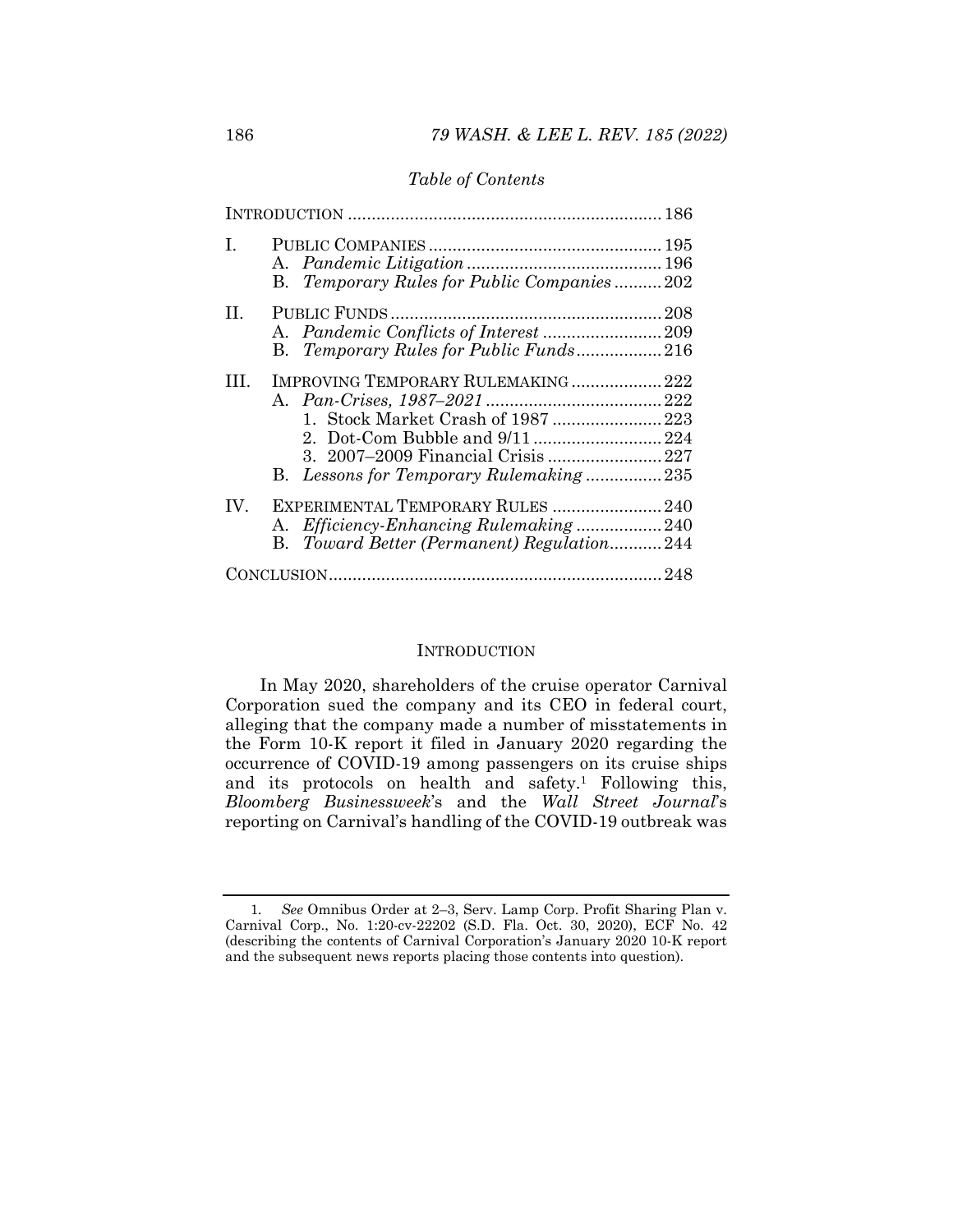critical of the cruise line.2 Allegedly as a result of these events, the company's stock price declined by 16 percent.3

In August 2020, shareholders of STAAR Surgical Co., a company that makes implantable eye lenses, sued the company and its CEO in federal court, alleging that the company made a number of material misrepresentations, including in the Form 10-K report it filed in late February 2020, the Form 8-K it filed in April 2020, and the Form 10-Q report it filed in May 2020, regarding its positive sales outlook and the impact of COVID-19 on its sales performance.4 These alleged misstatements were followed by the company's August 2020 Form 10-Q filing, in which it stated that financial results for the second quarter were disappointing, and a third-party report stating that fraud pervaded part of the company's business.5 Allegedly as a result of these events, the company's stock price declined by 16.2 percent.6

In September 2020, shareholders of Portland General Electric Co., an electrical utility, sued the company and its CEO in federal court, alleging that the company misrepresented its financial performance for the first quarter of 2020 in its April 2020 Form 10-Q report.7 Shareholders further alleged that, in

4*. See* Complaint at 7, 11–12, Alwazzan v. STAAR Surgical Co., No. 8:20-cv-01533 (C.D. Cal. Aug. 19, 2020) (detailing the company's misstatements in its required regulatory filings regarding its sales volume).

5*. See id*. at 14–19 (describing the disclosures in the Form 10-Q report and the third-party report).

7*. See* Complaint at 5–8, Cannataro v. Portland Gen. Elec. Co., No. 3:20-CV-01583 (D. Or. Sept. 11, 2020), ECF No. 1 (quoting relevant portions of the company's April 24, 2020, Form 10-Q report and an accompanying press

<sup>2</sup>*. See id.* at 4 (noting that, in April 2020, the *Wall Street Journal* published an article making allegations about Carnival Corp.'s role in spreading COVID-19 and describing "early warning signs" that Carnival had failed to disclose (internal citations omitted)).

<sup>3</sup>*. See* MICHAEL G. BONGIORNO ET AL., WILMERHALE, COVID-19: LESSONS FROM THE SECOND WAVE OF SECURITIES FRAUD CLASS ACTIONS 4 (2020), https://perma.cc/49VP-A6QR (PDF) (noting that Carnival Corporation's stock price declined by 4 percent after a business publication stated that the company failed to adequately protect customers and another 12 percent after the *Wall Street Journal* published its article on how the company "'facilitated the spread of COVID-19'").

<sup>6</sup>*. See id.* at 15, 19 (noting that the company's stock price fell by 10 percent following the 10-Q filing on August 5th and another 6.2 percent following the dissemination of the third-party report on August 11th).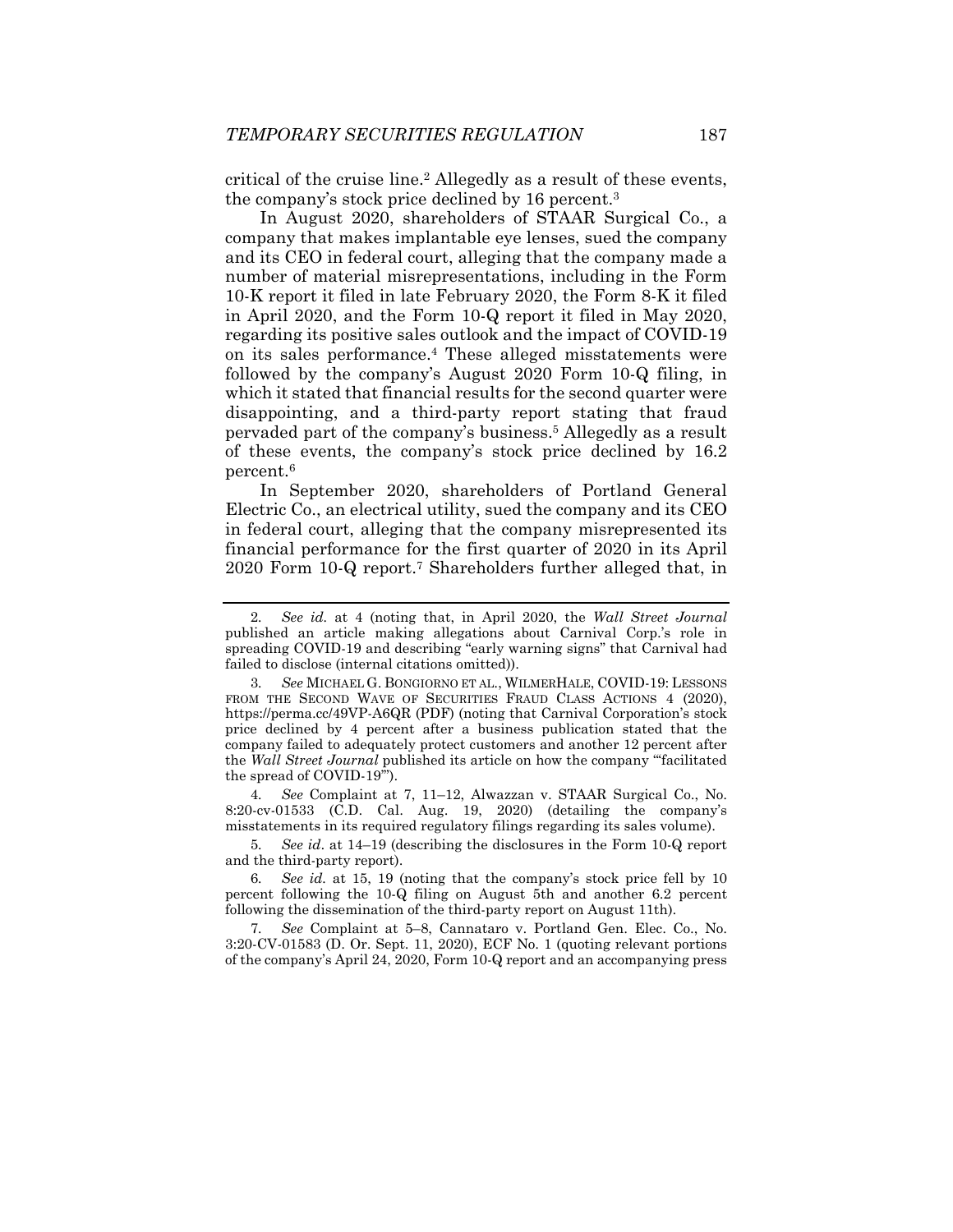its July 2020 Form 10-Q report, it understated certain risks associated with its business.8 The alleged misstatements became evident in August 2020, when the company announced losses and stated that it was lowering its 2020 projections.<sup>9</sup> Allegedly as a result, the company's stock price declined by 11 percent.10

Meanwhile, on March 4, 2020, the U.S. Securities and Exchange Commission (SEC) issued a temporary rule providing leniency to public companies in filing their required quarterly Form 10-Q reports, annual Form 10-K reports, and current Form 8-K reports.<sup>11</sup> Specifically, the SEC extended the deadlines for filings otherwise due before May 1, 2020, by forty-five days, provided a filing company met certain conditions.12 According to the SEC, the basis for the temporary rule was to assist companies grappling with the challenges associated with the COVID-19 pandemic.13 Under a modified version of the rule dated March 25, 2020, the SEC extended this relief to cover all Form 10-Q, 10-K, and 8-K reports otherwise due prior to July 1, 2020.14

9*. See id.* at 13–14 (quoting relevant portions of the August 24, 2020, press release).

10*. See id.* at 14 (detailing the alleged losses).

11*. See* Order Under Section 36 of the Securities Exchange Act of 1934 Granting Exemptions from Specified Provisions of the Exchange Act and Certain Rules Thereunder, Exchange Act Release No. 88,318, 85 Fed. Reg. 13,680, 13,680 (Mar. 9, 2020) [hereinafter 2020 Disclosure Rule] (setting forth the relief and the conditions associated with a company's reliance on it).

12*. See id.* at 13,680–81.

13*. See id.* at 13,680 (noting that the purpose of the rule was to "assist affected entities with meeting their obligations under the federal securities laws").

14*. See* Order Under Section 36 of the Securities Exchange Act of 1934 Modifying Exemptions from the Reporting and Proxy Delivery Requirements for Public Companies, Exchange Act Release No. 88,465, 85 Fed. Reg. 17,610, 17,610 (Mar. 30, 2020) [hereinafter 2020 Disclosure Rule Extension].

release stating that the company's "financial performance . . . largely reflects conditions experienced prior to the COVID-19 pandemic").

<sup>8</sup>*. See id.* at 9–12 (quoting relevant portions of the Form 10-Q report, which described positive financial outcomes for the quarter and effective controls and procedures, as well as the content of a press release accompanying the report).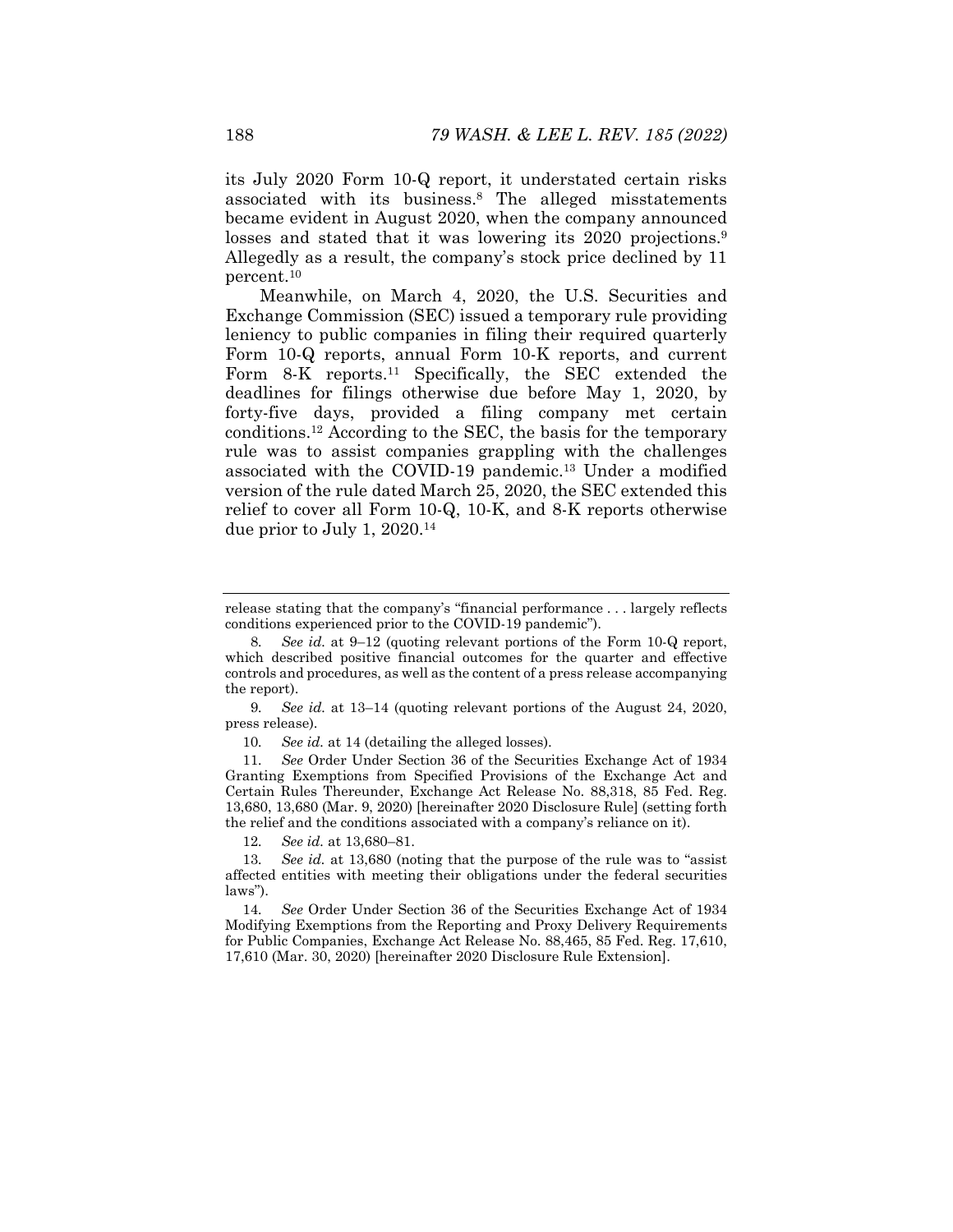The pandemic presented difficult trade-offs in its early months. Perhaps the most obvious one is that, although implementing measures such as "lockdowns" and temporary business closures was arguably critical for ensuring the population's health and safety, those protective measures contributed to widespread unemployment and threatened near-term economic growth.15 There was also a less-obvious trade-off. While the pandemic was creating conditions that promoted incidences of securities fraud and accompanying litigation,<sup>16</sup> the SEC steadily adopted temporary measures to provide relief to public companies and public investment funds to help them comply with their ongoing obligations under the securities laws.

Temporary rules, though rarely (if ever) studied, are not new. They are a regulatory response to national and international crises that present hardships for public companies as well as some private ones.17 These crises include not only the 2020 pandemic but also the 2007–2009 financial crisis and the 2001–2002 "dot-com" stock market decline and contemporaneous September 11, 2001, terrorist attacks.18 The temporary rules adopted to date demonstrate that the agency

17*. See, e.g.*, KAN. STAT. ANN. § 77-422 (2022)

A rule and regulation may be adopted by a state agency as a temporary rule and regulation if the state agency and the state rules and regulations board finds that the preservation of the public peace, health, safety or welfare necessitates or makes desirable putting such rule and regulation into effect prior to the time it could be put into effect if the agency were to comply with the notice, hearing and publication requirements . . . .

18*. See infra* Part IV.A (describing some of the temporary rules that the SEC adopted to address challenges arising from recent securities market crises).

<sup>15</sup>*. See* Greg Ip, *Economics vs. Epidemiology: Quantifying the Trade-Offs*, WALL ST. J. (Apr. 15, 2020, 9:57 PM), https://perma.cc/Y8P3-YN5P ("The rising economic toll of pandemic-induced shutdowns is fueling suspicions that government leaders are listening too much to epidemiologists and not enough to economists.").

<sup>16</sup>*. See* J. Timothy Mast et al., *Operating in a Pandemic: Securities Litigation Risk and Navigating Disclosure Concerns*, HARV. L. SCH. F. ON CORP. GOVERNANCE (May 14, 2020), https://perma.cc/D7FH-SJPM ("The COVID-19 pandemic has introduced new corporate disclosure issues and increased the attendant risk of securities fraud actions, as evidenced by plaintiffs' initial filings across the country in the past few weeks.").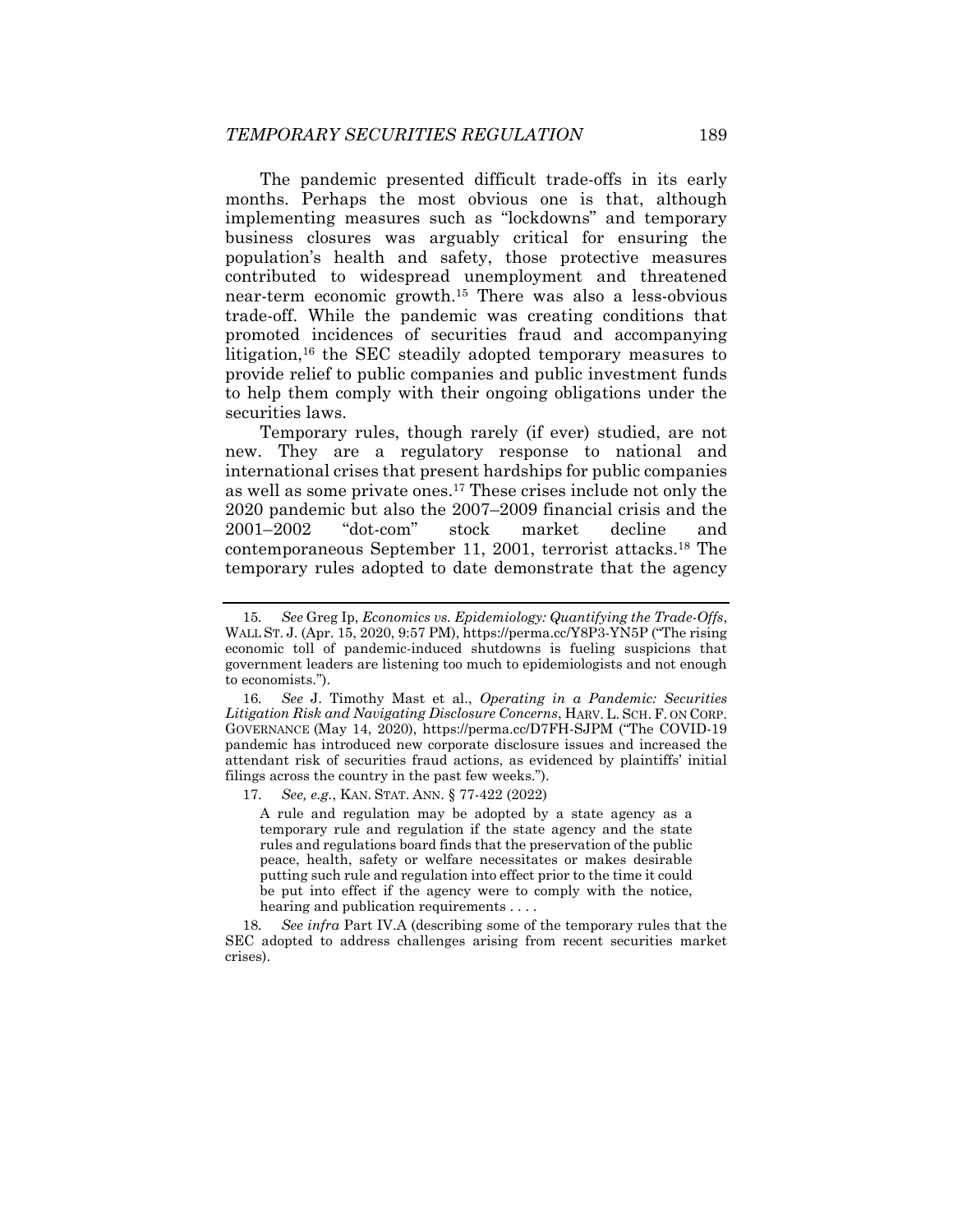deems these rules—which typically take the form of "orders" rather than "rules"—necessary in times of crisis to provide either leeway to companies struggling with the demands of ongoing regulatory compliance19 or protection for companies suffering weakened positions vis-à-vis other market participants.20 As this description suggests, the purposes of temporary rulemaking may differ from crisis to crisis. Some temporary rules provide leniency to market participants ("leniency rules"), while others apply greater limitations to market participants' activities to prevent them from harming other participants ("stringency rules").21

The former purpose generally provided the rationale for the SEC's temporary rulemaking during the pandemic. But as the examples above suggest, temporary rules may have unanticipated adverse effects on the securities markets and investors.22 More specifically, Forms 10-K and 10-Q—publicly-released annual and quarterly reports, respectively, which are required of public companies under the securities laws—contain information that is important to investors regarding the companies' operational and financial health.23 Particularly in the pandemic context, these reports can inform investors about such things as the incidence of COVID-19 among a company's customers (companies in the travel industry), products the company is developing to combat or prevent COVID-19 (pharmaceutical companies), cybersecurity risks in connection with online meeting platforms (technology companies), and, more generally, the company's

<sup>19</sup>*. See infra* notes 50–67 and accompanying text (describing some of the temporary rules adopted by the SEC during the 2020 pandemic).

<sup>20</sup>*. See infra* notes 145–161 and accompanying text (describing the temporary rules adopted by the SEC during the 2007–2009 financial crisis).

 <sup>21.</sup> As Part III.A describes, most of the SEC's temporary rules during the 2020 pandemic and in the aftermath of the September 11, 2001, terrorist attacks could be characterized as leniency rules, while most of those that the agency adopted during the 2007–2009 financial crisis could be characterized as stringency rules.

<sup>22</sup>*. See* Mast et al., *supra* note 16 (discussing the potential for increased litigation against publicly held companies due to changes in policies resulting from the COVID-19 pandemic).

<sup>23</sup>*. See infra* notes 77–92 and accompanying text (describing the importance of these required securities regulatory filings).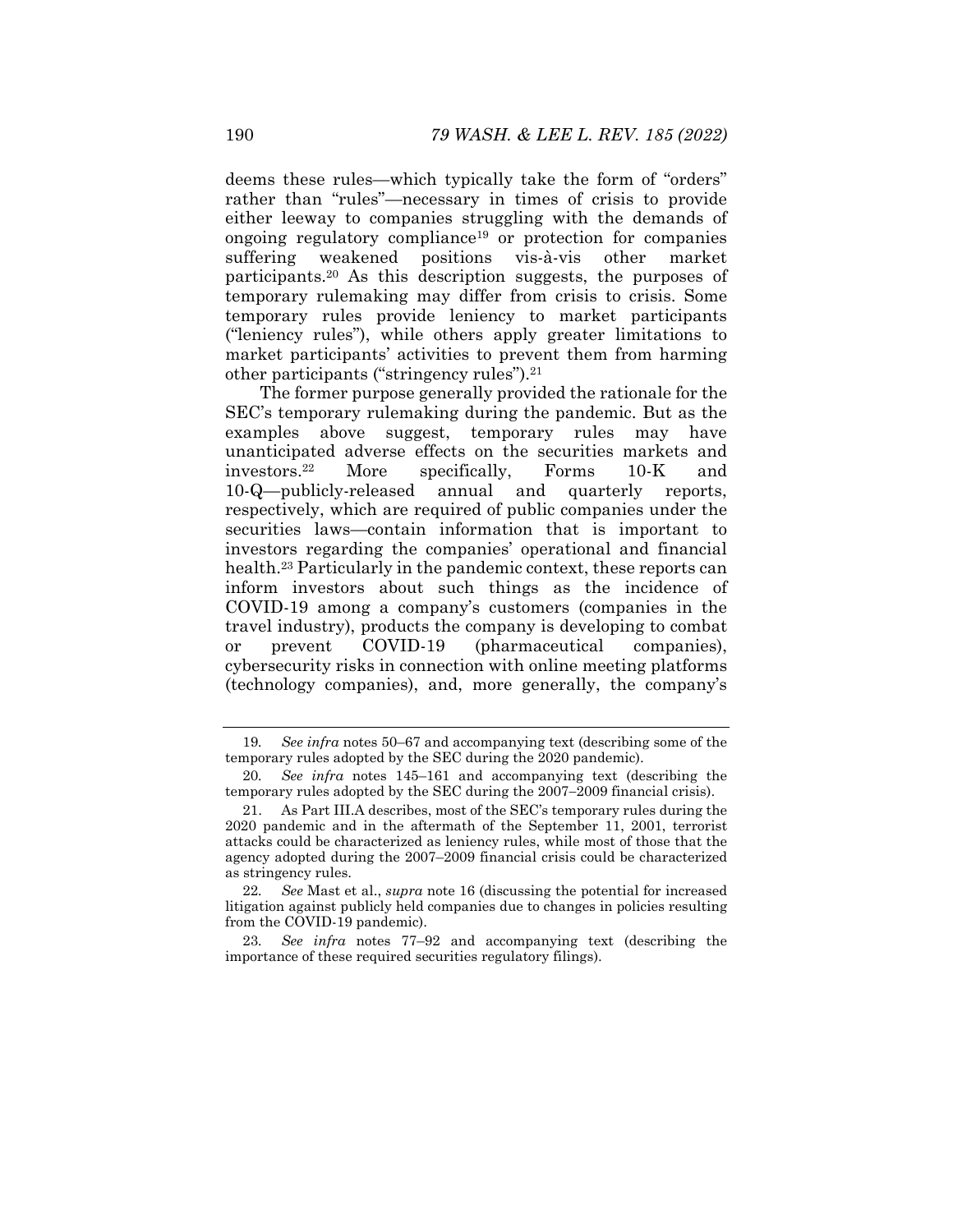success is generating revenues and profits during the pandemic.24

Yet as a result of the SEC's temporary rules, these disclosures, which in some cases suggest the occurrence of fraud or misrepresentations, may have been delayed by over a month. This delay, in turn, may have exacerbated the length of time during which the market relied on incorrect information. In addition, although these particular rules applied only to reports otherwise due during the four-month period from March 1, 2020, to July 1, 2020, those months constituted a significant period for companies' disclosures concerning their financial viability at the onset of the pandemic.

In addition, the public company context presents only one area of possible concern; another is the public fund context. Public funds are entities registered as such with the SEC,<sup>25</sup> including mutual funds and exchange-traded funds (ETFs), the mainstay of retail and, importantly, retirement plan investing.26 These entities are heavily regulated under the securities laws to ensure that the firms that operate them (to which this Article refers as fund managers, for ease of reference) act as fiduciaries to investors, putting investors' interests first at all times.27 Accordingly, the accompanying principle under the securities

 25. Investment companies are therefore also public companies. However, the securities laws' regulation of them is sufficiently different from the securities laws' regulation of public companies that are business enterprises that they are a different category for purposes of this Article's discussion.

26*. See, e.g.*, *Mutual Funds and Exchange-Traded Funds (ETFs)A Guide for Investors*, SEC, https://perma.cc/SX4R-ZHA5 (last updated Jan. 26, 2017) ("American investors often turn to mutual funds and exchange-traded funds (ETFs) to save for retirement and other financial goals.").

27*. See* Jeff Schwartz, *Should Mutual Funds Invest in Startups? A Case Study of Fidelity Magellan Fund's Investments in Unicorns (and other Startups) and the Regulatory Implications*, 95 N.C. L. REV. 1341, 1356 (2017) ("Because of the trust investors bestow in them, mutual fund managers are fiduciaries of the funds they manage and, by extension, their shareholders.").

<sup>24</sup>*. See* Jay Clayton & William Hinman, *The Importance of Disclosure— For Investors, Markets and Our Fight Against COVID-19*, SEC (Apr. 8, 2020), https://perma.cc/2B7A-4LLX (noting "Intense Investor Interest in Company-Specific Operational and Financial Status and Plans for Addressing the Effects of COVID-19" and that investors use the information in quarterly reporting, "including management commentary regarding trends, and future expectations of financial condition and risks, to gauge value and estimate future firm performance").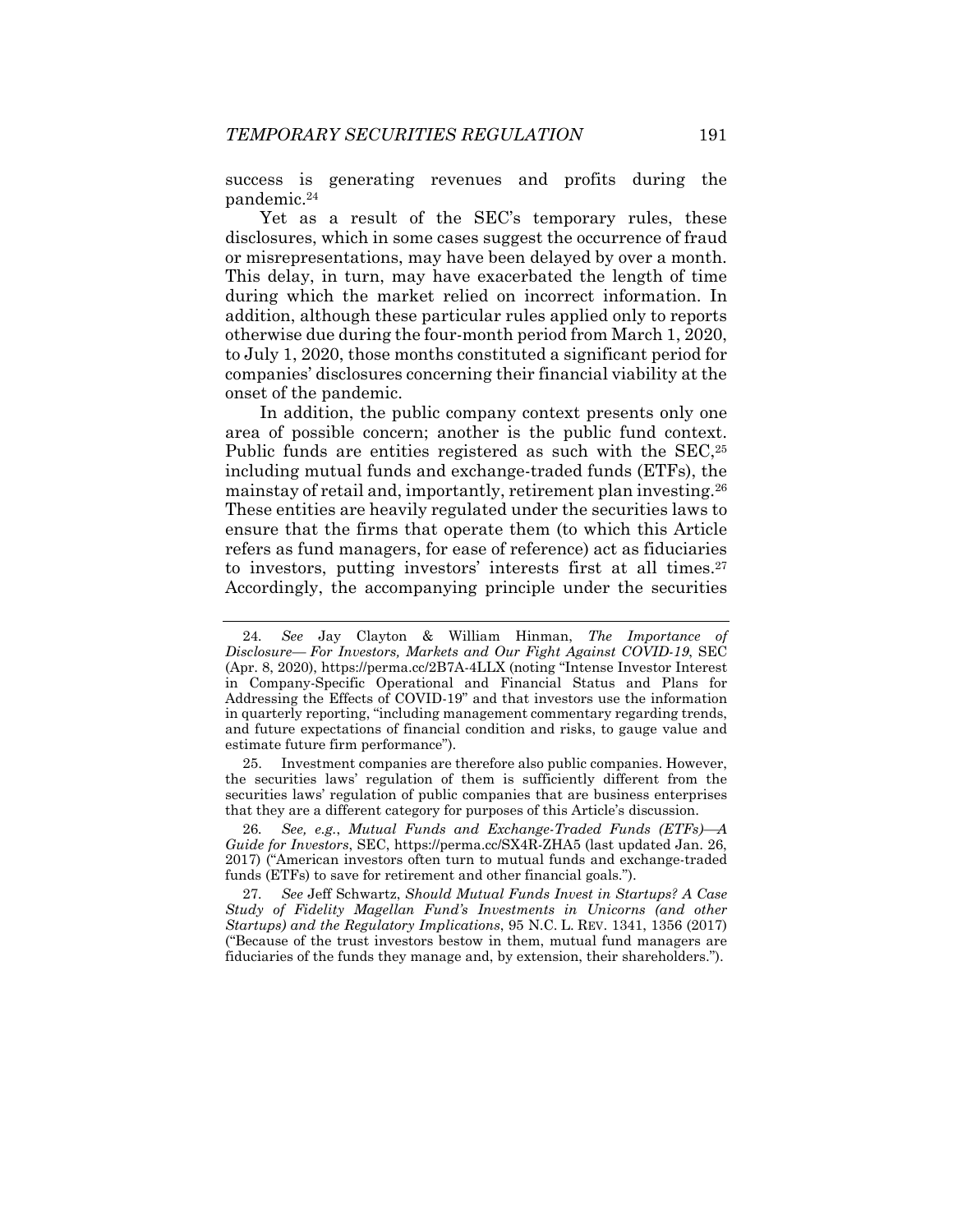laws is to mitigate or eliminate, to the extent possible, all conflicts of interest—that is, the temptation of fund managers to put their interests ahead of investors' interests.28 Indeed, this imperative is the basis of numerous rules and obligations to which funds and fund managers are subject.<sup>29</sup>

Unlike in the public company context, however, there has been no surge of litigation or SEC disciplinary actions against funds and fund managers since the onset of the pandemic. This is not surprising, given that misconduct by fund managers, when it exists, is often detected during SEC examinations and investigations, which are typically lengthy processes even without the resource and logistics limitations wrought by the pandemic.30 Nevertheless, the financial and viability challenges that public funds faced as a result of the pandemic were severe, encompassing both investor withdrawals and subpar performance. Accordingly, fund managers might have been tempted to act on conflicts of interest, such as by departing from their stated investment policies in light of market volatility or by withholding the disclosure of adverse material information about changes to fund operations. But as these and other risks

<sup>28</sup>*. See* Stacy Goto Grant, Note, *International Financial Regulation Through the G20: The Proprietary Trading Case Study*, 45 GEO. J. INT'L L. 1217, 1221–22 (2014) (observing that proprietary trading by financial professionals creates conflicts of interest and that, although these conflicts "are supposed to be restricted by fiduciary relationships, . . . the desire to make money for the firm's own account creates perverse incentives to violate any fiduciary duties").

<sup>29</sup>*. See* Schwartz, *supra* note 27, at 1356–61.

<sup>30</sup>*. See, e.g.*, Lori Richards, *Remarks Before the: Greater Cincinnati Mutual Fund Association Directors' Workshop*, SEC (Sept. 22, 2005), https://perma.cc/GP37-P7BJ ("The primary goal of the SEC's examination oversight is to detect, and to deter, fraud and other violations that can harm investors."). Indeed, the SEC's public failures to detect fraud through its examinations have led the agency to reevaluate its examination procedures and seek to improve them. *See* Robert Khuzami & John Walsh, *Testimony Concerning the SEC's Failure to Identify the Bernard L. Madoff Ponzi Scheme and How to Improve SEC Performance*, SEC (Sept. 10, 2009), https://perma.cc/9A2D-5V46 (stating that "we failed in our fundamental mission to protect investors, and we must continue vigorously to reform the way we operate" in testimony before Congress about the agency's "failure to detect the massive fraud perpetrated by Bernard Madoff").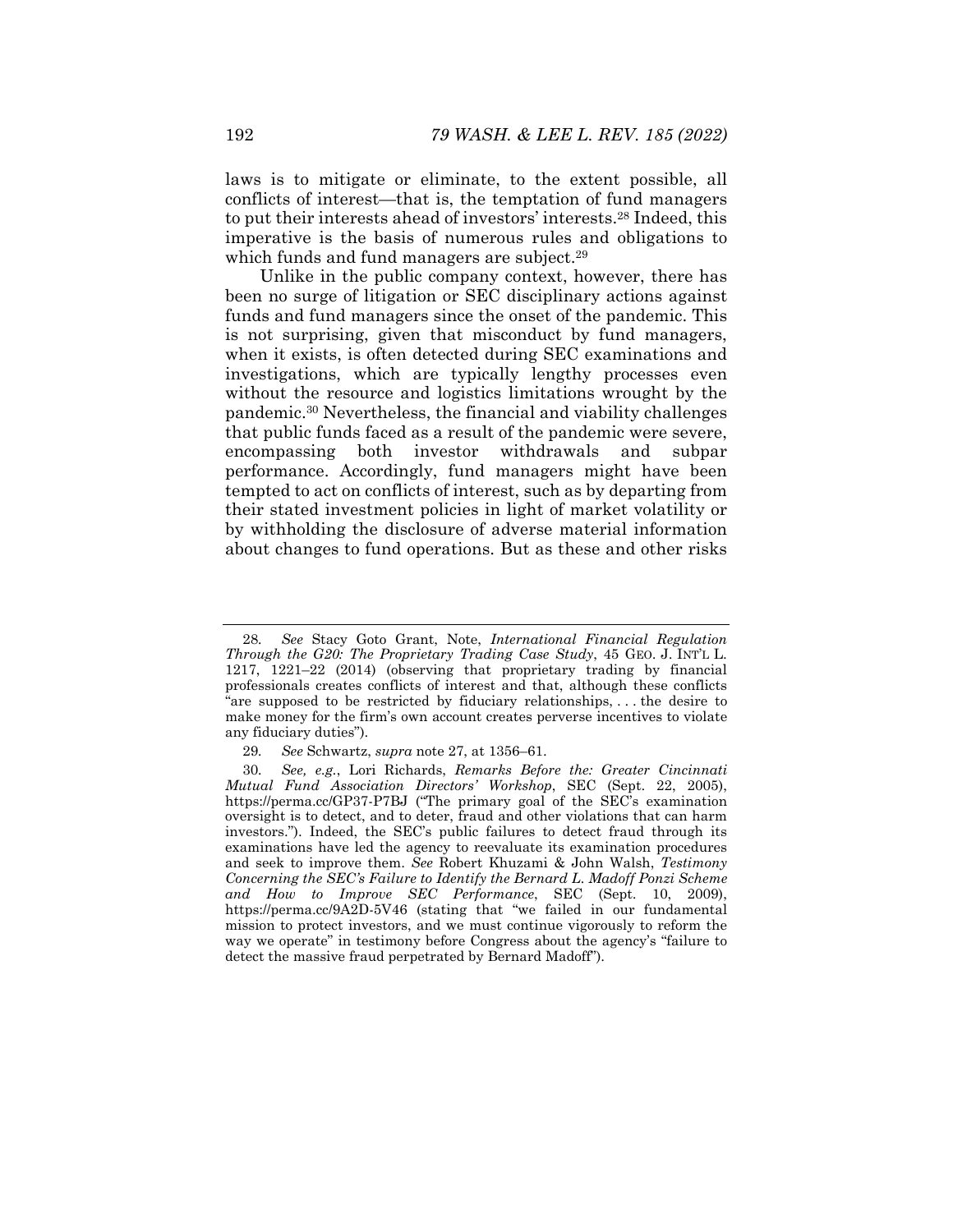grew, the SEC adopted temporary rules to help fund managers endure crisis conditions.<sup>31</sup>

To the extent the SEC's temporary rules succeeded in assisting public companies and public funds in overcoming at least some of the financial and operational challenges arising from the pandemic, they surely were a welcome salve. With these rules in place, market participants experiencing significant operational disruptions that impeded their ability to comply with disclosure deadlines, for example, were assured that they would not be deemed to have violated the securities laws.32 This result arguably benefitted not only the entities at issue but also the securities markets to the extent that it eased regulatory burdens that could interfere with market participation. At the same time, however, some of the temporary rules seemed to stand at cross-purposes with securities law objectives—namely, protecting investors and promoting capital formation—especially because those objectives become particularly critical during a crisis, when public companies and funds are facing severe challenges.

This Article evaluates temporary rules in securities regulation and previously-unexplored issues relating to them. In the process, it discusses the tensions arising from the securities regulatory imperative to protect investors and promote investor confidence in the integrity of the securities markets, on the one hand, and to incentivize and encourage the expansion and growth in a capitalist economy, on the other. Although these tensions are readily apparent, in the temporary rule context critical instances of them are largely overlooked by scholars and commentators in both the public company and the public fund realms.

Further, and more important, this Article opens new territory for analysis by evaluating which types of temporary rules are appropriate and when. That is, which types of crises

<sup>31</sup>*. See Division of Investment Management Coronavirus (COVID-19) Response FAQs*, SEC, https://perma.cc/TSM8-W4ZV (last updated Nov. 1, 2021) (exploring various aspects of the SEC's implementation of temporary rules resulting from the COVID-19 pandemic and how fund managers might benefit from them).

<sup>32</sup>*. See infra* Part I.B (describing the temporary rules that the SEC adopted to ease the compliance burdens of public companies and their managers).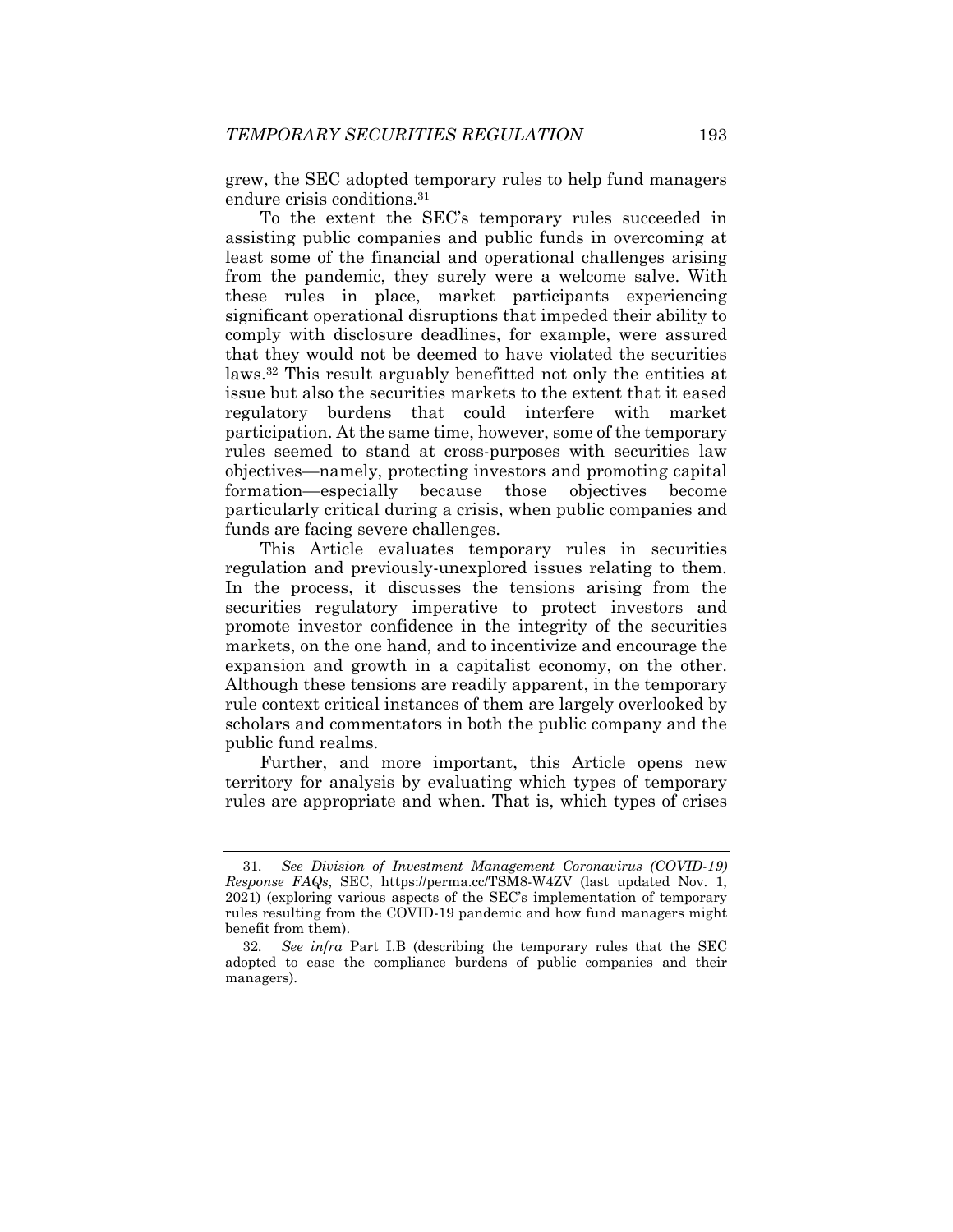call for temporary rules that provide leniency, and which ones create conditions for the SEC's imposition of additional strictures on what firms can and cannot do? As this Article argues, there are important differences among types of crises—and types of industries—that should inform the SEC and other regulators navigating future crises as they make decisions about temporary rules, whether those rules provide leniency or impose more stringent regulation to prevent destructive market behavior.

As part of its project to elucidate temporary rulemaking in the securities context, this Article addresses a final component of temporary rulemaking, one that constitutes yet another arena for further exploration. Temporary rules may provide opportunities for regulatory experimentation. That is, while some temporary rules may present investor protection concerns, others may create possibilities for permanent rulemaking. In the context of the pandemic, for example, the SEC adopted temporary rules suspending requirements under both the Investment Company Act and the SEC's associated rules that certain decisions by public fund boards of directors be made during in-person board meetings.<sup>33</sup> After months during which boards relied on these rules, carrying out all meetings on online platforms, the prospect arose that the SEC might make this relief permanent—a rule change that likely would not otherwise have been under consideration and that arguably is warranted in the technology era. This is an example of how the SEC might strategically deploy temporary rules moving forward, including in non-crisis situations.

This Article consists of four parts. Part I discusses certain shareholder lawsuits against public companies and their managers that arose during the pandemic and that alleged wrongdoing based on company statements and disclosures related to conditions created by the pandemic. It further notes the types of industries that experienced significant shareholder litigation and describes the temporary regulatory relief that the SEC simultaneously provided to these entities to help them navigate pandemic-related challenges, regardless of the industry. Part II turns to public funds and fund managers,

<sup>33</sup>*. See infra* Part III.A (describing the basis for and general content of these rules).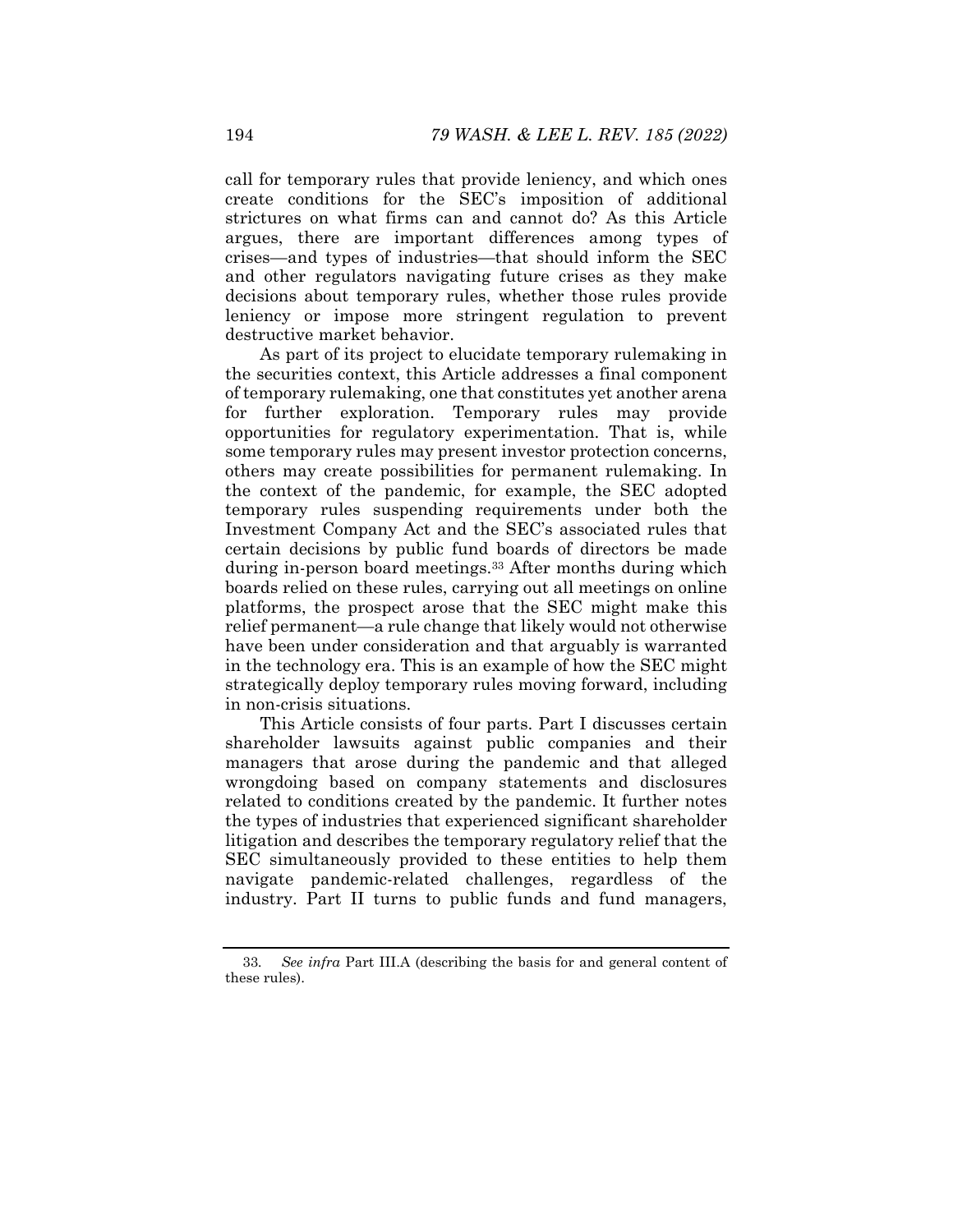articulating the risks that crisis conditions create for investors in mutual funds, ETFs, and other public investment entities. In addition, it describes how, through temporary rulemaking, the SEC eased the regulatory obligations with which these entities must otherwise comply. Part III evaluates the persistence of the regulation-leniency trade-off more broadly, contending that the ways in which crisis circumstances may call for special regulatory approaches should vary based on the nature of the crisis. Through that lens, it assesses the SEC's overall approach to temporary rules during the pandemic, apart from the merits of any particular temporary rule. Finally, Part IV suggests that, although some of the temporary rules adopted during the pandemic are worrisome from an investor-protection standpoint, a swath of the temporary rules nevertheless has been more benign or even efficiency-enhancing. In addition, it contends that, to further the cause of more effective regulation, some of these rules are good candidates to become permanent rules. A brief conclusion follows.

# I. PUBLIC COMPANIES

As soon as the pandemic took its hold on the United States and the world, it was evident that substantial litigation—specifically, shareholder class actions—would ensue as a result of the challenging circumstances the pandemic would create across the economy. By late May 2020, several hundred lawsuits stemming from the pandemic, both securities-related and otherwise, were pending in both state and federal courts, with 442 class actions filed in the United States from March 1 through the end of May 2020 alone.<sup>34</sup> In the securities context, shareholders filed substantial numbers of "pandemic lawsuits" each week, a circumstance that continued even after pandemic conditions began to subside.35

<sup>34</sup>*. See* DLA PIPER, PREPARING FOR GLOBAL CLASS ACTIONS ARISING FROM COVID-19, at 2 (2020), https://perma.cc/GC86-NPDW (PDF) (setting forth overviews of, and statistics relating to, COVID-19-related class actions in both the United States and Canada).

<sup>35</sup>*. See* ELIZABETH L. MITCHELL ET AL., WILMERHALE, COVID-19: THE VIRUS CREATES NEW REGULATORY PRIORITIES AND LITIGATION RISKS FOR PUBLIC COMPANIES AND MARKET PARTICIPANTS 4 (2020), https://perma.cc/USS5-SALK (observing that "the pace of new private securities lawsuits has not abated,"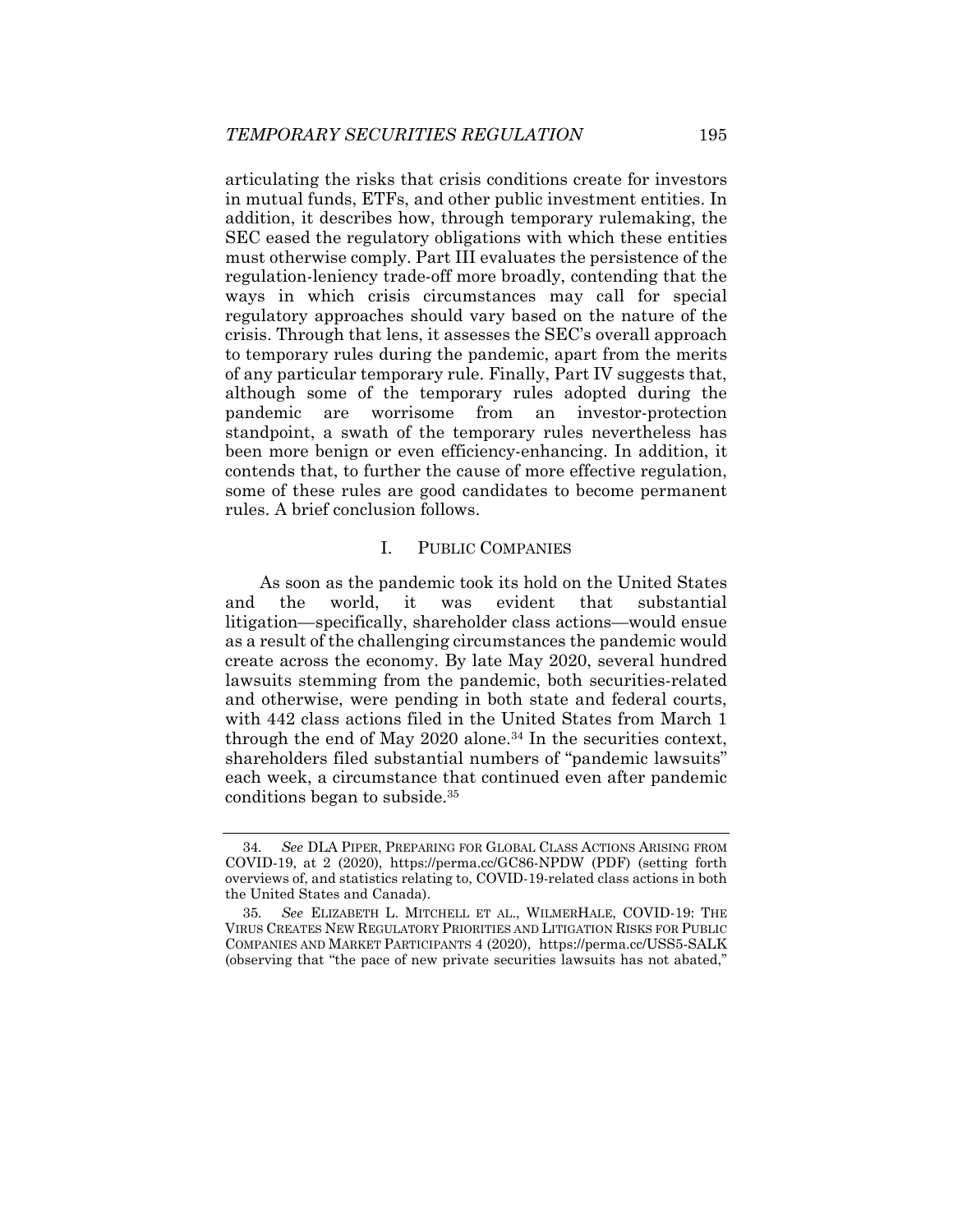Part I.A describes types of pandemic-related securities class action lawsuits that shareholders of public companies filed during the first year of the pandemic. Although the facts of each case are not themselves instructive as to the advisability of temporary rules, these lawsuits are informative as to the circumstances under which temporary rules may be appropriate. Part I.B describes an important temporary rule that the SEC adopted to alleviate certain compliance pressures that companies might experience because of pandemic conditions and associated challenges, as well as problems arising from the delayed disclosure that this rule permitted.

# A. *Pandemic Litigation*

From the beginning, a few industries were obvious candidates for federal securities litigation because the goods or services they provide have in some way played a role during the pandemic or created risks relating to it. As an example, several lawsuits filed during the first year of the pandemic were against travel companies, including cruise operators. In addition to the lawsuit against Carnival Corporation described in the Introduction, shareholders of Norwegian Cruise Lines sued the company and its CEO in mid-March.36 In the latter case, plaintiffs alleged that the Form 8-K report and press release the company made public on February 20, 2020, failed to disclose the actual impact that COVID-19 was having on its customers and the company's financial outlook.37 Plaintiffs further alleged that the company's Form 10-K, filed a week later, did not disclose that Norwegian sales representatives were providing false information to customers and potential customers to discourage them from cancelling cruise trips or to encourage

that this fact is not surprising because this type of litigation "thrives on market volatility and uncertainty," and that "[s]tock price drops create aggrieved investors").

<sup>36</sup>*. See* Complaint at 1, Douglas v. Norwegian Cruise Lines, No. 1:20-cv-21107 (S.D. Fla. Mar. 12, 2020).

<sup>37</sup>*. See id.* at 5–7 (alleging that statements in these documents "misrepresented and failed to disclose adverse facts pertaining to the Company's business, operations and prospects, which were known to Defendants or recklessly disregarded by them").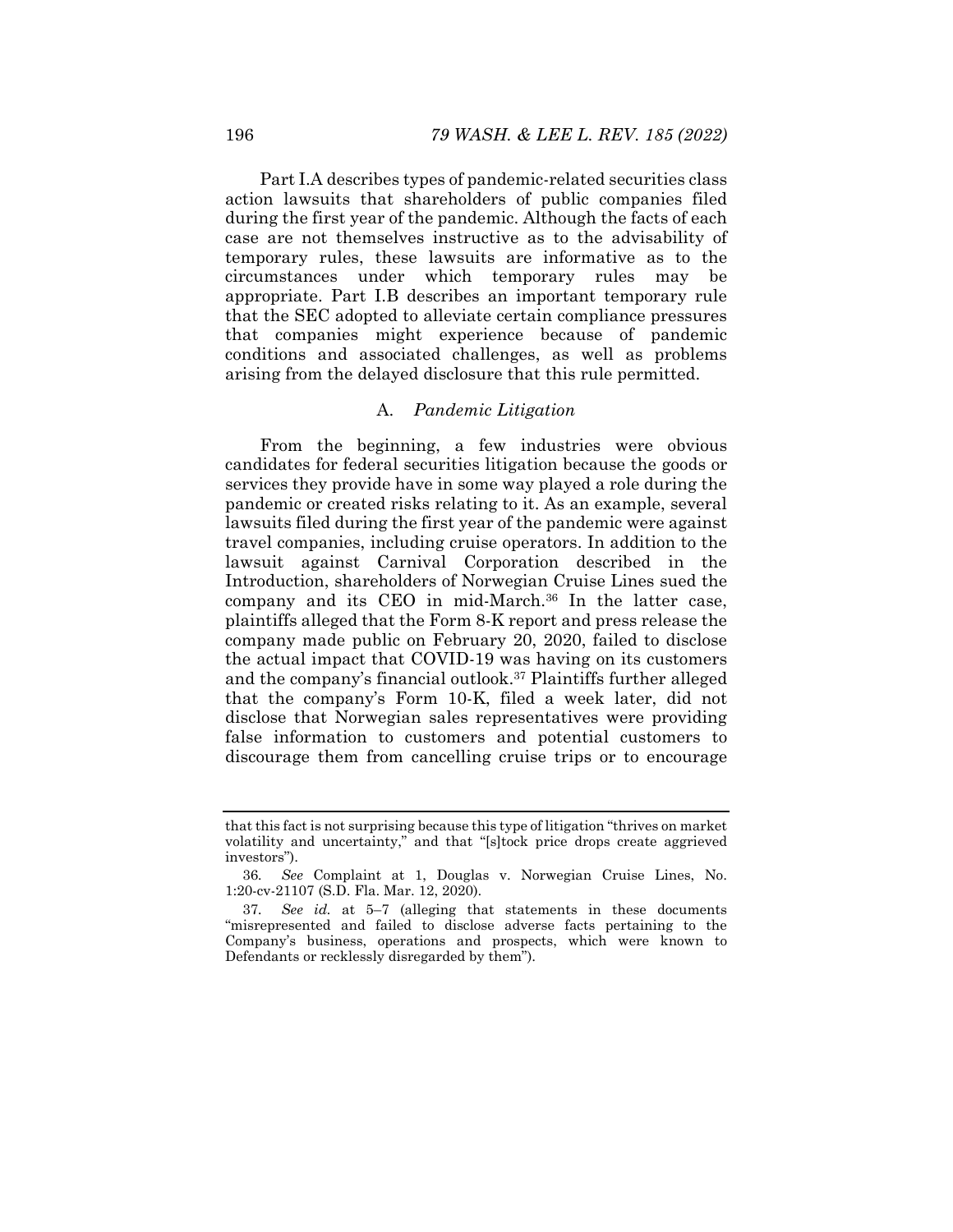them to purchase new cruise packages.38 After the *Miami New Times*' March 11, 2020, publication of an article detailing Norwegian's actual circumstances, the price of the company's shares fell by 26.7 percent.39 It fell by another 35.8 percent on March 12, 2020, after the *Washington Post* published an article disclosing additional information about Norwegian's sales tactics.40

Other types of travel companies, such as airlines, also became pandemic class-action defendants, in light of the pandemic's substantial adverse effect on air travel. Shareholders of GOL Linhas Aereas Inteligentes, a Brazilian airline, sued the company and its CEO on September 30, 2020, alleging that, through July, the company had made false and misleading statements about the quality of its internal controls and strength of its financial outlook.41 The company's stock price fell by an aggregate 12.6 percent allegedly based on, among other things, the company's June 16, 2020, disclosure of weaknesses in its internal controls,<sup>42</sup> its disclosure in its annual report filed on June 29, 2020, that its independent auditor had expressed doubts about its continuation,  $43$  and its July 23, 2020, announcement that it had terminated its independent auditor.<sup>44</sup>

Pharmaceutical and health care companies were a second unsurprising litigation target. On the same day that shareholders filed the Norwegian Cruise Lines action, a second

42*. See id.* at 7–8 (quoting relevant excerpts from the company's June 16 disclosure, which was in the form of a Form 12b-25 SEC filing).

See id. at 7 (noting that the company had employed "sales tactics of providing customers with unproven and/or blatantly false statements about COVID-19 to entice [them] to purchase cruises").

<sup>39</sup>*. See id.* at 7–8 (quoting relevant excerpts from the *Miami New Times*' article).

<sup>40</sup>*. See id.* at 9 (quoting relevant excerpts from the *Washington Post* article).

<sup>41</sup>*. See* Complaint at 4–10, Timotheo v. GOL Linhas Aereas Inteligentes S.A., No. 1:20-cv-04644 (E.D.N.Y. Sept. 30, 2020) (setting forth alleged misstatements spanning a period from February 20, 2020, through July 31, 2020).

<sup>43</sup>*. See id.* at 9 (quoting relevant excerpts from the company's June 29 disclosure).

<sup>44</sup>*. See id.* at 9–10 (quoting relevant excerpts from the company's July 23 announcement).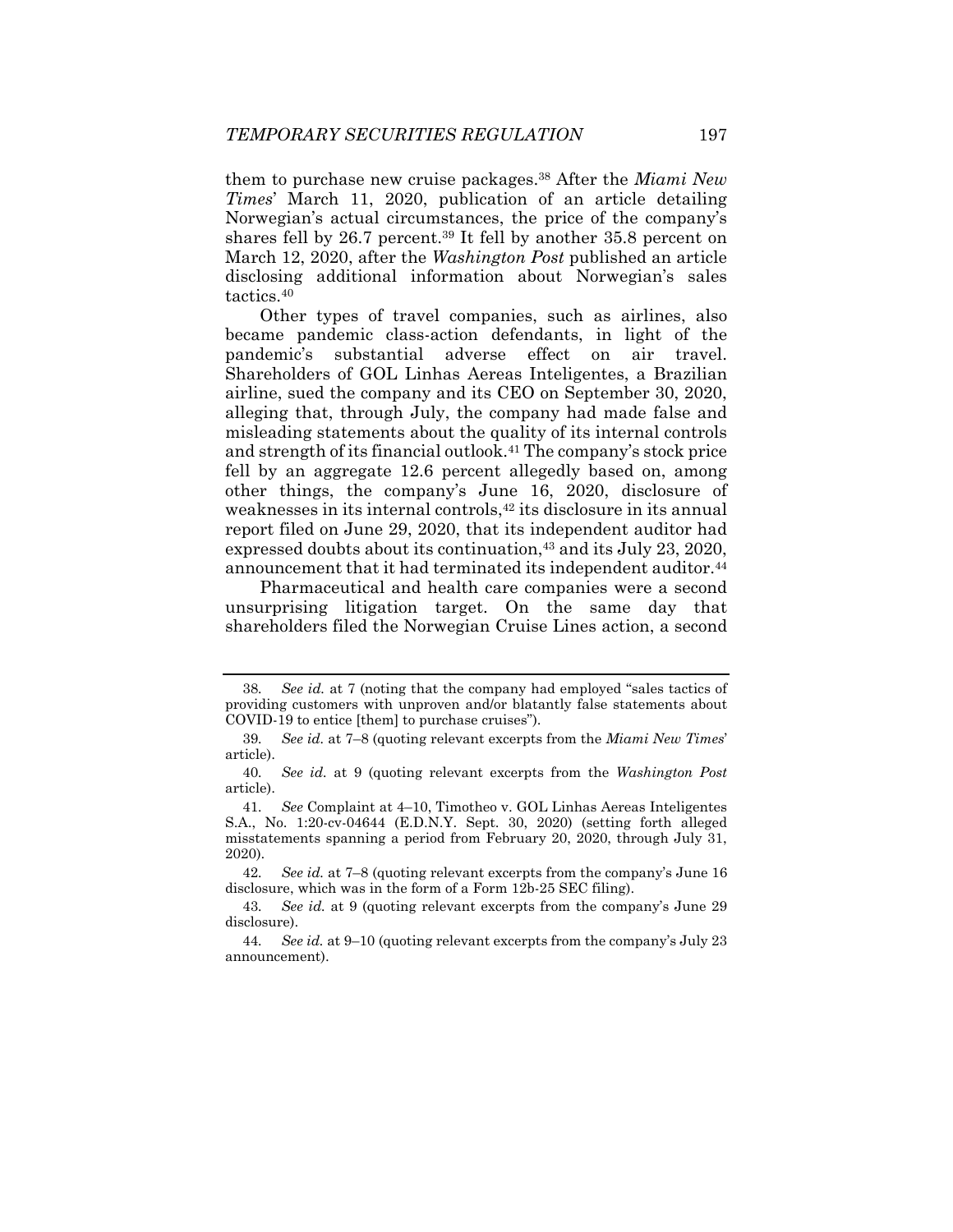set of shareholders sued Inovio Pharmaceuticals and its CEO on the basis that the company falsely claimed in mid-February 2020 that it had developed a COVID-19 vaccine in a matter of hours and that human testing of the product was imminent.<sup>45</sup> Having quadrupled during this time,<sup>46</sup> the company's stock price dropped by 71 percent after a short-seller called out the alleged misstatements—disclosing that, in fact, the company had not developed a vaccine for COVID-19—and publicly urged the SEC to investigate.47

In another health care case, shareholders of SCWorx Corp., a health care technology company, sued the company and its CEO on April 29, 2020, alleging that the company's mid-April press release, in which it announced that it had received a large order for COVID-19 testing kits with ongoing significant weekly orders thereafter, was misleading and false.<sup>48</sup> The plaintiffs further alleged that the company's stock price sank by over 17 percent when, less than a week after the press release, a research firm issued a report stating that the orders were "completely bogus," that the company's CEO had been previously convicted of tax evasion, and that the CEO of the company's supplier had "questionable credibility," among other things.49 Five days later, the SEC stopped trading of the company's stock.50

47*. See id.* at 4 (noting that the stock price dropped from an opening price of \$18.72 on March 9, 2020, to a closing price of \$5.70 on March 10, 2020).

48*. See* Complaint at 1, Yannes v. SCWorx Corp., No. 1:20-cv-03349 (S.D.N.Y. Apr. 29, 2020) (recounting that the company announced that it had received orders for "two million COVID-19 rapid testing kits, 'with provision for additional weekly orders of 2 million units for 23 weeks, valued at \$35M per week'"(citation omitted)).

49*. See id.* at 5–6 (quoting and highlighting relevant excerpts from the research report).

50*. See id.* at 6 (detailing that the SEC halted trading of SCWorx Corp.'s stock on April 22, 2020).

<sup>45</sup>*. See* Complaint at 3, McDermid v. Inovio Pharms., Inc., No. 2:20-cv-01402-GJP (E.D. Pa. Mar. 12, 2020) (quoting J. Joseph Kim, the company's CEO, who stated that the company had developed a COVID-19 vaccine "in a matter of about three hours once we had the DNA sequence from the virus").

 <sup>46.</sup> According to the complaint, the stock price rose "from \$4.28 per share on February 28, 2020" to "an intra-day high of \$19.36 on March 9, 2020." *Id.* at 4.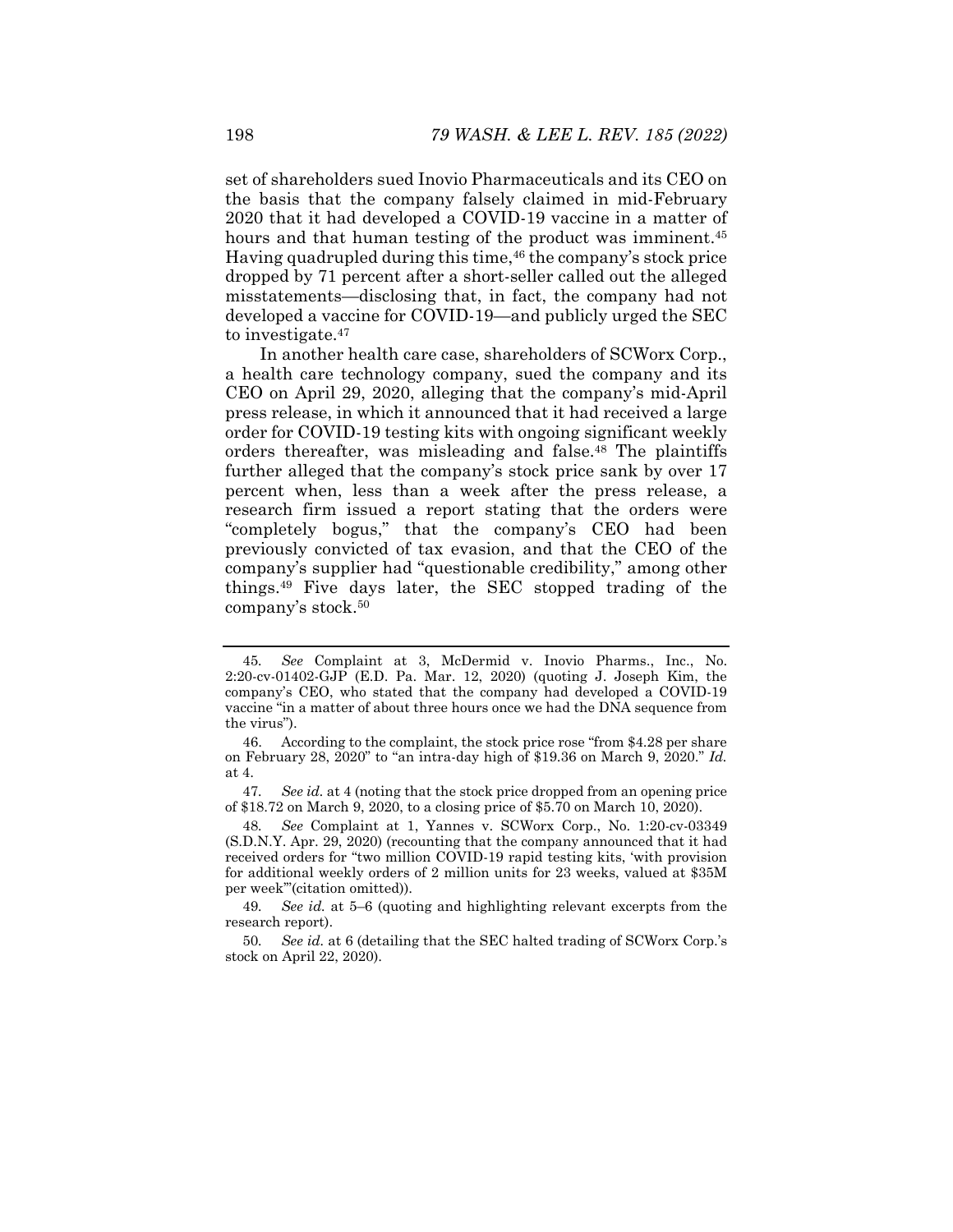In three other cases against pharmaceutical companies, shareholders alleged false and misleading statements relating to the efficacy of COVID-19 testing products under development.51 The plaintiffs' claims in these cases were that the relevant company made false and misleading statements in saying either that it had discovered an antibody that "demonstrated 100% inhibition" of COVID-19 infection or that its diagnostic test for COVID-19 or antibodies, as the case may be, was 100 percent accurate.<sup>52</sup> The revelation of the truth in each case—namely, that the companies' respective products were not 100 percent effective or accurate—occurred from mid-May through mid-June 2020, including through a Form 8-K filing. Allegedly as a result of these disclosures, the three companies' stock prices declined by 49 percent, 38 percent, and 60 percent, respectively.53

52*. See Sorrento Therapeutics Complaint*, *supra* note 51, at 7; *Co-Diagnostics Complaint, supra note 51, at 12-13; Chembio Diagnostics Complaint*, *supra* note 51, at 9.

<sup>51</sup>*. See* Complaint at 7, Wasa Med. Holdings v. Sorrento Therapeutics, Inc., No. 3:20-cv-00966-AJB-AGS (S.D. Cal. May 26, 2020) [hereinafter *Sorrento Therapeutics Complaint*] (quoting Mark R. Brunswick, a Vice President of the company, who stated on May 15, 2020 that, "[a]s soon as [the antibody] is infused, that patient is now immune to the disease . . . [f]or the length of time, the antibody is in that system"); Complaint at 12–13, Gelt Trading, Ltd. v. Co-Diagnostics, Inc., No. 2:20-cv-00368-CMR (D. Utah June 15, 2020) [hereinafter *Co-Diagnostics Complaint*] (quoting a May 1, 2020, press release from the company stating that the performance data for its COVID-19 diagnostics test "demonstrate[ed] 100% sensitivity and 100% specificity, the metrics used to determine accuracy in molecular diagnostics testing"); Complaint at 9, Chernysh v. Chembio Diagnostics, Inc., No. 2:20-cv-02706-ARR-ARL (E.D.N.Y. June 18, 2020) [hereinafter *Chembio Diagnostics Complaint*] (quoting a May 4, 2020, statement by Richard L. Eberly, the company's CEO, that the "accuracy of the [test] after 11 days post the onset of symptoms is 100% for total antibodies").

<sup>53</sup>*. See Sorrento Therapeutics Complaint*, *supra* note 51, at 10 (noting that, after the third parties placed the company's claims into doubt beginning on May 20, 2020, the company's stock price declined by over 49 percent); *Co-Diagnostics Complaint*, *supra* note 51, at 15 (noting that disclosures by third parties on May 14, 2020, cast the company's claims into doubt and that the company's stock price fell by more than 38 percent as a result); *Chembio Diagnostics Complaint*, *supra* note 51, at 12 (claiming that the company's stock price declined by over 60 percent as a result of the FDA's June 16, 2020, disclosure contradicting the company's claims).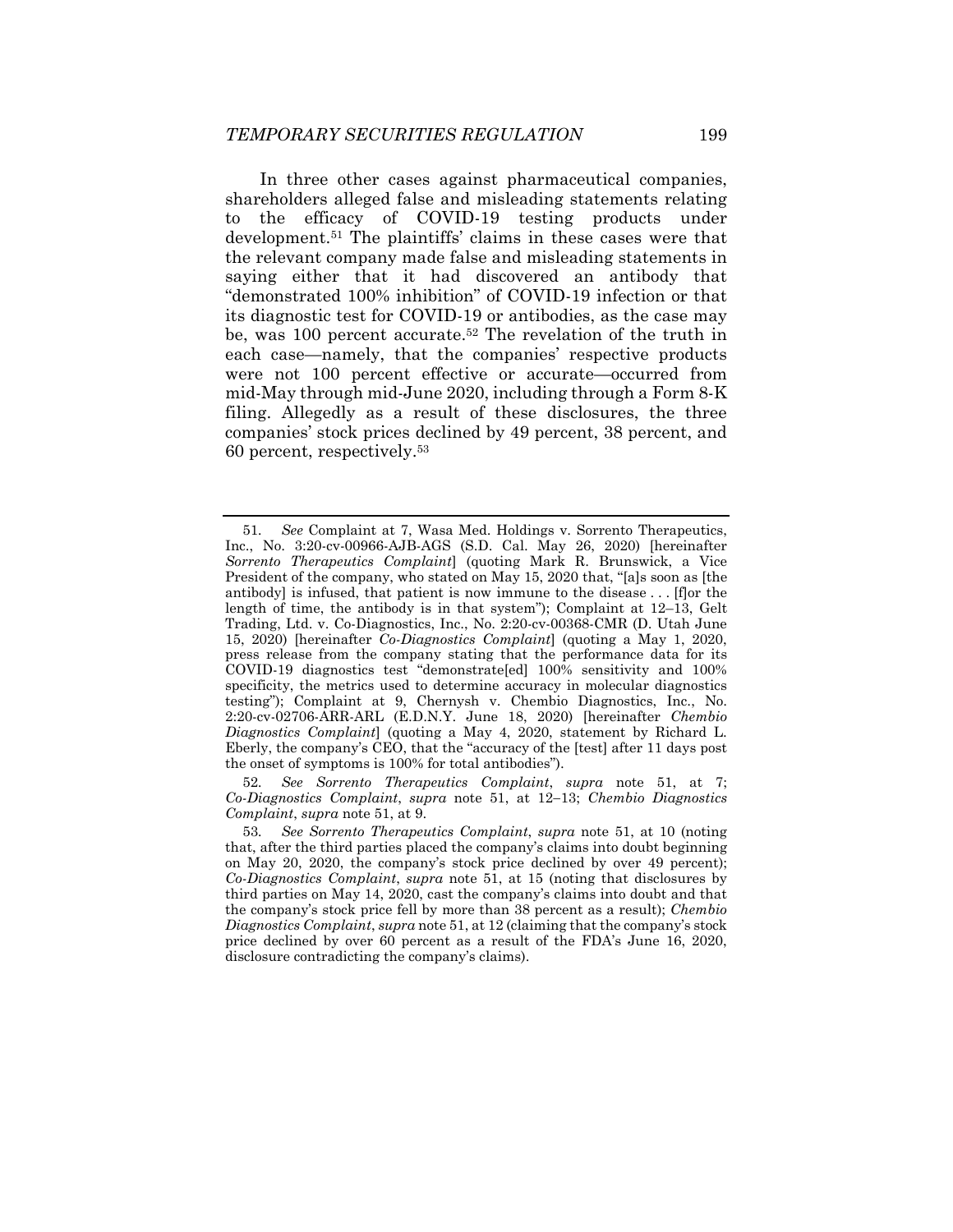A third category of early-pandemic litigation involved the mainstay of working-from-home videoconferencing services—namely, Zoom. Alleging that Zoom Video Communications and its CEO failed to use appropriate data privacy and security protocols, shareholders of the company sued on April 7, 2020.54 Although, according to the plaintiffs, the truth began to emerge in July 2019 following third party disclosures that a user's Zoom camera function could be remotely enabled by external malicious websites,<sup>55</sup> details about Zoom's allegedly inadequate security measures and information-sharing practices became fully apparent only after the pandemic had begun.56 When news articles published in late March 2020 revealed this, the company's stock price dropped by 19.62 percent and dropped another 4.1 percent on April 6, 2020, after the publication of additional news articles.57

Despite these more "obvious" types of lawsuit targets, many securities class action lawsuits arising early-on in the pandemic instead involved the basic concerns that defendant companies, including those without any special relationship to or involvement with the pandemic, misrepresented the pandemic's effect on their financial results and projections and overall operations. Two of the examples that opened this Article fall into this category.58 Another example was the lawsuit brought by shareholders of Ideanomics, Inc., a company with operations in China.59 In their June 28, 2020, complaint, the plaintiffs claimed that between March and June 2020—when pandemic-related shutdowns were adversely affecting businesses in China—the company issued false and misleading press releases that claimed strong performance by its electric car division, among

<sup>54</sup>*. See* Complaint at 7–13, Drieu v. Zoom Video Commc'ns, Inc., No. 5:20-cv-02353-JD (N.D. Cal. Apr. 7, 2020) (stating that the company "failed to disclose material adverse facts about [its] business, operational and compliance policies" and setting forth specific bases for these claims).

<sup>55</sup>*. See id.* at 8–9.

<sup>56</sup>*. See id.* at 14–19 (noting a series of media reports regarding Zoom's security practices and associated scrutiny from two state Attorneys General).

<sup>57</sup>*. See id.* at 17–18.

<sup>58</sup>*. See supra* notes 4–10 and accompanying text.

<sup>59</sup>*. See generally* Complaint, Lundy v. Ideanomics, Inc., No. 1:20-cv-04944 (S.D.N.Y. June 29, 2020).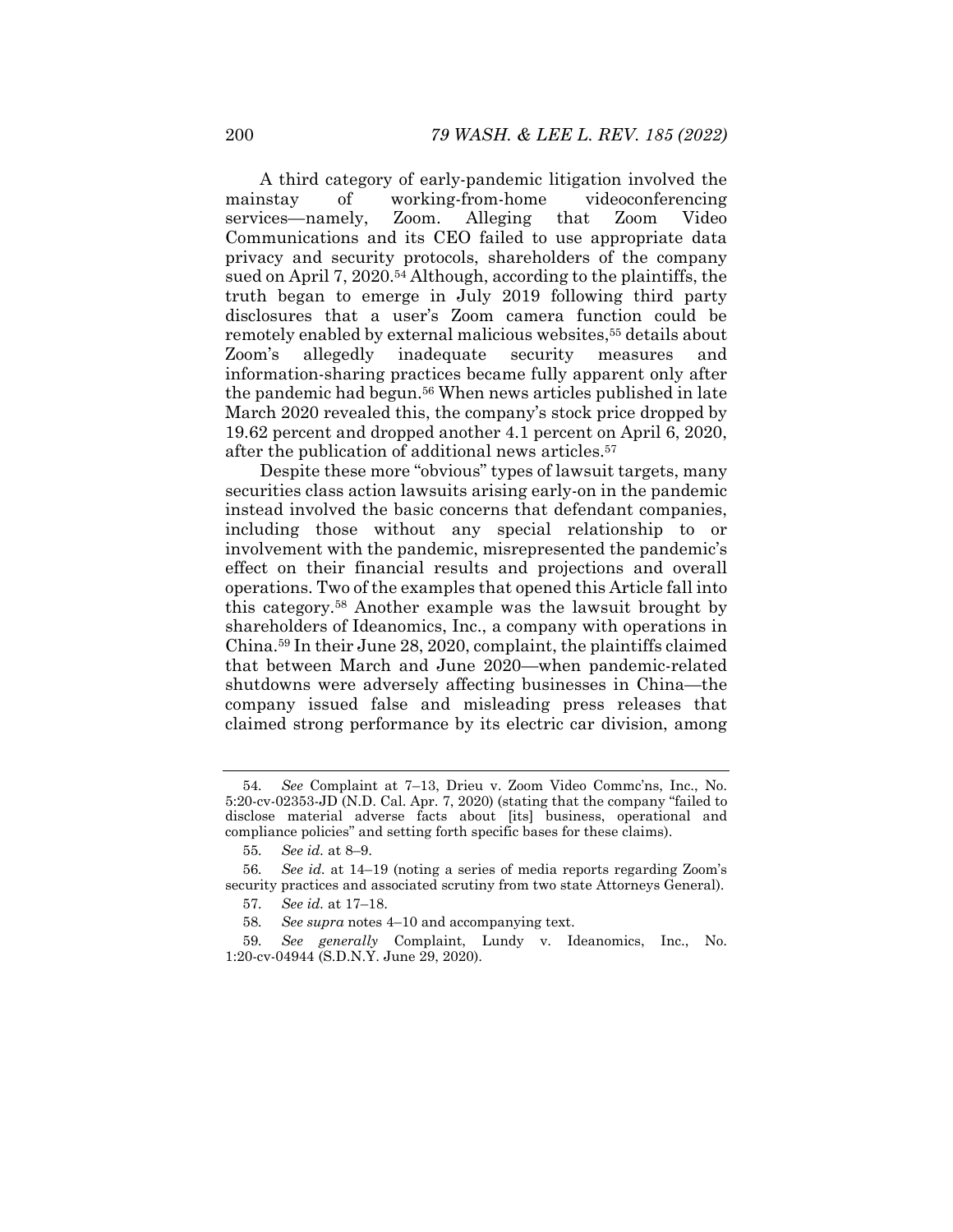other things.60 Shortly thereafter, the company announced plans to offer \$250 million in common stock, after which a research analyst contended in a series of tweets that Ideanomics had made a variety of false statements in its then-recent press releases and that the releases were a part of the company's "stock pump and dump on a neverending [sic] stream of press releases over the past 5 years."61 Allegedly as a result of these tweets and additional ones from another third-party researcher, the company's stock price fell almost 53 percent over two days.<sup>62</sup>

These securities class-action lawsuits are merely representative of all those that shareholders in a range of industries have filed since the pandemic started. To be sure, not all of the lawsuits have been (or will be) found to have merit.<sup>63</sup> However, these suits represent the tip of an iceberg of pandemic-related securities litigation.64 This type of litigation is, after all, fueled by price volatility and market uncertainty—the products of a rapidly-evolving business environment.<sup>65</sup> That is, when a company's stock price falls, shareholders become aggrieved.<sup>66</sup> Meanwhile, even for the most forthright companies, when the surrounding economic and business environments evolve rapidly, even recent disclosures quickly become obsolete.67 Nevertheless, just as the factors

64*. See* ELIZABETH L. MITCHELL ET AL., *supra* note 35, at 4 ("Although each day seems to bring news of yet another court curtailing operations and limiting new filings, the pace of new private securities lawsuits has not abated, and we anticipate that it is likely to increase.").

<sup>60</sup>*. See id.* at 6–9 (quoting relevant excerpts from Ideanomics's press releases in March through June 2020).

<sup>61</sup>*. Id.*

<sup>62</sup>*. Id.* at 14.

 <sup>63.</sup> Meritless securities class actions have been a concern among courts and Congress for years, and Congress's attempt to curb meritless claims in favor of meritorious ones, the Private Securities Litigation Reform Act of 1995, Pub. L. No. 104-67, 109 Stat. 737 (codified as amended in scattered sections of 15 U.S.C.), has not produced the intended results. *See Congress, the Supreme Court, and the Rise of Securities-Fraud Class Actions*, 132 HARV. L. REV. 1067, 1071 (2019) ("[W]hile the PSLRA did reduce frivolous lawsuits to some extent, the continuing surge in securities-fraud class actions suggests that excessive litigation remains a serious problem.").

<sup>65</sup>*. See id.*

<sup>66</sup>*. See id*.

<sup>67</sup>*. See id.*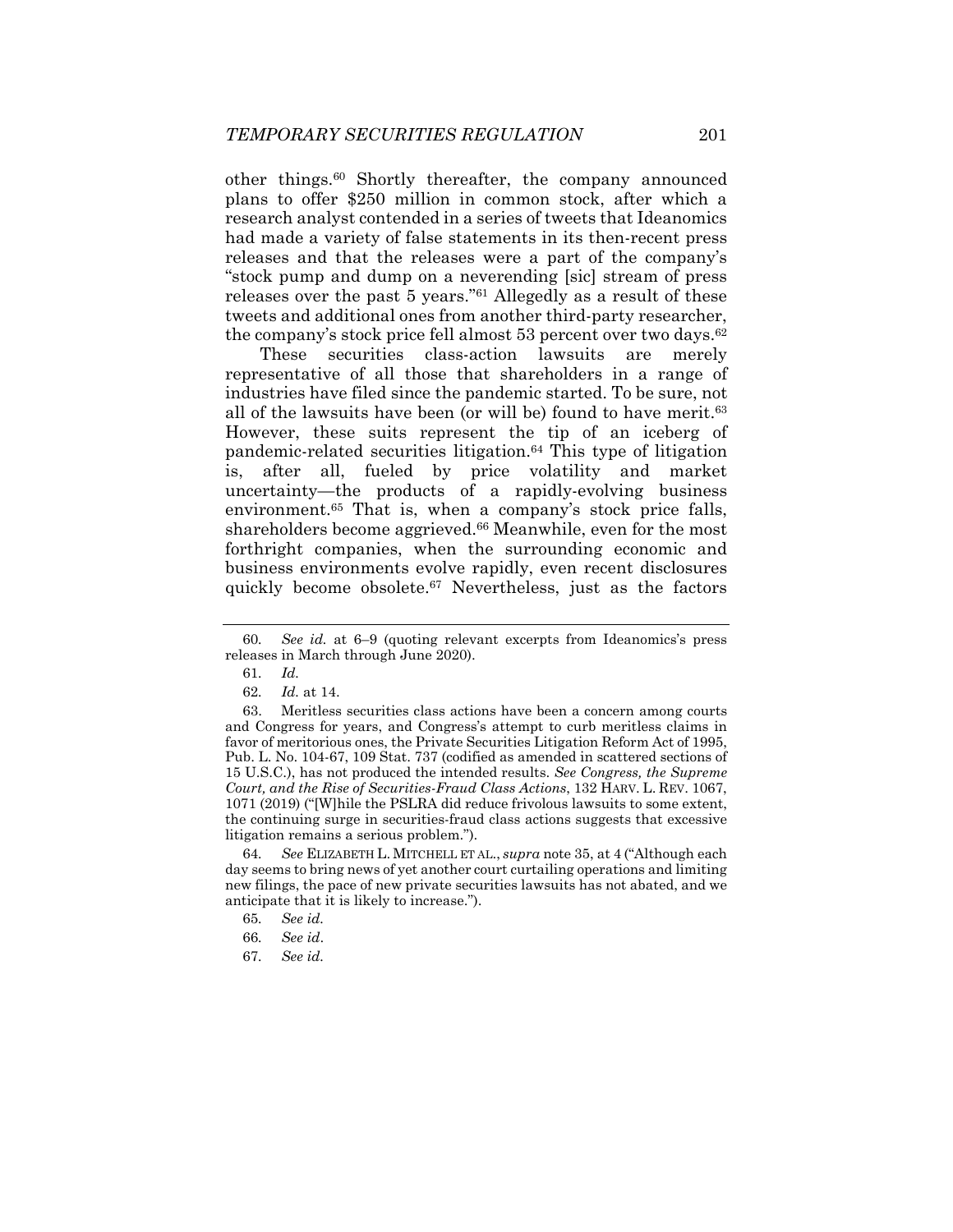causing the surge of shareholder litigation are important, the lessons we might learn from that surge, in terms of developing more effective temporary regulation, are as well.

## B. *Temporary Rules for Public Companies*

In large part, temporary rules are intended to provide leniency to companies in complying with the many obligations to which they are subject under the securities laws.68 Not only is securities law compliance onerous and time-consuming for publicly-held companies, it is also expensive.69 Not surprisingly, all three aspects—the burden, the time allotment, and the expense—heighten the operational and financial challenges that companies face during crisis situations.70 This section discusses the significance of what is, arguably, the most significant temporary rule that the SEC adopted to assist public companies in navigating the challenges caused by the pandemic and the adjustments to company operations that the pandemic necessitated. Although this rule was relatively short-lived—the SEC did not extend it after July 1, 2020,71 likely because of the

<sup>68</sup>*. See, e.g.*, Press Release, SEC, SEC Provides Temporary, Conditional Relief to Allow Small Businesses to Pursue Expedited Crowdfunding Offerings (May 4, 2020), https://perma.cc/A8YT-A338 ("The temporary rules are the latest in a series of steps the Commission has taken to assist financial market participants in addressing the impacts of the coronavirus.").

<sup>69</sup>*. See* 3A HAROLD S. BLOOMENTHAL & SAMUEL WOLFF, SEC. & FED. CORP. L. § 8:1 (2d ed. 2020) (assessing the "possible disadvantages" of becoming a public company as "certain reporting, proxy solicitation, insider trading and other responsibilities under the Securities Act of 1933 and the Securities Exchange Act of 1934, all of which are time-consuming and expensive").

<sup>70</sup>*. See* GIBSON DUNN, SEC ENFORCEMENT FOCUS ON FALLOUT FROM COVID-19: INSIGHTS FOR PUBLIC COMPANIES AND INVESTMENT ADVISERS DURING A CRISIS 1 (2020), https://perma.cc/NT3V-8YS4 (PDF) ("History teaches us that unprecedented market volatility, fast moving economic events, and dislocations create substantial challenges for compliance . . . .").

<sup>71</sup>*. See* Press Release, SEC, SEC Extends Conditional Exemptions from Reporting and Proxy Delivery Requirements for Public Companies, Funds, and Investment Advisers Affected by Coronavirus Disease 2019 (COVID-19) (Mar. 25, 2020), https://perma.cc/2C7X-V8A7 (providing a forty-five-day extension to file certain disclosure reports that would otherwise have been due between March 1 and July 1, 2020).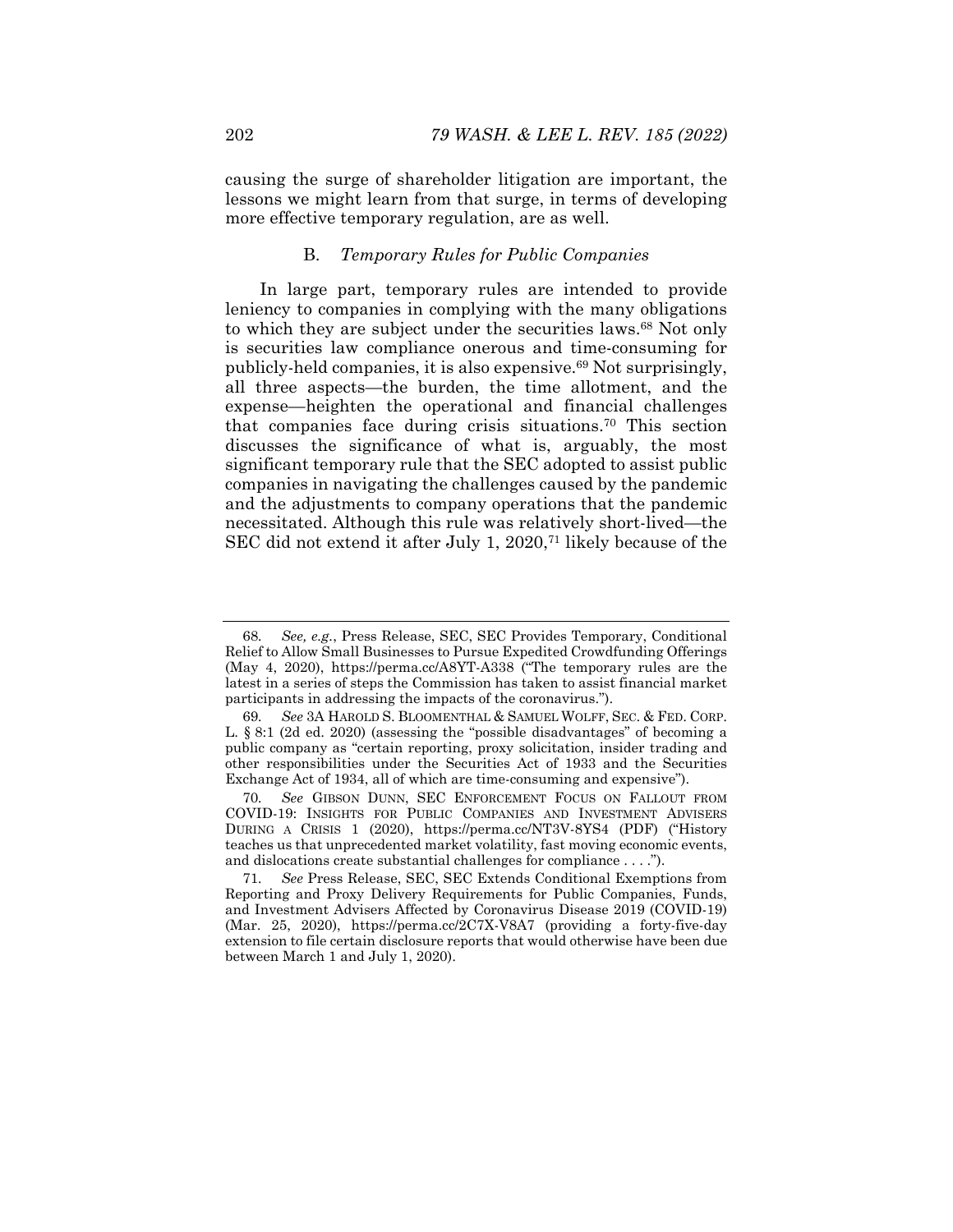stock market's partial recovery by that point—it could have endured much longer, as many past temporary rules have.<sup>72</sup>

On March 4, 2020, the SEC's Division of Corporation Finance adopted a temporary rule that, while in effect, extended the deadline for the filing of certain required disclosure reports with the SEC.73 Under the rule, companies that were unable to meet a filing deadline for reports due between March 1 and May 1, 2020, because of COVID-19-related circumstances were granted an additional forty-five days to submit the reports, including annual reports on Form 10-K, quarterly reports on Form 10-Q, and current reports on Form 8-K.74 Pursuant to an extension of this rule on March 30, 2020,75 the relief applied to reports that would otherwise have been due between March 1 and July 1, 2020.76

This temporary rule was one of the most important of the SEC's temporary rules during the pandemic—at least as among those that applied to public companies, as opposed to public funds—because reports filed on Forms 10-Q, 10-K, and 8-K are important. All three reports are required by SEC rules, which the agency adopted per its authority under the Securities

75*. See* 2020 Disclosure Rule Extension, *supra* note 14, at 17,610, 17,610 (Mar. 30, 2020) (extending the rule to July 1, 2020).

76*. See id.* (extending the rule on the basis that "market participants continue to face challenges in meeting the reporting and proxy delivery requirements of the federal securities laws in a timely manner").

<sup>72</sup>*. See, e.g.*, Extension of Temporary Registration of Municipal Advisors, Exchange Act Release No. 70,468, 78 Fed. Reg. 59,814, 59,814 (extending the effective period of a temporary rule from September 2013 to December 2014).

<sup>73</sup>*. See* 2020 Disclosure Rule, *supra* note 11, at 13,680–81(providing the conditions under which the deadlines were extended).

<sup>74</sup>*. See id.* at 13,681 (listing, as a condition of a company's reliance on the rule, that the company "files with the Commission any report, schedule, or form required to be filed no later than 45 days after the original due date"). Under a separate temporary rule adopted on March 26, 2020, the Division gave affected companies the same forty-five-day extension to file disclosure reports under Regulation A and Regulation Crowdfunding—rules that allow companies to sell certain dollar amounts in securities without registering the offerings with the SEC—that were otherwise required to be filed between March 26 and May 31, 2020. *See* Relief for Form ID Filers and Regulation Crowdfunding and Regulation A Issuers Related to Coronavirus Disease 2019 (COVID-19), Exchange Act Release No. 10,768, 85 Fed. Reg. 17,747, 17,748 (Mar. 31, 2020) (to be codified at 17 C.F.R. pts. 227, 230, and 232).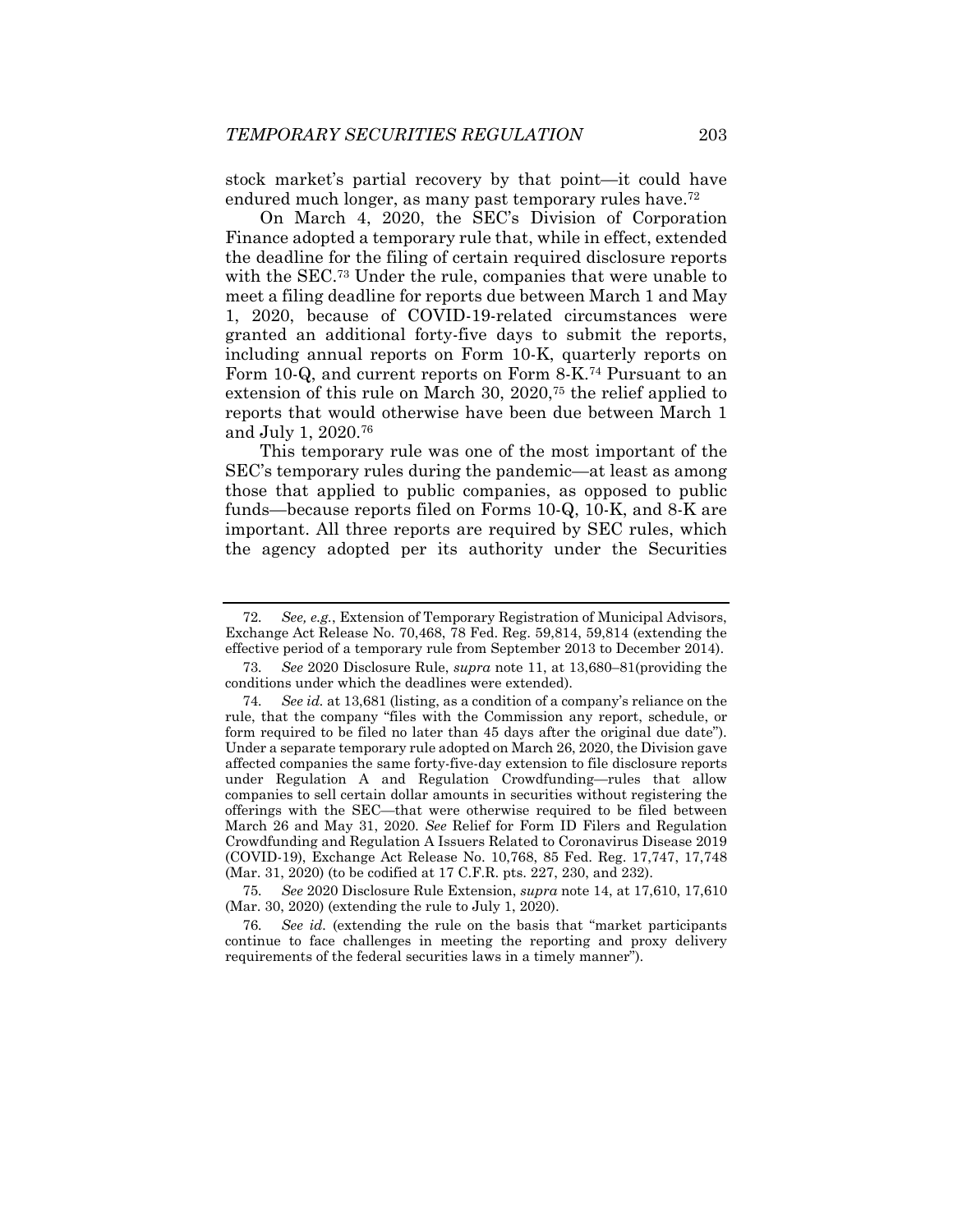Exchange Act of 1934.77 All three reports, moreover, are critical sources of information for investors and prospective investors.78 In light of the importance of these reports, a brief description of each is warranted.

The Form 10-K report is a comprehensive report that public companies must file with the SEC on an annual basis.79 It is even more comprehensive than a company's annual report, which the company prepares and sends to shareholders prior to the annual shareholder meeting to detail its activities throughout the preceding year.80 Among the items that companies must include in their Form 10-K reports are information and disclosures about their business operations, financial health (which must include audited financial statements), subsidiaries and affiliates, executive compensation, dividend policies, material legal proceedings, risk factors, and properties owned.<sup>81</sup>

Because of its detail and depth of information, a Form 10-K report is regarded as the most important document issued by a

78*. See Knowing the Difference Between a 10-K, 10-Q and an 8-K*, DAVEMANUEL.COM (July 31, 2008), https://perma.cc/6U4Y-ZXZ7 (characterizing these reports as important because they "force" companies "to completely disclose pertinent information about their business and corporate structure to investors").

79*. See* 17 C.F.R. § 240.15d-1 (2021) ("Every registrant under the Securities Act of 1933 shall file an annual report, on the appropriate form authorized or prescribed therefor, for the fiscal year in which the registration statement under the Securities Act of 1933 became effective and for each fiscal year thereafter . . . .").

80*. See* Will Kenton, *10-K*, INVESTOPEDIA, https://perma.cc/NAJ4-B268 (last updated Mar. 16, 2020) (comparing the Form 10-K report to the annual shareholder report).

81*. See id.* (describing the information to be reported on Form 10-K).

<sup>77</sup>*. See* James A. Fanto et al., *Justifying Board Diversity*, 89 N.C. L. REV. 901, 907 n.17 (2011)

A public company has multiple disclosure obligations, including the filing of an annual report on Form 10-K, 17 C.F.R. § 240.15d-1 (2010); the filing of quarterly reports on Form 10-Q, § 240.15d-13; the filing of "special" reports on Form 8-K whenever one of the events enumerated in the Form occurs, § 240.15d-11; and the filing of a proxy statement for the annual shareholders' meeting (as well as for special meetings), 17 C.F.R. § 240.14a-3 (2010).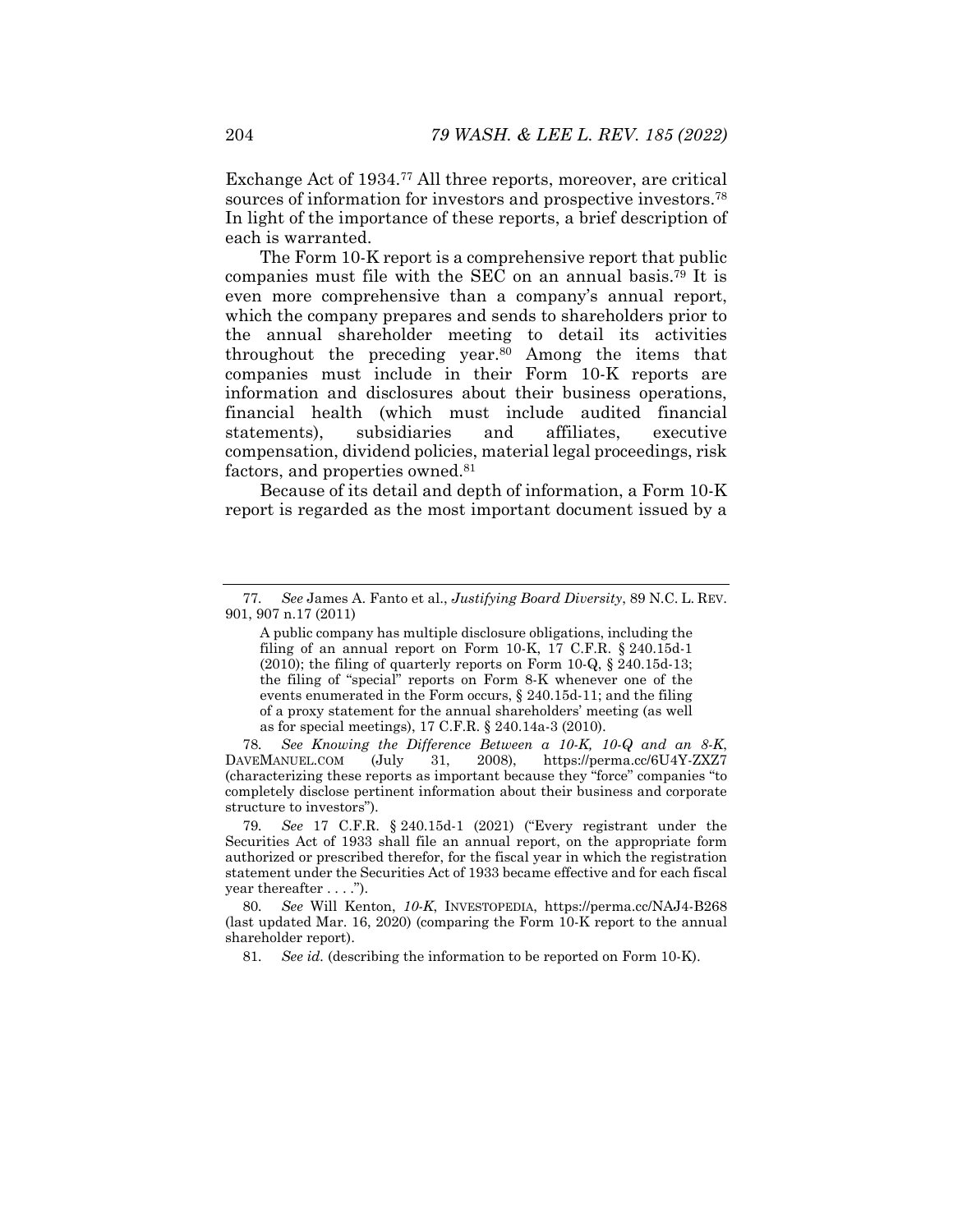public company.82 However, Form 10-Q is important in its own right because companies must file it more frequently—namely, on a quarterly basis.83 Although it is similar to Form 10-K, it requires fewer details,84 and although it requires the submission of financial statements, those statements may be unaudited.<sup>85</sup> One purpose of Form 10-Q is to present a comparison of a company's performance in the current financial quarter with its performance in the previous one.86

The reports on Forms 10-K and 10-Q are important for another reason. Each requires a narrative, found in the Management Discussion and Analysis (MD&A) section, that explains a company's financial results and elaborates on (and provides context for) its overall financial condition and any variations in its cash flow and earnings.<sup>87</sup> Because the MD&A section sets forth the views and opinions of a company's managers—the only part of the form that does so—it helps

84*. See* GERD D. THOMSEN, MORRISON & FOERSTER, FREQUENTLY ASKED QUESTIONS ABOUT PERIODIC REPORTING REQUIREMENTS FOR U.S. ISSUERS PRINCIPAL EXCHANGE ACT REPORTS 6 (2013), https://perma.cc/7W8B-6NPS (PDF) ("Form 10-Q contains information similar to that contained in the Form 10-K, however, the information is generally less detailed.").

85*. See Form 10-Q*, INVESTOR.GOV, https://perma.cc/8MMD-XASG ("The Form 10-Q includes unaudited financial statements and provides a continuing view of the company's financial position during the year.").

86*. See* Will Kenton, *SEC Form 10-Q Definition*, INVESTOPEDIA, https://perma.cc/7HS9-24WQ (last updated Apr. 16, 2021) ("Investors can use [Form 10-Q] to get a sense of [a company's] quarterly earnings and other elements of its operations, and to compare them to previous quarters—thus tracking its performance.").

87*. See How to Read a 10-K/10-Q*, INVESTOR.GOV (Jan. 25, 2021), https://perma.cc/NP3M-567F (noting that the MD&A section presents, among other things, "[t]he company's operations and financial results, including information about the company's liquidity and capital resources and any known trends or uncertainties that could materially affect the company's results").

<sup>82</sup>*. See id*. (noting that "[b]ecause of the depth and nature of the information they contain, 10-Ks are fairly long and tend to be complicated" but that "investors need to understand that this is one of the most comprehensive and most important documents a public company can publish on a yearly basis").

<sup>83</sup>*. See* 17 C.F.R. § 240.15d-13(a) (2021) ("[E]very issuer that has securities registered pursuant to the Securities Act and is required to file annual reports pursuant to section 15(d) of the Act on Form 10-K . . . shall file a quarterly report on Form  $10 \cdot Q \ldots$ .").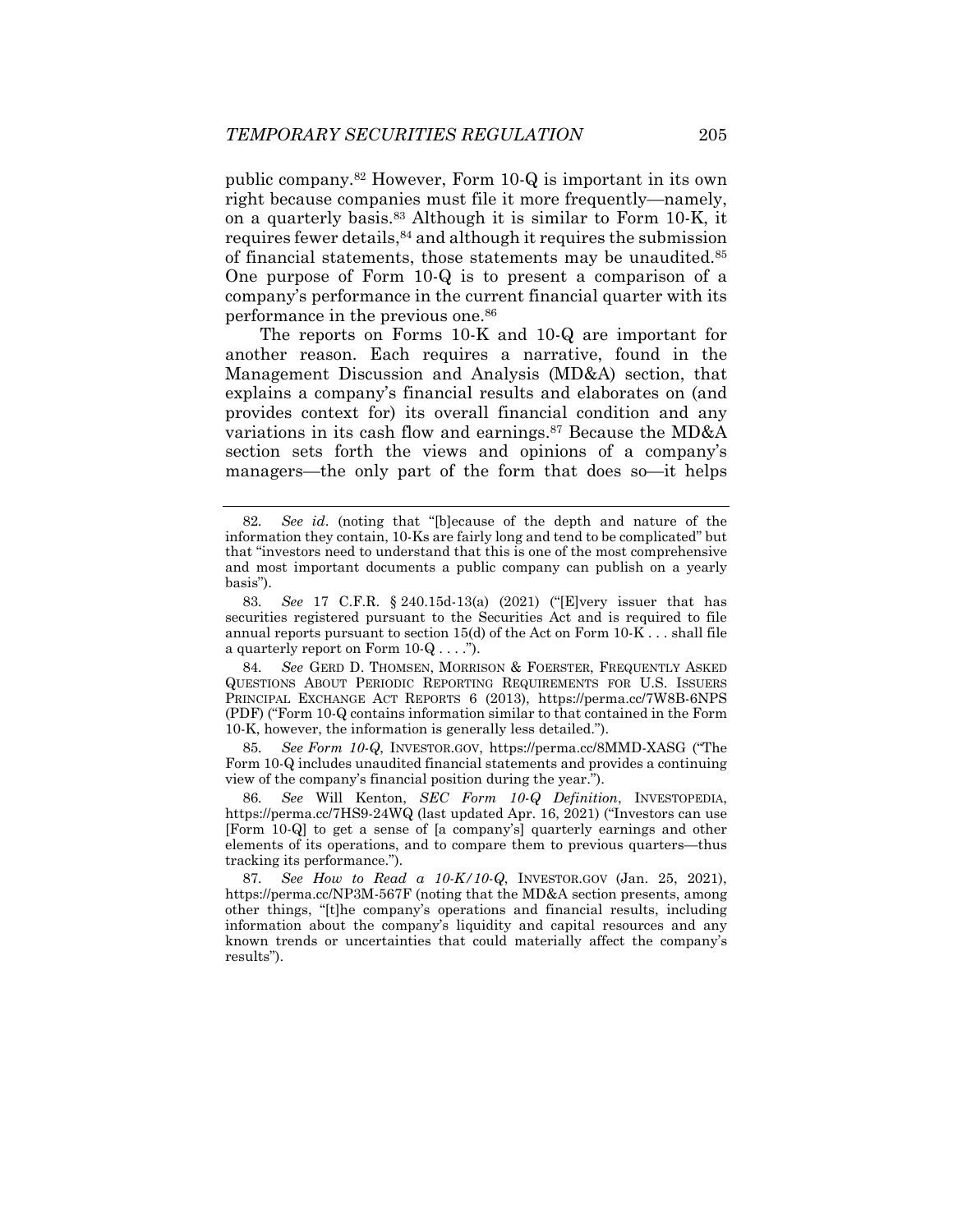provide an indication of how the company may perform going forward.88 However, although the section contains managers' opinions, those opinions must have a factual basis and reflect a balanced vision of the company's prospects.89

Form 8-K reports are a third public disclosure report of note, the objective behind them being to allow companies to provide *current* disclosure about noteworthy events.90 That is, a company is required to use Form 8-K to disclose certain unscheduled material events relating to the company's operations that may be of importance to investors, the SEC, or the securities markets more generally.91 Events necessitating that a company file a Form 8-K report include, among other things, the resignation or appointment of a director, changes to the company's financial situation, bankruptcy, closing an acquisition, delisting a class of the company's shares, termination of its auditor, revisions to its code of ethics, and other events that the company considers important for investors.92

Collectively, Forms 10-K, 10-Q, and 8-K are intended to keep investors and the securities market informed about public companies' operations and financial health. Indeed, that is the

90*. See* 17 C.F.R. § 240.15d-11 (2021) ("[E]very registrant [required to file Forms 10-K] shall file a current report on Form 8-K within the period specified in that form unless substantially the same information as that required by Form 8-K has been previously reported by the registrant.").

91*. See* OFF. OF INV. EDUC. & ADVOC., SEC, INVESTOR BULLETIN: HOW TO READ AN 8-K 1 (2021), https://perma.cc/BN6V-YCQD (PDF) (observing that "[t]he types of information required to be disclosed on Form 8-K are generally considered to be 'material,'" meaning that "there is a substantial likelihood that a reasonable investor would consider the information important in making an investment decision").

92*. See Form 8-K*, SEC, https://perma.cc/E8LJ-2RHX (last updated Aug. 10, 2012) (listing the events that trigger a company's obligation to file a Form 8-K).

<sup>88</sup>*. See id.* (noting that the MD&A section "allows company management to tell its story in its own words").

<sup>89</sup>*. See* Marshall Hargrave, *Management Discussion and*   $Analysis-MD&A$ , INVESTOPEDIA, updated Sept. 30, 2020) (noting that the Financial Accounting Standards Board requires that statements in the MD&A "be based on fact" and that "there . . . be an attempt to paint a balanced picture of the company's future prospects").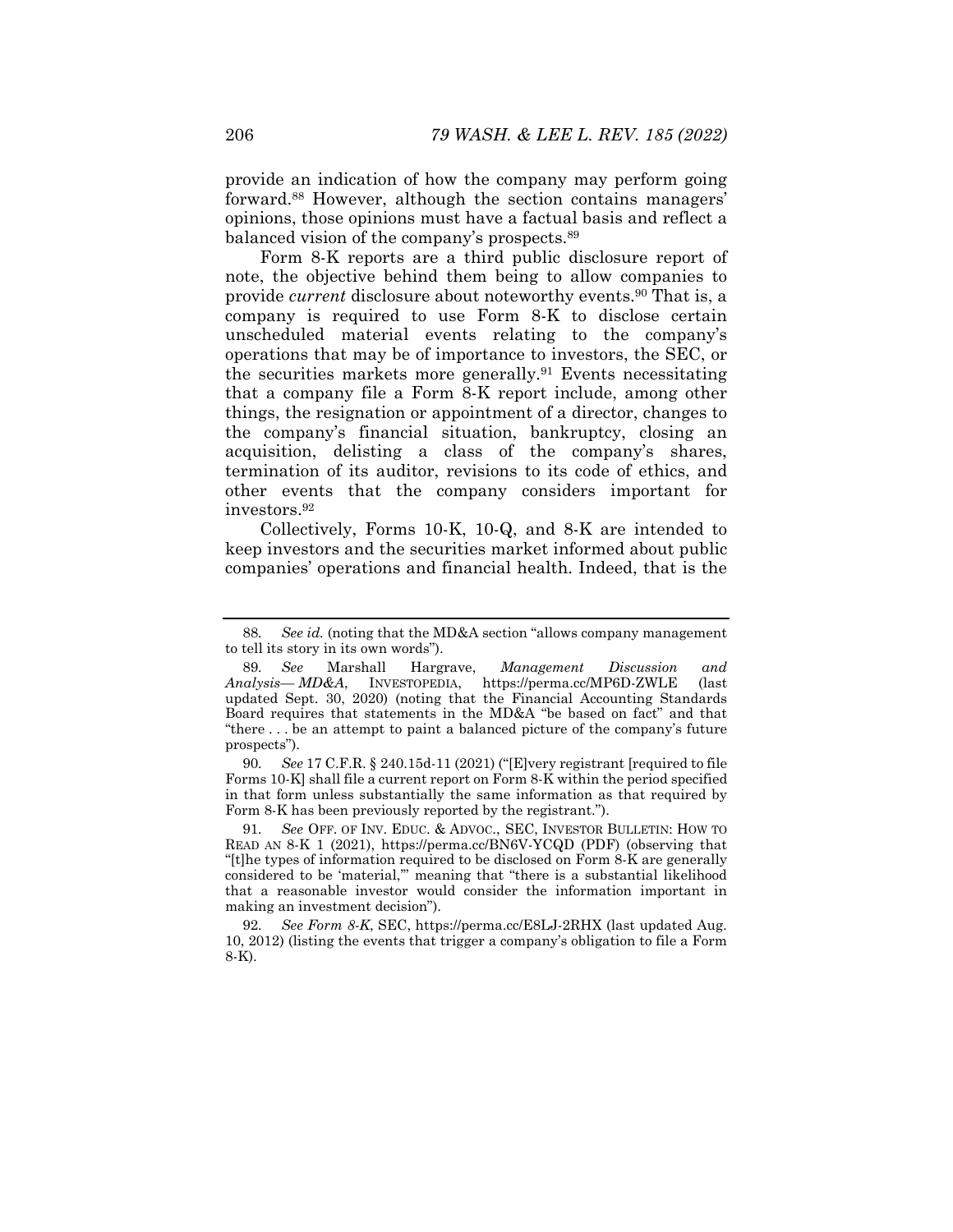purpose of all of the required public disclosures by companies under the SEC's authority.93 Armed with the disclosures on these forms, investors are better able to make informed decisions about whether to invest in or divest from a company, and informed observers are better able to analyze the company and make recommendations to investors about whether to invest in it.94 Further, so informed about the repositories of their investments, investors, ideally, should be able to gain confidence in the market, thereby increasing the likelihood they will invest beyond what would be the case if they were uninformed.95

Considering the litigation briefly detailed in Part I.A, the problem with delaying the disclosure of company information under certain circumstances is clear. Doing so may delay the disclosure of accurate information to the market. This is critical in normal circumstances, but it is especially critical when the market has previously been misled about a company's operations or financial performance and is relying on those earlier misstatements. Without timely disclosure, this reliance may continue, likely increasing the losses incurred when the truth is disclosed. To be sure, Forms 10-K, 10-Q, and 8-K may serve as vehicles for new misstatements and inaccuracies. But unlike a company's distribution of fraudulent information

<sup>93</sup>*. See* Steven M. Davidoff & Claire A. Hill, *Limits of Disclosure*, 36 SEATTLE U. L. REV. 599, 605 (2013) (noting that "[t]he 1933 and 1934 Acts have always been very much focused on disclosure" and that the statutes' legislative history ties "disclosure and finance inextricably to the integrity of the markets").

<sup>94</sup>*. See* Susanna Kim Ripken, *Paternalism and Securities Regulation*, 21 STAN. J.L. BUS. & FIN. 1, 2 (2016) (observing that disclosure requirements, unlike merit-based securities regulation, "merely require the dissemination of relevant information, thereby empowering investors to analyze their options and make optimal investment decisions based on disclosed potential risks and returns"). However, some observers question whether disclosure—whether through Forms 10-K, 10-Q, and  $8-K$  or otherwise—actually furthers this objective. *See* Davidoff & Hill, *supra* note 93, at 603 ("[T]he role of disclosure in investment decisions is far more limited, and far less straightforward, than is typically assumed.").

<sup>95</sup>*. See* Troy A. Paredes, *On the Decision to Regulate Hedge Funds: The SEC's Regulatory Philosophy, Style, and Mission*, 2006 U. ILL. L. REV. 975, 999 (2006) ("The logic of federal securities regulation . . . is that the mandatory disclosure regime . . . shores up investor confidence and the integrity of securities markets by redressing information asymmetries and targeting fraud.").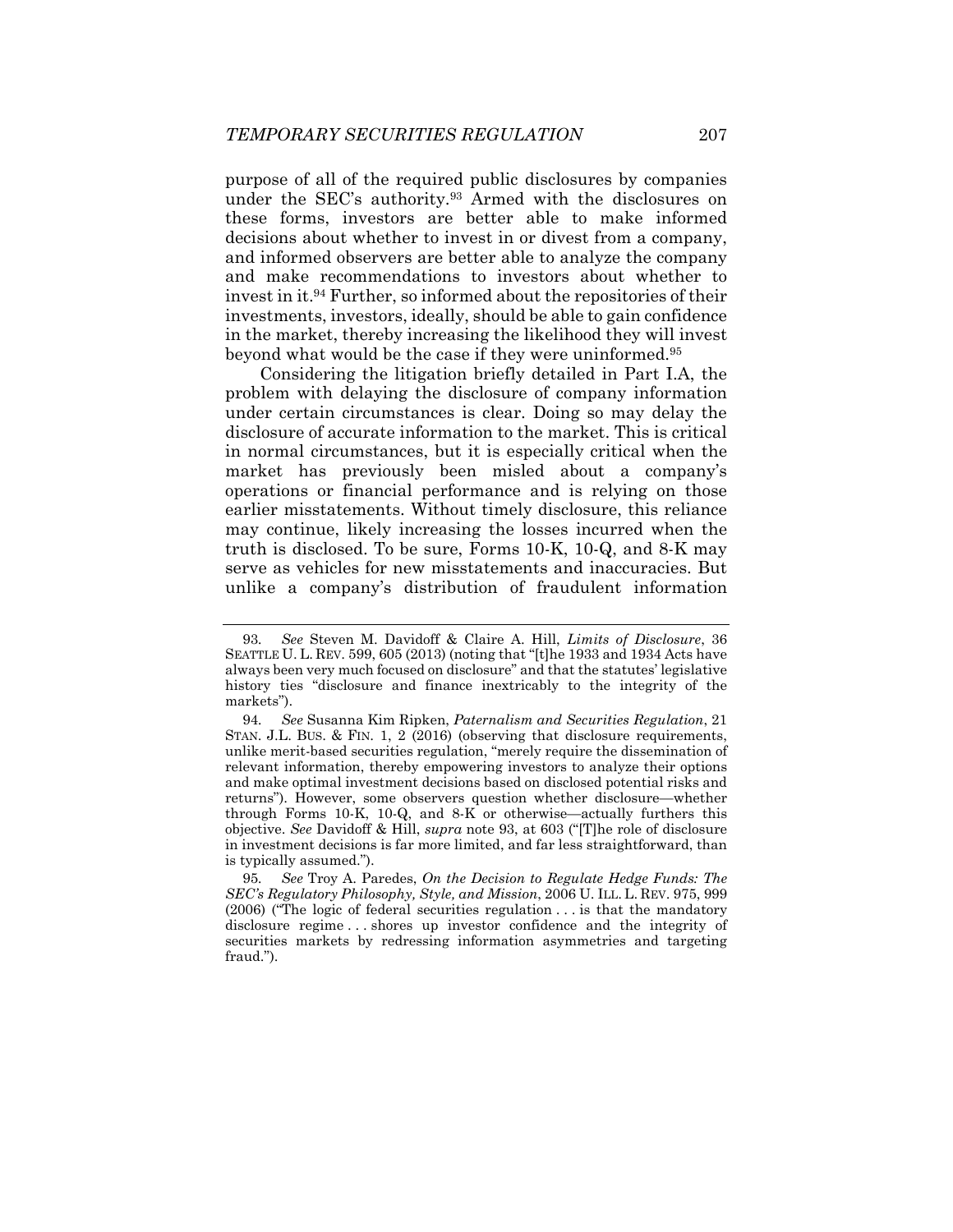through press releases or other disclosures, using Forms 10-K and 10-Q, in particular, is perilous for the company's principal executives, given that they are subject to criminal prosecution if the reports are found to be inaccurate or incomplete.96

# II. PUBLIC FUNDS

Similar to public companies, mutual funds, ETFs, and other public investment entities experienced significant challenges as a result of the pandemic. More precisely, the fund managers that operate them were challenged as a result of sharp stock-market declines and volatility that led many fund investors to withdraw their capital and fund performance to drop appreciably.<sup>97</sup> Both factors served to diminish public fund assets and, in turn, the amount of management fees that funds pay to the fund managers that oversee them.98 Although the market generally

<sup>96</sup>*. See* Sarbanes-Oxley Act of 2002, Pub. L. No. 107-204, § 906, 116 Stat. 745 (2002) (providing requirements for corporate responsibility for financial reports). The Act requires that "[e]ach periodic report containing financial statements filed by [a company] with the [SEC] pursuant to section 13(a) or 15(d) of the Securities Exchange Act of 1934" be accompanied by a certification by the company's CEO and CFO that the information in the report "fairly [presents] . . . the financial condition and results of operations of the [company]." *Id.* The Act also provides criminal penalties for a certifier who intentionally certifies a report failing to meet this requirement. *Id*.

<sup>97</sup>*. See* EVA SU, CONG. RSCH. SERV., R46424, CAPITAL MARKETS VOLATILITY AND COVID-19: BACKGROUND AND POLICY RESPONSES i (2020) (noting that "[t]he fund market has . . . experienced high volatility due to COVID-19" and that "[s]ome funds received new sources of liquidity through the SEC's temporary allowance of certain interfund lending and the federal government's emergency intervention programs"); Dave Michaels et al., *SEC Gives Relief to Mutual Funds Facing Redemption Issues*, WALL ST. J. (Mar. 24, 2020, 3:08 PM), https://perma.cc/J8PR-VCK9 ("Investors pulled \$40 billion from taxable bond funds last week alone, and net outflows have totaled \$55 billion in the past month  $\dots$ .").

 <sup>98.</sup> The management fees that fund managers earn for managing a fund's portfolio are typically calculated as a percentage of the net value of the assets that the fund holds. *See* James Chen, *Management Fee*, INVESTOPEDIA (Nov. 12, 2020), https://perma.cc/5PEM-QBQU. As a result, to the extent that market volatility produces investment losses and the fund's investors withdraw their capital, the product of that calculation diminishes.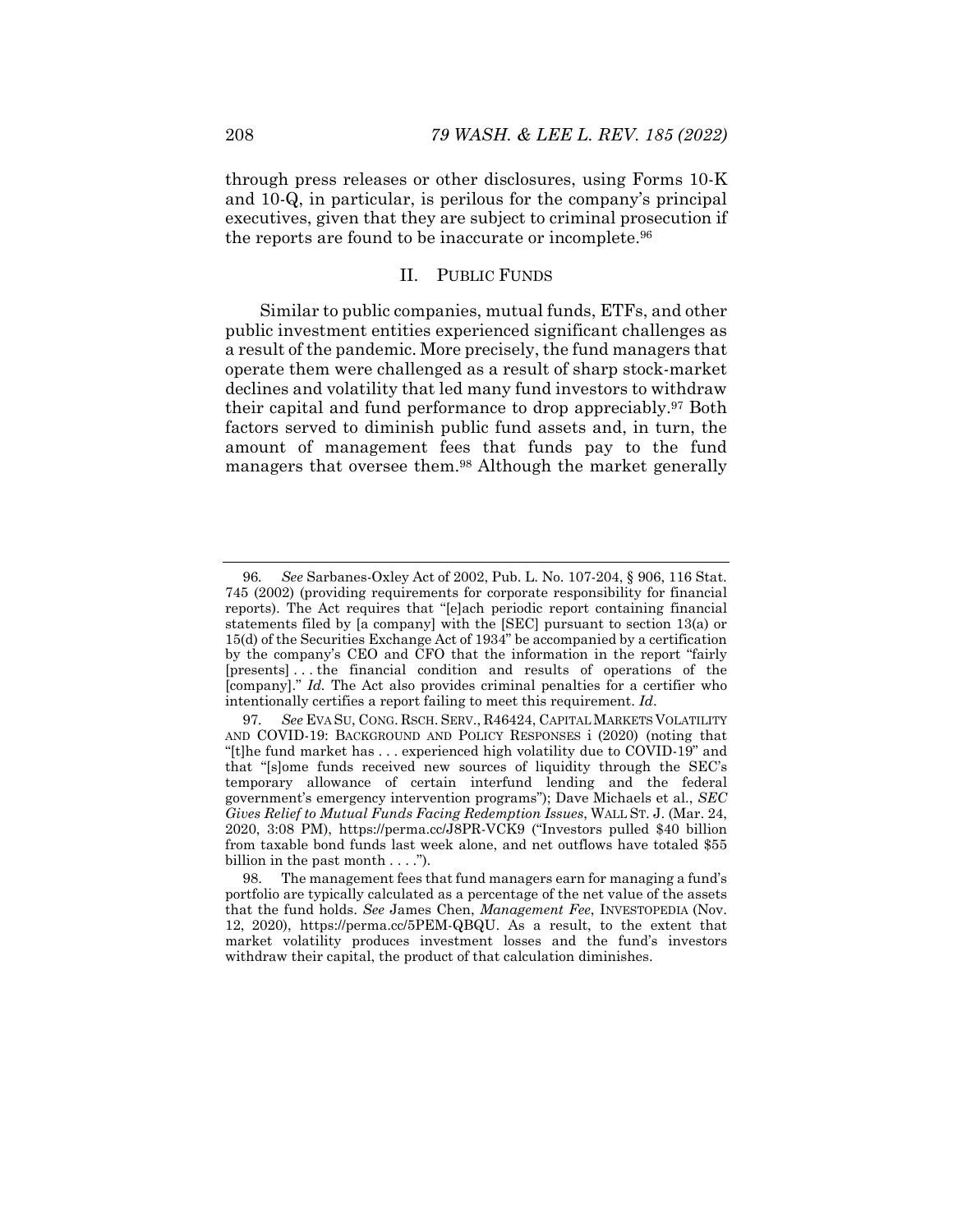recovered from the volatility early on, for many funds, investor assets were slow in returning.99

Section II.A delves into the particular risks facing fund investors during the pandemic and, in this context, the particular concerns that conflicts of interest posed. Section II.B describes the temporary rules that the SEC adopted to alleviate some of the challenges facing funds and fund managers, including how these rules may have fostered the conflicts that fund regulation has sought to mitigate. Although these temporary rules differed significantly from the rule extending disclosure filing deadlines for public companies, they are instructive in their own right, especially in terms of lessons to be learned in grappling with future crises.

## A. *Pandemic Conflicts of Interest*

The securities laws and rules governing fund managers and the public funds (mutual funds and so forth) that they manage are substantively different from those governing public and private companies not focused on investment services. Among other things, the Investment Company Act of 1940,100 which governs funds themselves, and its companion statute, the Investment Advisers Act of 1940,101 which governs investment advisers (a group that includes fund managers) are relatively rule-focused.102 Meanwhile, the two better-known securities statutes—the Securities Act of 1933,103 which regulates public

<sup>99</sup>*. Cf.* Bob Sullivan & Benjamin Curry, *Covid-19 Crisis: Investing Lessons from the Pandemic*, FORBES ADVISOR, https://perma.cc/V89G-M8BF (last updated Mar. 24, 2021, 9:32 AM) ("It took five months to retrace the early Covid-19 losses and start hitting new all-time highs."); CARY STIER, DELOITTE, COVID-19'S IMPACT ON THE INVESTMENT MANAGEMENT SECTOR (2020), https://perma.cc/82RJ-YXTD (noting that "liquidity remains scarce and the outlook for earnings is soft" in terms of global economic outlook).

 <sup>100. 15</sup> U.S.C. §§ 80a-1–80a-64.

 <sup>101. 15</sup> U.S.C. §§ 80b-1–80b-21.

<sup>102</sup>*. See, e.g.*, Porter Wright, *How to Avoid Registration Under the Investment Company Act of 1940*, FED. SEC. L. SOURCE (Mar. 13, 2018), https://perma.cc/8F2X-U8V6 ("The act is draconian in its regulation and can change the entire business of a company.").

 <sup>103. 15</sup> U.S.C. §§ 77a–77aa.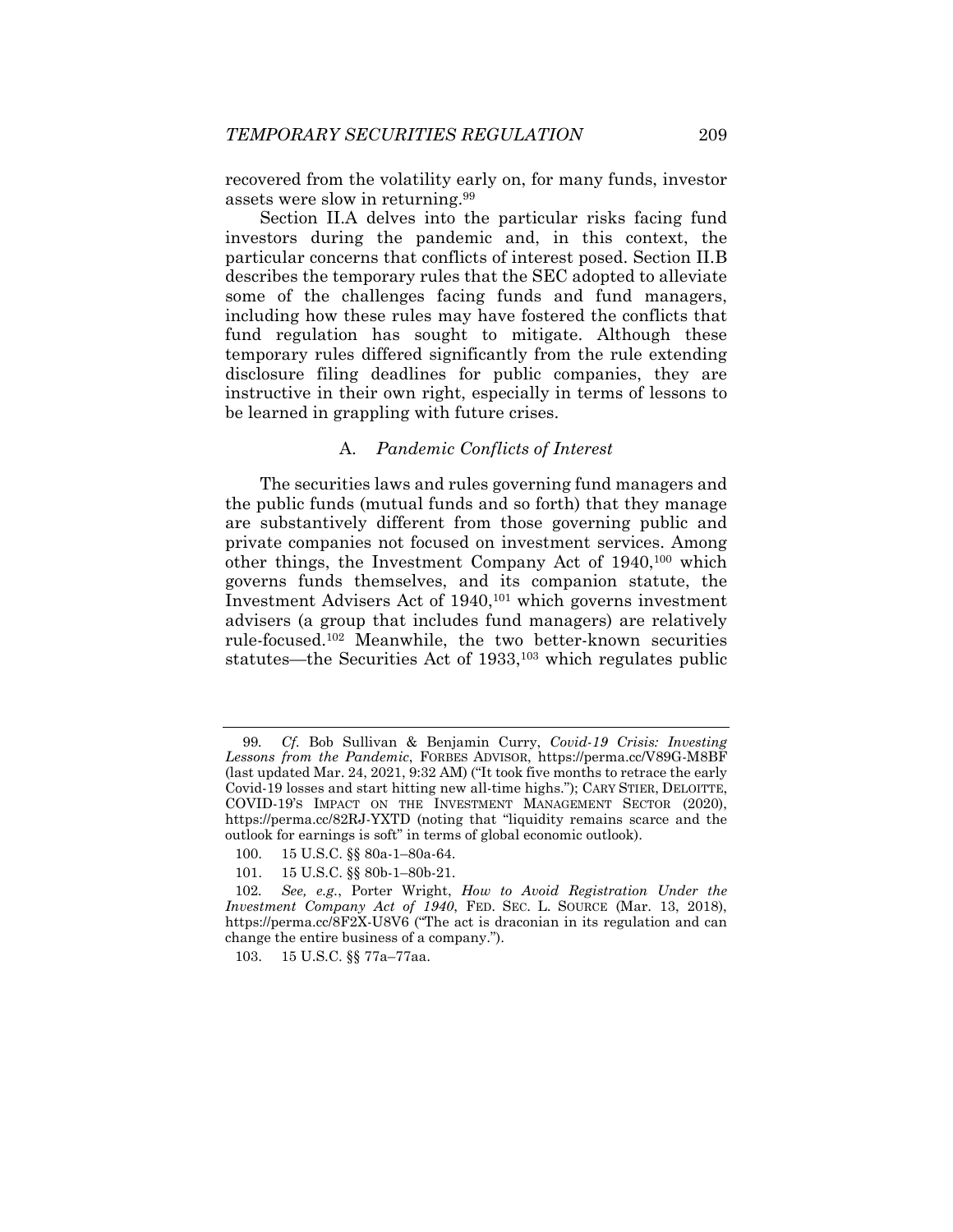securities offerings, and the Securities Exchange Act of 1934, <sup>104</sup> which regulates securities transactions in the secondary market—are more general because they are centered around disclosure requirements and fraud prohibitions.105

Specifically, the latter two statutes' primary regulatory levers are the requirements to disclose all relevant material facts and to do so truthfully and completely.106 Meanwhile, the "investment" statutes regulate via specific rules that apply to virtually all facets of a public fund's and its manager's operations. For example, the Investment Company Act and the rules the SEC has adopted under that statute contain limitations on a public fund's holdings of "illiquid" securities,<sup>107</sup> the amount and form of borrowing the fund may do,108 and, for a fund that is deemed "diversified," the amount of net assets that the fund may invest in an individual portfolio company and the size of its ownership interest in any individual portfolio company.109 The statute and rules also prohibit, or severely

107*. See*, *e.g.*, 17 C.F.R. §§ 239, 274 (2008) (limiting a mutual fund's illiquid positions as a percentage of fund assets).

See 15 U.S.C. § 80a-18(f)(1) ("It shall be unlawful for any registered open-end company to issue any class of senior security or to sell any senior security of which it is the issuer . . . .").

109*. See* 15 U.S.C. § 80a-5(b)(1). This section provides that, to be diversified, a public fund must hold "[a]t least 75 per centum of the value of its total assets" in cash or securities, "limited in respect of any one issuer to an

 <sup>104. 15</sup> U.S.C. §§ 78a–78kk.

<sup>105</sup>*. See, e.g.*, *The Laws that Govern the Securities Industry*, SEC, https://perma.cc/5LJG-WRSK ("Often referred to as the 'truth in securities' law, the Securities Act of 1933 has two basic objectives: require that investors receive financial and other significant information concerning securities being offered for public sale; and prohibit deceit, misrepresentations, and other fraud in the sale of securities.").

<sup>106</sup>*. See* Heather G. White, *A Little Help from Our Friends: Moving Beyond Enforcement to Improve State and Local Government Compliance with Federal Securities Laws*, 22 N.Y.U. J. LEGIS. & PUB. POL'Y 129, 141–42 (2019) ("[T]he principal purposes of the Securities Act and the Exchange Act, and of the regulations promulgated under these acts, are promoting accurate and complete disclosure about securities sold to the public and preventing fraudulent or unfair practices in the sale of securities."); Robert B. Thompson & Hillary A. Sale, *Securities Fraud as Corporate Governance: Reflections upon Federalism*, 56 VAND. L. REV. 859, 869 (2003) (observing that the Securities Act and the Securities Exchange Act "focus on protecting the integrity of the markets both by demanding that specific documents exist and by requiring that, when made, all disclosures be complete and accurate").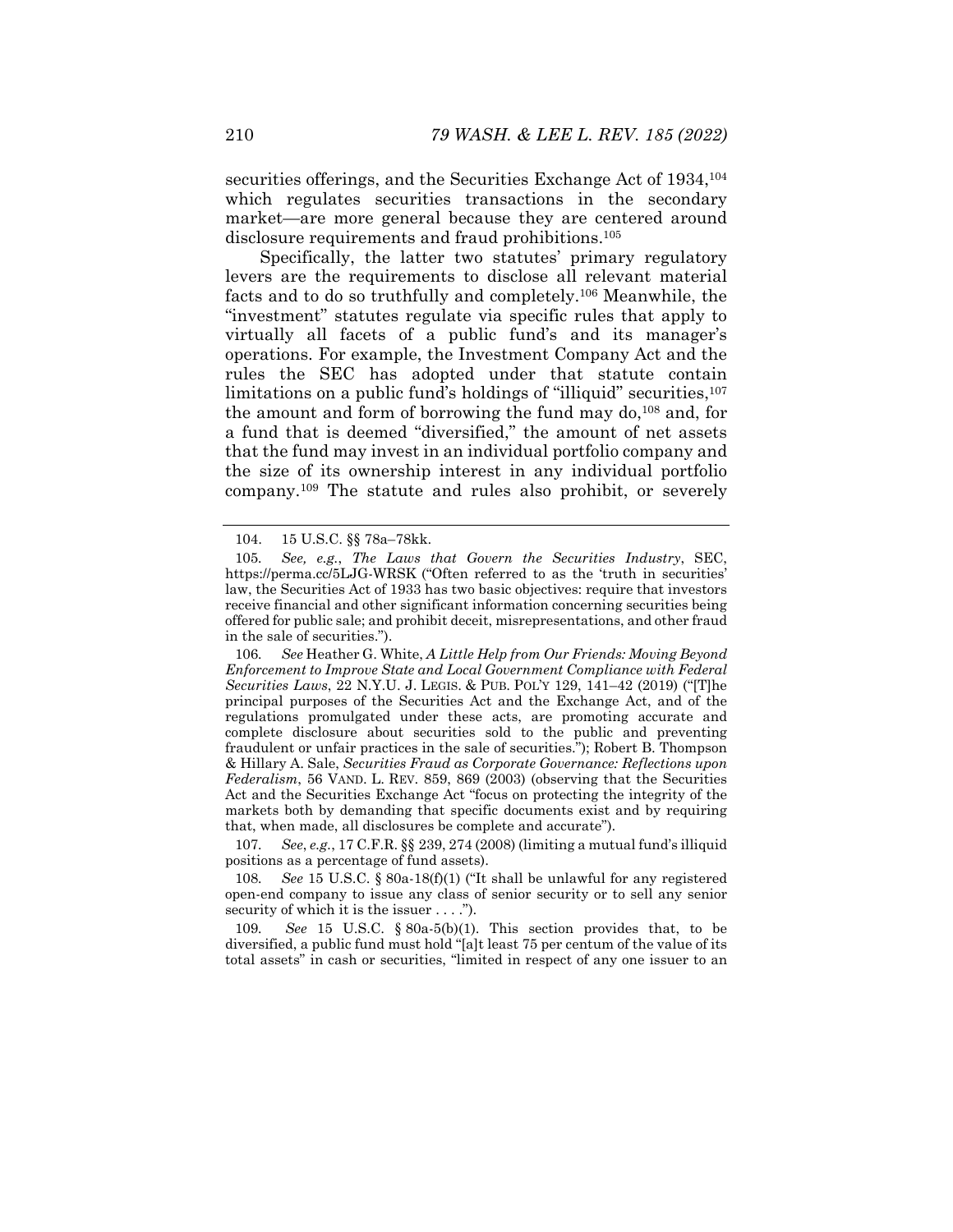limit, affiliates of a public fund from buying securities from or selling securities to the public fund,110 borrowing money or property from the fund, or loaning money or property to the fund.111 They additionally prohibit a public fund from issuing debt securities or borrowing money from entities other than banks.112 For its part, the Investment Advisers Act and associated SEC rules, while more succinct, also contain an array of rules governing both fund managers and all other SEC-regulated investment advisers.<sup>113</sup>

The collection of mandates in the investment statutes, particularly ones limiting a public fund's transactions with affiliates, evidences their primary role in the investment arena: mitigating conflicts of interest. Conflicts of interest are especially rife among fund managers and other fund affiliates. In part, this is a product of the fact that managers and other affiliates—a term that includes brokerage firms or other investment advisers operated by the same larger (multi-entity) organization or other funds operated within that organization—may seek to benefit from a fund's position within the organization.114 For example, a fund manager that executes

111. See 15 U.S.C.  $\S$  80a-17(a)(3)–(4) (broadly prohibiting borrowing and lending transactions between an affiliate of a public fund and the fund).

112*. See* 15 U.S.C. § 80a-18(f)(1) ("It shall be unlawful for any registered open-end company to issue any class of senior security or to sell any senior security of which it is the issuer, except that any such registered company shall be permitted to borrow from any bank . . . .").

113*. See General Information on the Regulation of Investment Advisers*, SEC (Mar. 11, 2011), https://perma.cc/9QVT-K3S4 (summarizing the myriad rules governing investment advisers under the Investment Advisers Act).

114*. See* Roberta S. Karmel, *The Challenge of Fiduciary Regulation: The Investment Advisers Act After Seventy-Five Years*, 10 BROOK. J. CORP. FIN. & COM. L. 405, 435 (2016) ("Conflicts of interest are common in every fiduciary relationship in the financial services industry.").

amount not greater in value than 5 per centum of the value of the total assets of such management company and to not more than 10 per centum of the outstanding voting securities of such issuer." *Id.*

<sup>110</sup>*. See* 15 U.S.C. § 80a-17(a)(1), (2) (broadly prohibiting purchases and sales of securities between an affiliate of a public fund and the fund). Despite this blanket prohibition on affiliate transactions, the SEC's rules allow for these transactions between a public fund and an affiliated public fund (so-called cross-transactions), subject to certain conditions, including that each such transaction be done at market price and that no brokerage fee is charged. *See* 17 C.F.R. § 270.17a–7 (2006).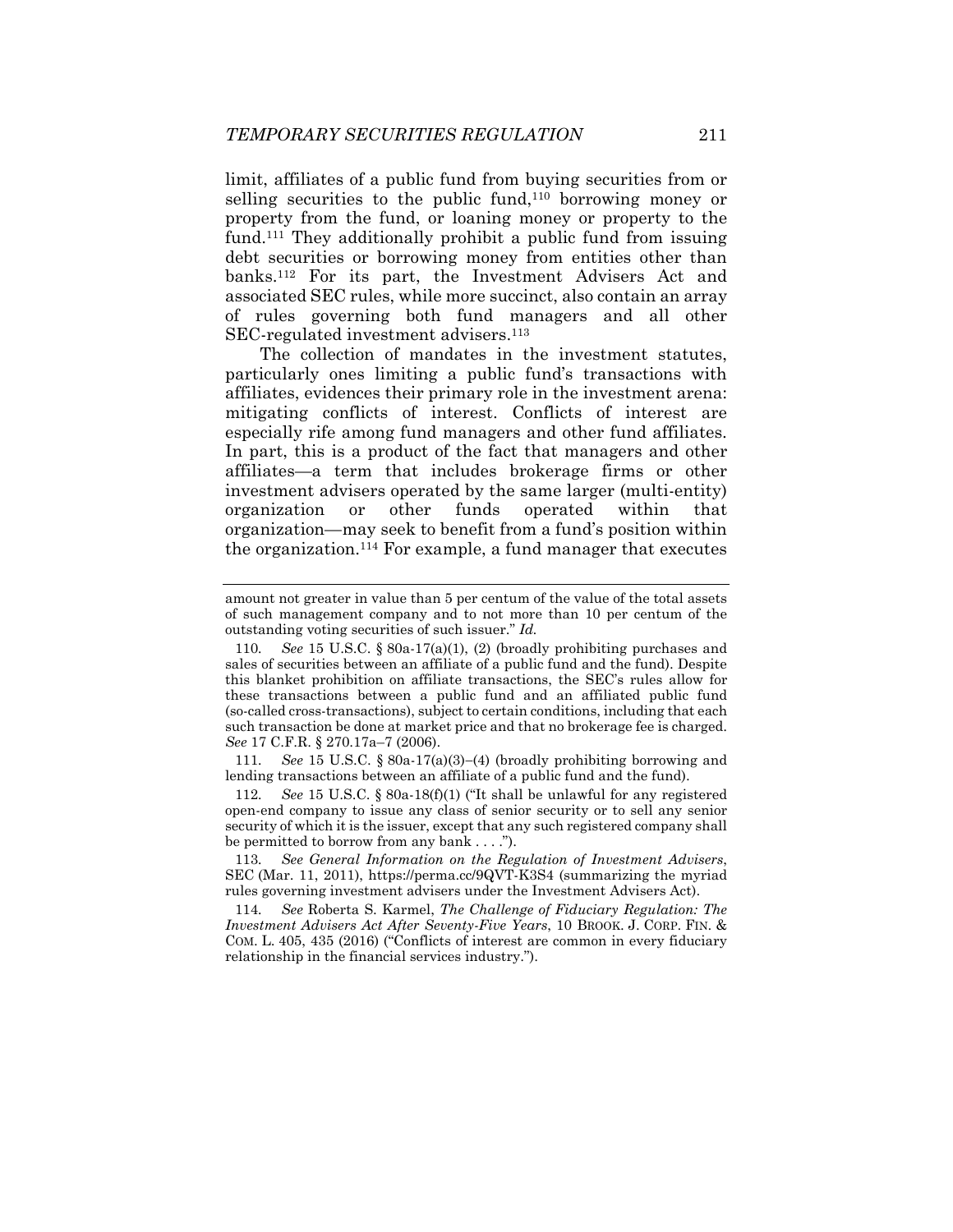a fund's trades using an affiliated broker may, for the benefit of the broker, accept the fund's paying brokerage commissions that are higher than market rates. Or the manager may cause the fund to sell securities to another fund it manages at an inappropriate discount because the manager has a large investment in the other fund. Or the manager may cause the fund to buy a particular stock, knowing that the stock price will rise because of that purchase, thereby allowing the manager to sell its personal holdings of the same stock at a more desirable price.115

Distilling these examples, one may conclude that potential conflicts arise in the investment realm because of two circumstances. First, the investment realm contains innumerable complex webs of affiliated entities.116 Second, and more important, most of these affiliates have a uniform business objective, which is to profit from investing activities, whether by investing their own assets, managing other entities' assets, brokering securities transactions for others, or playing other roles in investment transactions.117 For some of these affiliates, this business objective may come precariously close to another objective—namely, inappropriately profiting from another person's (or entity's) investing.

Beyond these circumstances, conflicts of interest arise from the basic fact that fund managers strive to be successful in managing "their" funds.<sup>118</sup> In this context, being successful often means increasing fund assets, ideally by increasing the number

<sup>115</sup>*. See id.* at 417 (listing examples of conflicts of interest among financial professionals, including an investment adviser's trading for its own account and a broker's recommending to others the purchase of a security she owns or having a personal interest in a particular transaction).

<sup>116</sup>*. See* Stephen Cecchetti & Kim Schoenholtz, *Managing Risk and Complexity: Legal Entity Identifier*, VOX EU (Dec. 3, 2017), https://perma.cc/X6B5-XUDA (describing the risk involved in several affiliated entity structures within the investment world).

<sup>117</sup>*. See, e.g.*, Nathan Reiff, *Six Companies Owned by Bank of America*, INVESTOPEDIA (July 14, 2021), https://perma.cc/4J85-H55Y.

<sup>118</sup>*. See* Citywire Research Team, *What Do Successful Fund Managers Have in Common?*, CITYWIRE SELECTOR (Feb. 21, 2011), https://perma.cc/BWX3-GENZ ("We attach a great deal of importance to detecting the ability of equity fund managers to generate significant and recurring outperformance at certain phases of the stock market cycle.").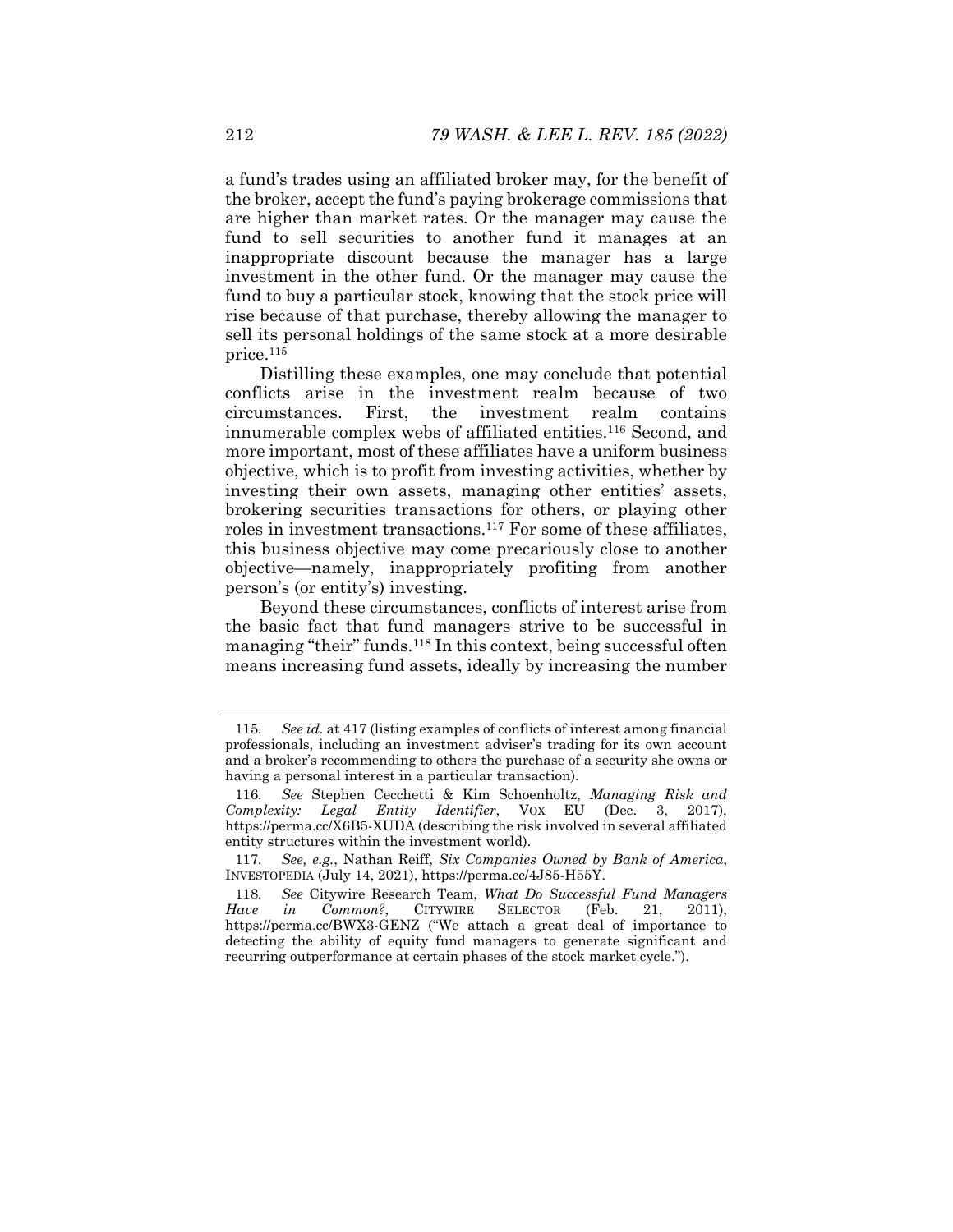of fund investors and the amount of their investments, and by achieving strong fund performance.119 The two factors are clearly related, moreover, because performance results are perhaps the primary factor in attracting new fund investors and additional investments from existing investors.120 Accordingly, a manager seeking to improve performance may invest fund assets in securities and other instruments that are riskier than what the fund's investment policy allows in hopes of realizing a quick performance boost or may seek to sell poorly-performing securities to an affiliated fund at a price that is higher than the securities' market value, thereby harming the affiliated fund.

Regulation of public funds and their managers, then, reflects regulators' assessments of how these entities are most tempted. Moreover, in formulating the Investment Company Act and rules under that statute over eighty years ago, Congress and the SEC deemed it insufficient simply to instruct these entities not to allow themselves to be tempted.121 Thus emerged the extensive prohibitions throughout public fund regulation, which are an effort (in the ironic words of one SEC official in 2012) to eliminate constantly-mutating "viruses"—that is,

<sup>119</sup>*. Cf.* James Chen, *Hedge Fund Manager*, INVESTOPEDIA, https://perma.cc/75JK-K4FM (last updated Feb. 28, 2021) (explaining that private fund managers "must consider how to have a competitive advantage, a clearly defined investment strategy, adequate capitalization, a marketing and sales plan, and a risk management strategy" to be successful); Citywire Research Team, *supra* note 118 ("Normally, consistently outperforming managers share a rigorous investment process which in itself is created to generate alpha.").

<sup>120</sup>*. See* Jason Zweig, *Why Investors Can't Kick the 'Past Performance' Habit*, WALL ST. J. (July 23, 2021, 10:45 AM), https://perma.cc/Z4EM-NBFL (discussing how investors often think that past performance is "a highly reliable indicator"). That this is the case, however, is contrary to a particular (and apt) disclosure included in almost all presentations of fund performance, namely, that past performance is not an indicator of future performance. *See*  Peter Westaway, *Show Me the Proof: Is Past Performance a Good Guide to the Future?*, VANGUARD (June 23, 2017), https://perma.cc/HR7N-J3X2.

<sup>121</sup>*. See* James Chen, *Investment Company Act of 1940*, INVESTOPEDIA (May 19, 2021), https://perma.cc/AR35-HEPY (explaining that Congress intended the Investment Company Act of 1940 to set a regulatory framework for investment products following the stock market crash of 1929).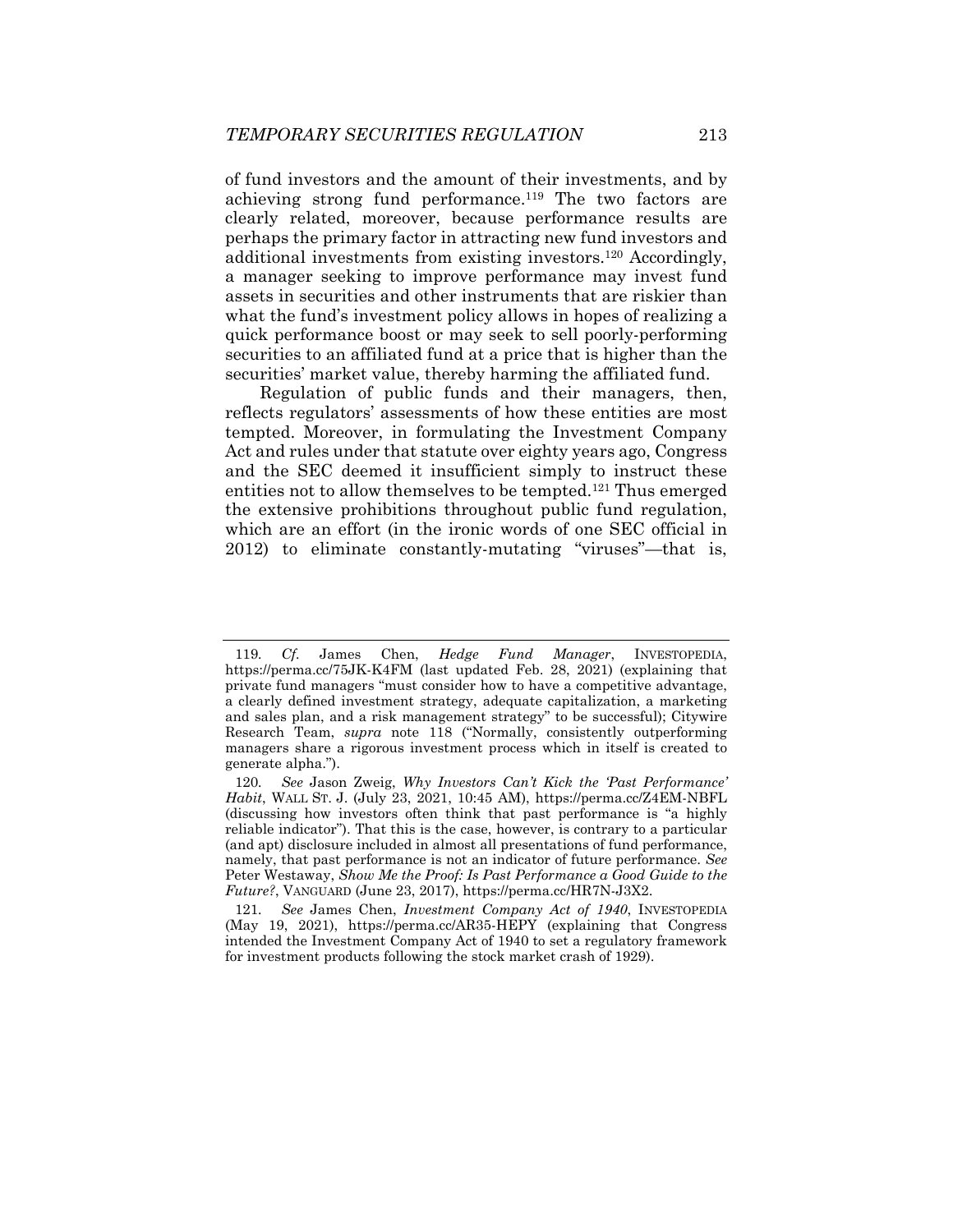conflicts—that could otherwise pose a "mortal threat to the body."122

Nevertheless, sharp securities market volatility and uncertainty create temptations anew for fund managers and other fund affiliates. As noted above, many funds experienced substantial investor withdrawals in the early months of the pandemic, while, at the same time, some funds also experienced considerable devaluations, or "drawdowns," of the value of their portfolio assets as market conditions worsened.123 Despite these circumstances, the realm of public funds and their managers did not experience pandemic-related litigation to the same extent as in the public company context. This is likely a product of the fact that the public fund context differs from the public company context in two important respects.

First, the net asset value of a public fund's shares is not determined by whether the fund is able to continue to sell its products or services, produce and supply the medical treatments it is developing, or employ appropriate protocols to keep its customers healthy and safe.124 Rather, the price of a fund's shares is typically based on the value of the numerous securities—those issued by *other* funds and companies—comprising its portfolio.125 During the pandemic,

#### *Id.*

123*. See supra* note 97 and accompanying text.

125. *Id.*

 <sup>122.</sup> Carlo di Florio, Dir., Off. of Compliance Inspections & Exams., SEC, Conflicts of Interest and Risk Governance (Oct. 22, 2012). The official's statement is worth noting in its entirety, as it is one of the SEC staff's more vivid denunciations of conflicts of interest:

<sup>[</sup>O]ne can think of ethical concepts as the white blood cells that make an organization's "immune system"—its compliance and risk management systems and culture—effective. Extending that same metaphor, conflicts of interest can be thought of as the viruses that threaten the organization's wellbeing. As in the microbial world, these viruses come in a vast array of constantly mutating formats, and if not eliminated or neutralized, even the simplest virus is a mortal threat to the body.

<sup>124</sup>*. See, e.g.*, Anita K. Krug, *Investment Company as Instrument: The Limitations of the Corporate Governance Regulatory Paradigm*, 86 S. CAL. L. REV. 263, 298 (2013) ("[A]n investment company's shares are valued on a daily basis based solely on the value of the securities the investment company holds—rather than the prospects for future appreciation in those shares.").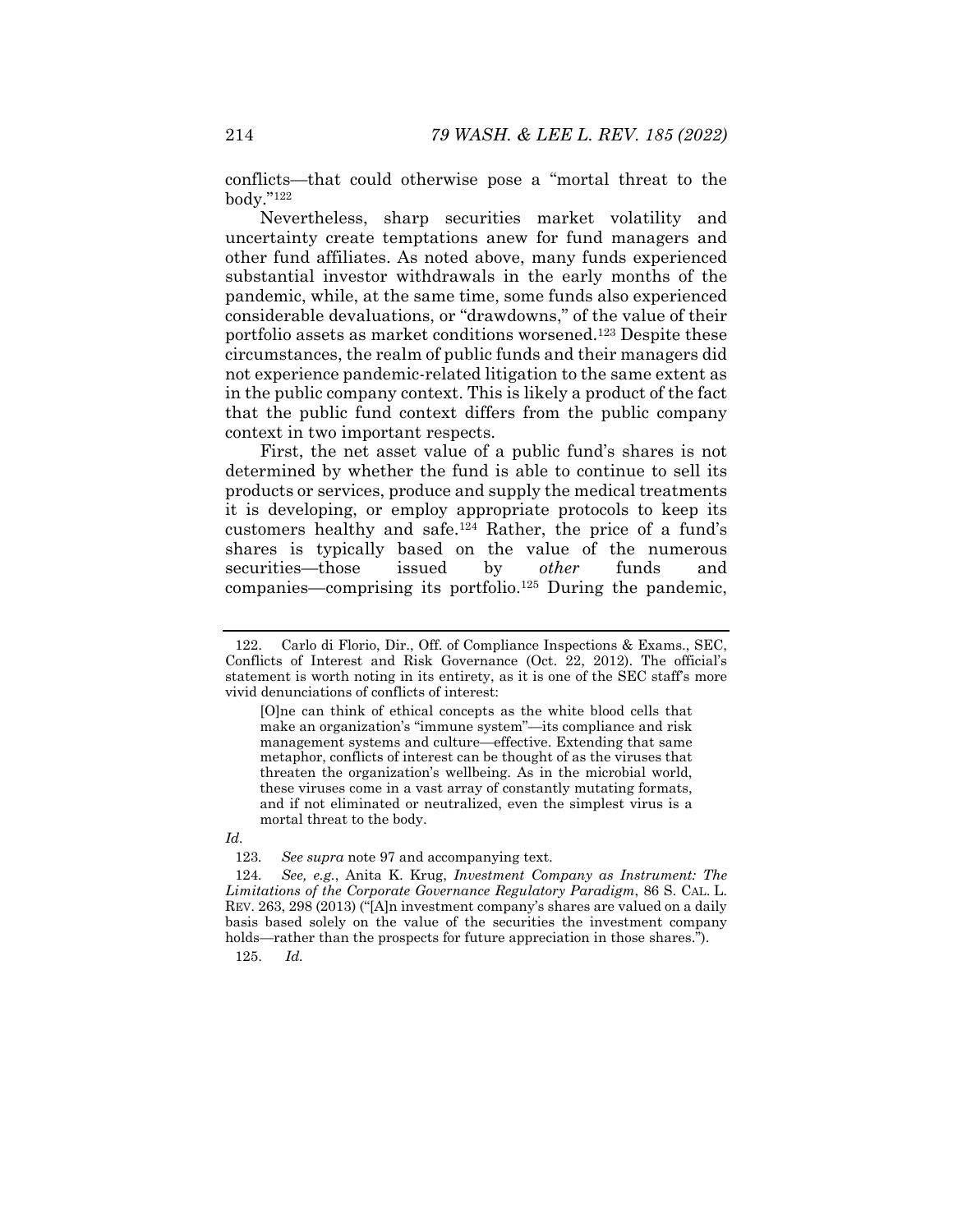however, although some funds experienced significant losses, stock prices overall did not reflect the degree of volatility that often spawns significant drawdowns and, beyond that, investor litigation. Indeed, investor lawsuits in the public fund context are more likely to arise when plaintiffs are able to make a reasonable allegation that a fund manager has been led astray in managing the fund's portfolio, such as by deviating from the fund's established (and previously disclosed) investment policies and guidelines.

Second, unlike in the public company context, some of the primary enforcement tools in the investment arena are SEC examinations and investigations, which, in turn, may lead to so-called enforcement actions, which the SEC launches when its investigators uncover inappropriate activity by a fund or a fund manager.<sup>126</sup> This reliance on the SEC as an enforcer is a component of the sweeping regulation to which public funds and their managers are subject.<sup>127</sup> It may also be the cause—or, possibly, the effect—of greater passivity among public fund shareholders, as compared with public company shareholders, in terms of initiating litigation against these entities.128

Regardless of the lower rate of public fund litigation arising out of the pandemic as compared to the rate of public company litigation, considering the adversities funds experienced—as well as the SEC's modified manner of conducting investigations during the pandemic<sup>129</sup>—one might question whether any

129*. See OCIE Statement on Operations and Exams—Health, Safety, Investor Protection and Continued Operations Are Our Priorities*, SEC,

<sup>126</sup>*. See* Jay Clayton et al., *Statement on the Renaming of the Office of Compliance Inspections and Examinations to the Division of Examinations*, SEC (Dec. 17, 2020), https://perma.cc/TFM9-KZ5L (observing that among the SEC's roles is "identifying and monitoring risks, improving industry practices, and identifying and referring misconduct" and that its enforcement function "has promoted a strong culture of compliance within the financial services industry").

<sup>127</sup>*. See* Chen, *supra* note 121 ("Provisions of the Act address requirements for filings, service charges, financial disclosures, and . . . fiduciary duties.").

 <sup>128.</sup> However, public fund investors do sue fund managers or their boards of directors with some regularity. The point for present purposes is that, perhaps due to alternative enforcement mechanisms in the public fund context, there has been somewhat less litigation arising out of the pandemic's effects on public funds than there has been in the public company context.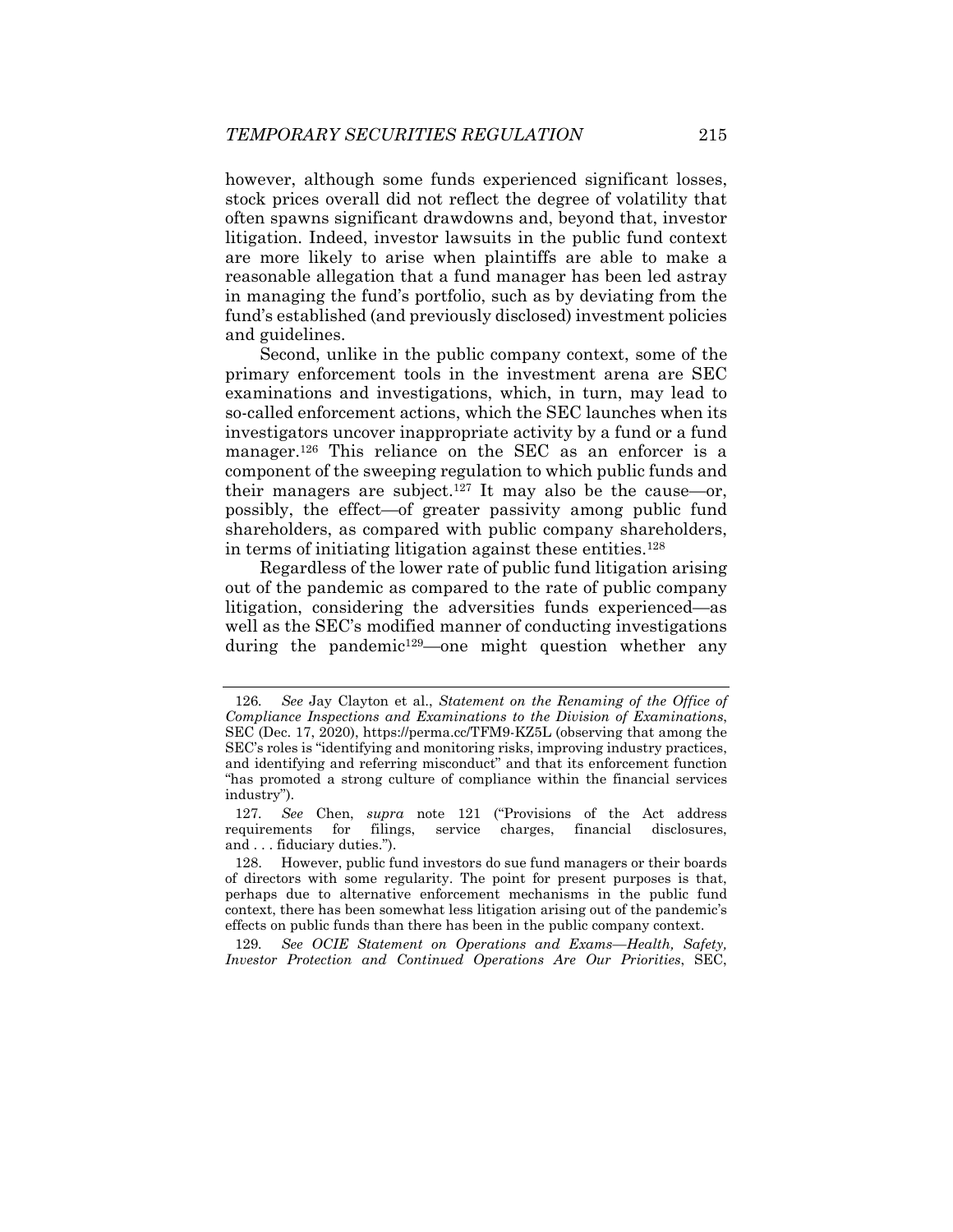regulatory leniency in this context is appropriate. After all, the discussion above regarding conflicts of interest suggests that the onset of the pandemic may have been an appropriate time for the SEC to impose additional requirements, rather than fewer. To be sure, the agency emphasized to funds and managers the need to be especially diligent during the crisis and to provide timely and material information to investors.130 Nevertheless, as the next section describes, and reminiscent of the SEC's approach in the public company context, the SEC adopted temporary rules to assist public funds in managing volatility and complying with various regulatory obligations.

## B. *Temporary Rules for Public Funds*

In March 2020, SEC's Division of Investment Management began adopting temporary rules under both the Investment Company Act and the Investment Advisers Act to provide leniency to public funds and fund managers during the pandemic.131 It did so for the same reasons it adopted rules centered on public companies—to alleviate financial and operational challenges arising from the pandemic. Moreover, as was the case with some of the public company-centered temporary rules, many of the "public fund" rules expired during the summer, after a relatively short period of time.132 More important, some of these rules were similarly worrisome

https://perma.cc/Z82H-58SZ (last updated Mar. 23, 2020) ("In light of health and safety concerns and other circumstances, OCIE has moved to conducting examinations off-site through correspondence, unless it is absolutely necessary to be on-site.").

<sup>130</sup>*. See Importance of Delivering Timely and Material Information to Investment Company Investors*, SEC (Apr. 14, 2020), https://perma.cc/G5T2- VSRS (emphasizing "the ongoing importance to update and deliver required information to investors in a timely manner consistent with investment companies' disclosure obligations, even during this period of operational challenge").

<sup>131</sup>*. See* Jay Clayton et al., *An Update on the Commission's Targeted Regulatory Relief to Assist Market Participants Affected by COVID-19 and Ensure the Orderly Function of Our Markets*, SEC (June 26, 2020), https://perma.cc/8YFT-8DPQ (last updated Jan. 5, 2021) (summarizing the Division of Investment Management's temporary relief rules for investors, funds, advisers, and service providers).

<sup>132</sup>*. See id.*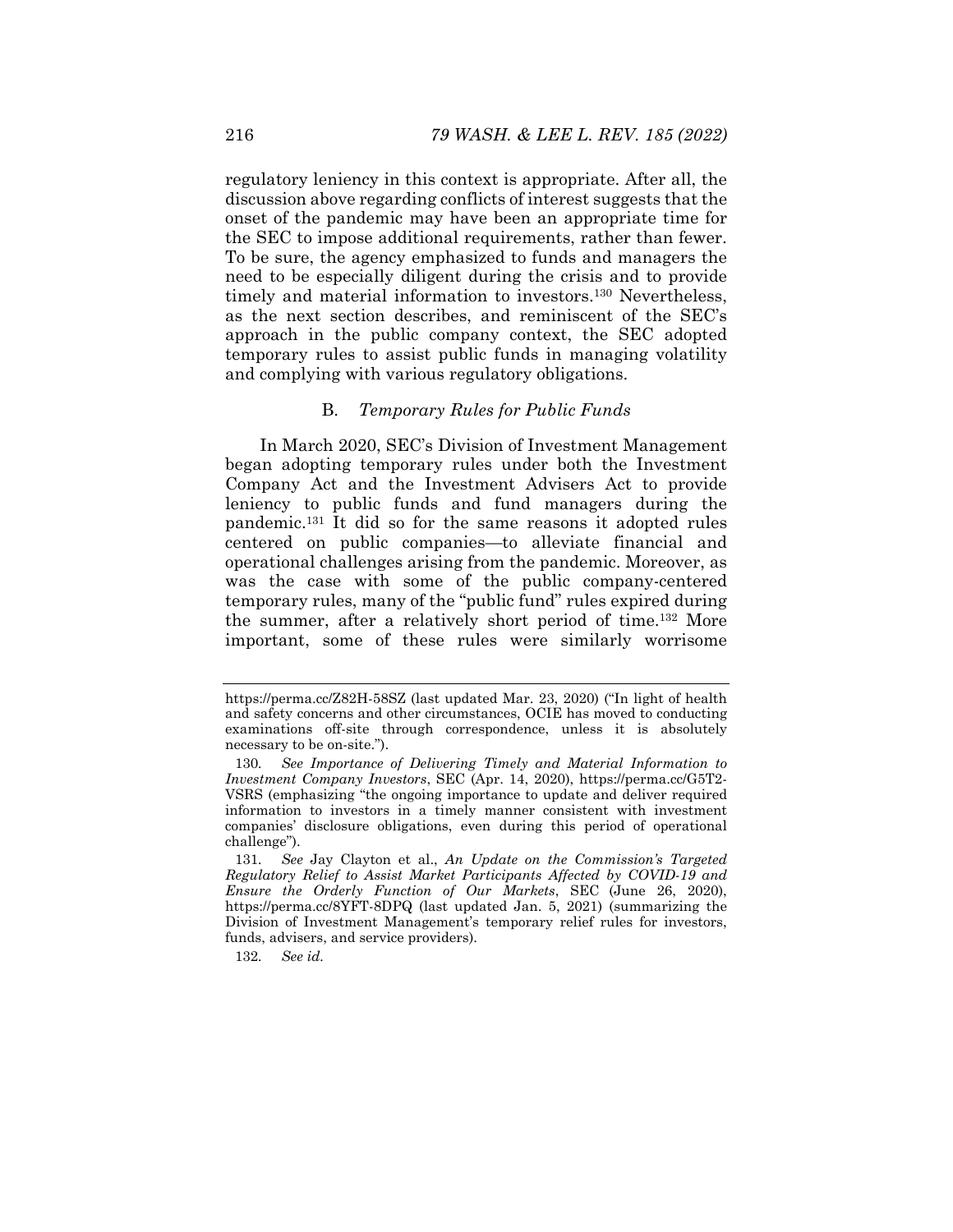because they softened controls in the securities laws and associated rules to mitigate conflicts of interest that, if acted on, could be harmful to investors.

Similar to the temporary rule pertaining to the public company reporting requirements discussed in Part I, on March 24, 2020, the SEC adopted temporary rules providing an additional forty-five days for public funds to submit certain disclosure reports that were due between March 13, 2020, and June 30, 2020, provided that they were unable to meet a filing deadline because of circumstances relating to COVID-19.133 Specifically, under these rules a public fund could delay filing its Form N-PORT, a quarterly report requiring disclosure regarding, among other things, a fund's assets and liabilities, securities lending arrangements, recent monthly performance, and investor withdrawals and contributions, and its Form N-CEN, an annual report requiring disclosure of the information reported in an N-PORT plus various other items.134 In addition, funds were allowed an additional forty-five days to send annual and semi-annual reports to shareholders.<sup>135</sup>

<sup>133</sup>*. See* Order Granting Exemptions from Specified Provisions of the Investment Company Act and Certain Rules Thereunder, 85 Fed. Reg. 15,841, 15,841–42 (Mar. 19, 2020) [hereinafter 2020 Fund Filing Rule] (setting forth the relief and the conditions associated with a fund's reliance on it). Although this rule originally applied only to reports due between March 13, 2020, and April 30, 2020, *see id.* at 15,841, the SEC later extended the end-date to June 30, 2020, *see* Order Granting Exemptions from Specified Provisions of the Investment Company Act and Certain Rules Thereunder, 85 Fed. Reg. 17,611, 17,611 (Mar. 31, 2020) (extending the modifications).

<sup>134</sup>*. See* 2020 Fund Filing Rule, *supra* note 133, at 15,842 (stating that a registered fund required to file a N-CEN or N-PORT "is temporarily exempt" from filing the form).

<sup>135</sup>*. See id.* (requiring, as a condition of the relief, that a public fund relying on it send the relevant report to shareholders "not later than 45 days after the original due date and files the report [with the SEC] within 10 days of its transmission to shareholders"). Like Forms N-PORT and N-CEN, shareholder reports likewise contain extensive information, including information about a fund's portfolio holdings, financial condition, fund expenses, executive compensation, and performance. *See* Adam Hayes, *Annual Report*, INVESTOPEDIA (Nov. 8, 2020), https://perma.cc/W3PU-KLCV. Also relevant for fund managers, in terms of leniency for delaying the distribution of regularly-publicized disclosure, is a March 13, 2020, temporary rule under which all investment advisers—a category that includes fund managers— could delay, by up to forty-five days, the annual update filing and delivery to clients (including any clients that might be public funds) of their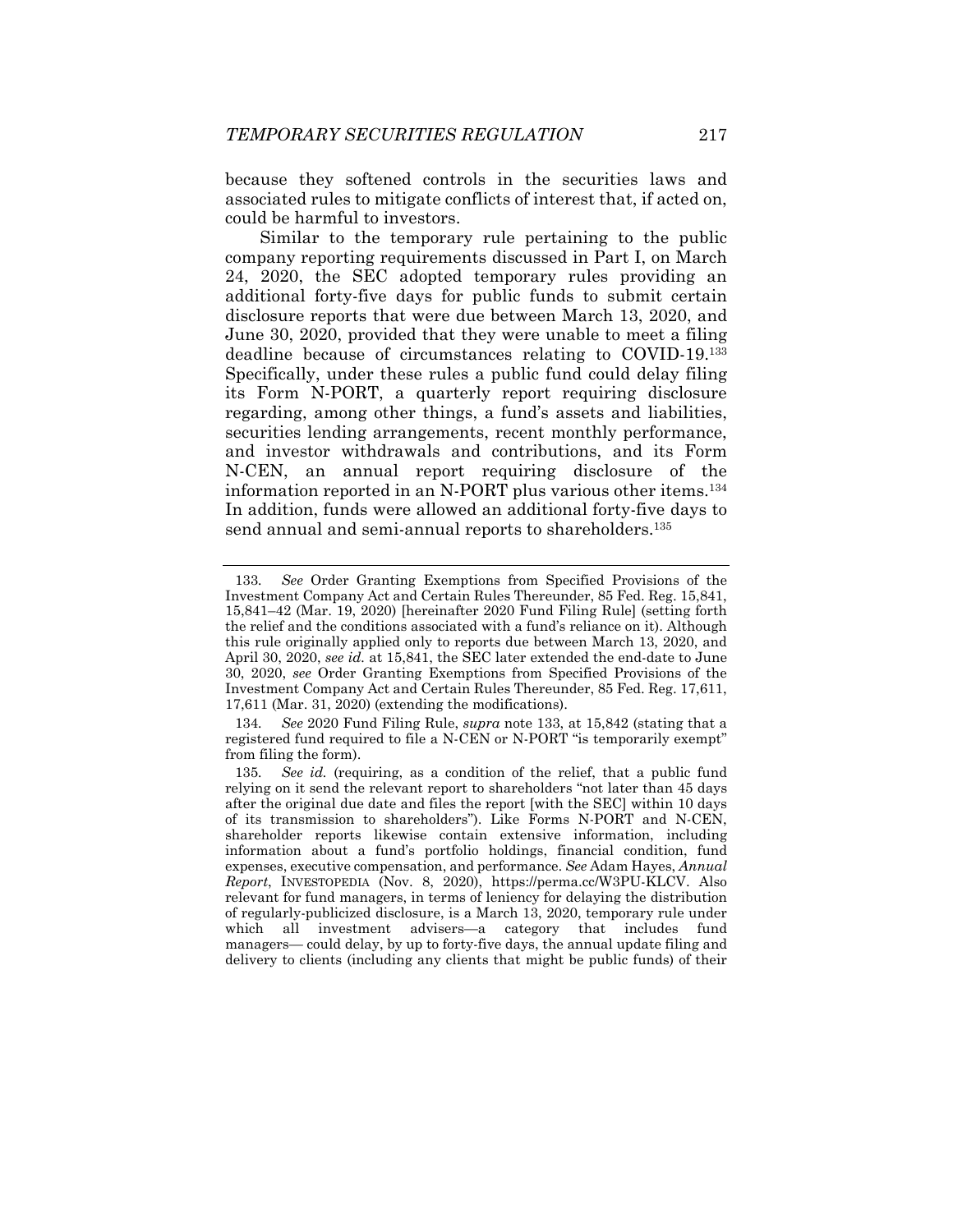On March 23, 2020, to assist public funds in maintaining sufficient liquid assets to fund withdrawals, the SEC also adopted a set of temporary rules aimed at giving certain public funds greater leniency to borrow money from or lend money to certain affiliates.136 For any fund, relevant affiliates for these purposes included the fund's manager, directors, and officers but did not include other funds managed by the same fund manager.137 Under one of these temporary rules, the SEC allowed public funds to borrow money from affiliates other than banks or other public funds, subject to certain conditions.138

 137. Under Section 2(a)(3) of the Investment Company Act, "affiliated person" (affiliate) of another person includes:

(A) any person directly or indirectly owning, controlling, or holding with power to vote, 5 per centum or more of the outstanding voting securities of such other person; (B) any person 5 per centum or more of whose outstanding voting securities are directly or indirectly owned, controlled, or held with power to vote, by such other person; (C) any person directly or indirectly controlling, controlled by, or under common control with, such other person; (D) any officer, director, partner, copartner, or employee of such other person; (E) if such other person is an investment company, any investment adviser thereof or any member of an advisory board thereof . . . .

15 U.S.C. § 80a-2(3).

138*. See* 2020 Borrowing & Lending Rule, *supra* note 136, at 17,374 (setting forth the relief and the conditions associated with a fund's reliance on it).

Form ADV, which is the key disclosure report required of advisers, regardless of whether they manage public funds. *See* Order Granting Exemptions from Specified Provisions of the Investment Advisers Act and Certain Rules Thereunder, 85 Fed. Reg. 15,829, 15,829 (Mar. 19, 2020) (requiring as a condition of the relief that an investment adviser relying on it file its delayed Form ADV "not later than 45 days after the original due date for filing or delivery, as applicable"). Although this rule originally applied to Form ADV filings that were due on or before April 30, 2020, *see id.*, the SEC later changed the period-end to June 30, 2020, *see* Order Granting Exemptions from Specified Provisions of the Investment Advisers Act and Certain Rules Thereunder, 85 Fed. Reg. 17,609, 17,609 (Mar. 30, 2020) (extending relief to filings due on or before June 30, 2020).

<sup>136</sup>*. See* Order Granting Exemptions from Specified Provisions of the Investment Company Act and Certain Rules Thereunder, 85 Fed. Reg. 17,374, 17,374 (Mar. 27, 2020) [hereinafter 2020 Borrowing & Lending Rule] (providing, among other things, that, until June 30, 2020, a public fund may "borrow money from any affiliated person, or affiliated person of such affiliated person, that is not a bank and is not itself a registered investment company," provided it satisfies certain specified conditions).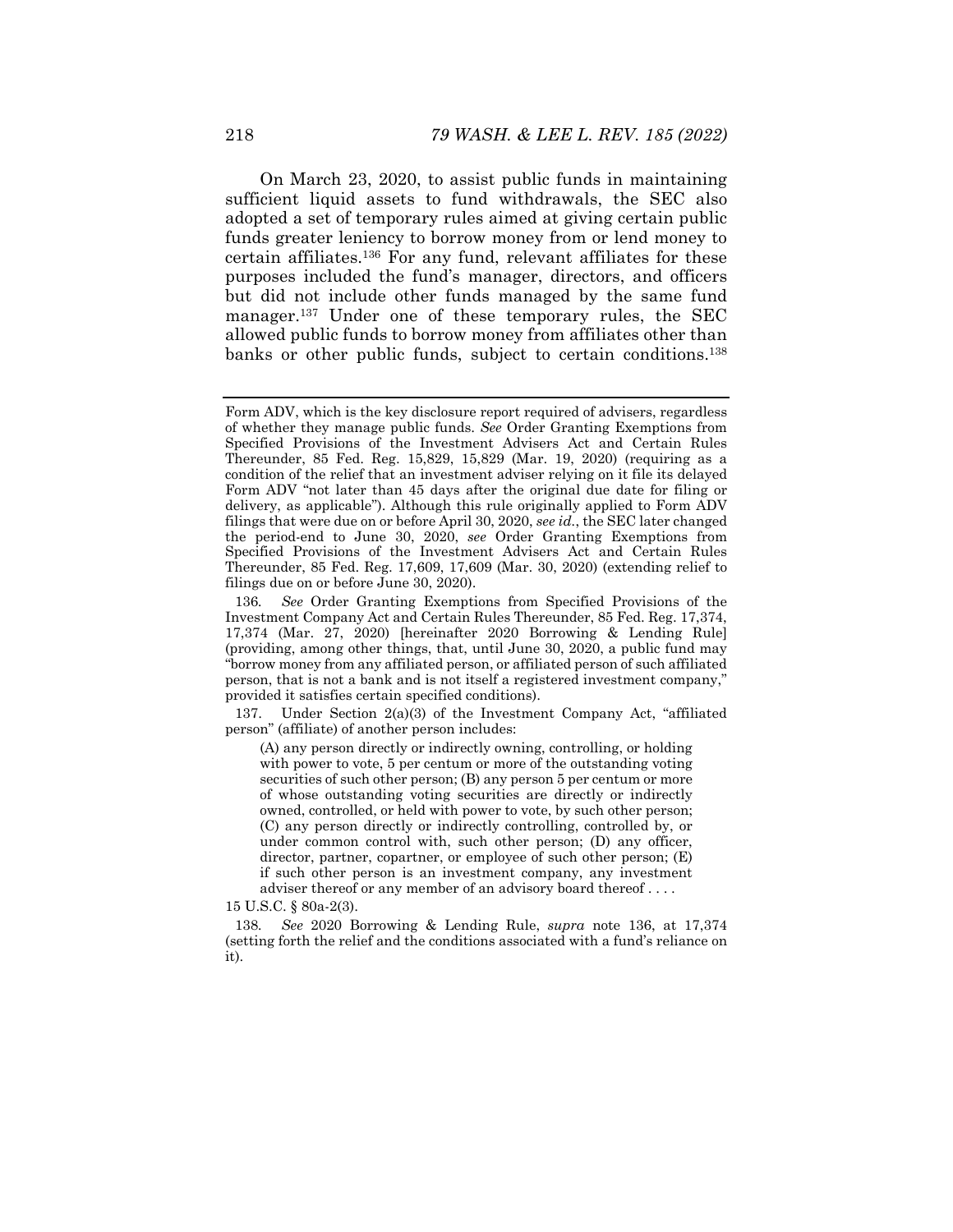Under a second rule, the agency permitted any public fund that was allowed to do so-called interfund lending pursuant to an order previously granted by the SEC to make loans if the value of those loans did not exceed 25 percent of the public fund's net asset value, notwithstanding any lower thresholds in the order, and borrow or lend for any term, notwithstanding conditions in the order limiting the term of the loans.139 Notably, under a third rule, the SEC made this relief available to certain public funds that had *not* received such an order, permitting them to enter into lending or borrowing transactions without procuring shareholder approval.<sup>140</sup> Finally, to enable funds to take advantage of this relief without violating their governing policies, the SEC permitted public funds to deviate from their standard policies and procedures relating to lending and borrowing.141 Separate from, but related to, these temporary rules, the SEC provided relief through a so-called no-action letter to permit public funds to sell debt securities to their affiliates to produce liquidity for purposes of funding investor withdrawals.142

In the case of public companies, the potential delay of important disclosures permitted by the temporary rules

<sup>139</sup>*. See id.* at 17,374–75 (setting forth the rule and the conditions associated with a fund's reliance on it).

<sup>140</sup>*. See id.* at 17,375 (describing the conditions associated with a fund's reliance on the relief).

<sup>141</sup>*. See id.* (providing that a public fund could "enter into otherwise lawful lending or borrowing transactions that deviate[d] from any relevant policy recited in its registration statement without prior shareholder approval," provided its board of directors had approved its doing so, until June 30, 2020).

<sup>142</sup>*. See* Inv. Co. Inst., SEC No-Action Letter, 2020 WL 1487147 (Mar. 26, 2020), [hereinafter 2020 Debt Security Rule] (providing that the Division of Investment Management staff will not recommend enforcement action against any party that buys a debt security from an affiliated public fund, subject to certain enumerated conditions). It is also worth noting in the context of the SEC's liquidity-focused rules that the agency granted relief whereby a "closed-end" public fund that suffered a decline in net asset value of more than 10 percent due to pandemic-related market conditions was not required to suspend offering shares until it amended its prospectus, as it normally would be required to do. Instead, the fund could continue offering shares as soon as it filed a prospectus supplement discussing the drawdown. *See Division of Investment Management Coronavirus (COVID-19) Response FAQs*, SEC, https://perma.cc/4N5W-8Y8B (last updated Nov. 1, 2021) (describing the relief and recommending the inclusion of various disclosures in the supplement).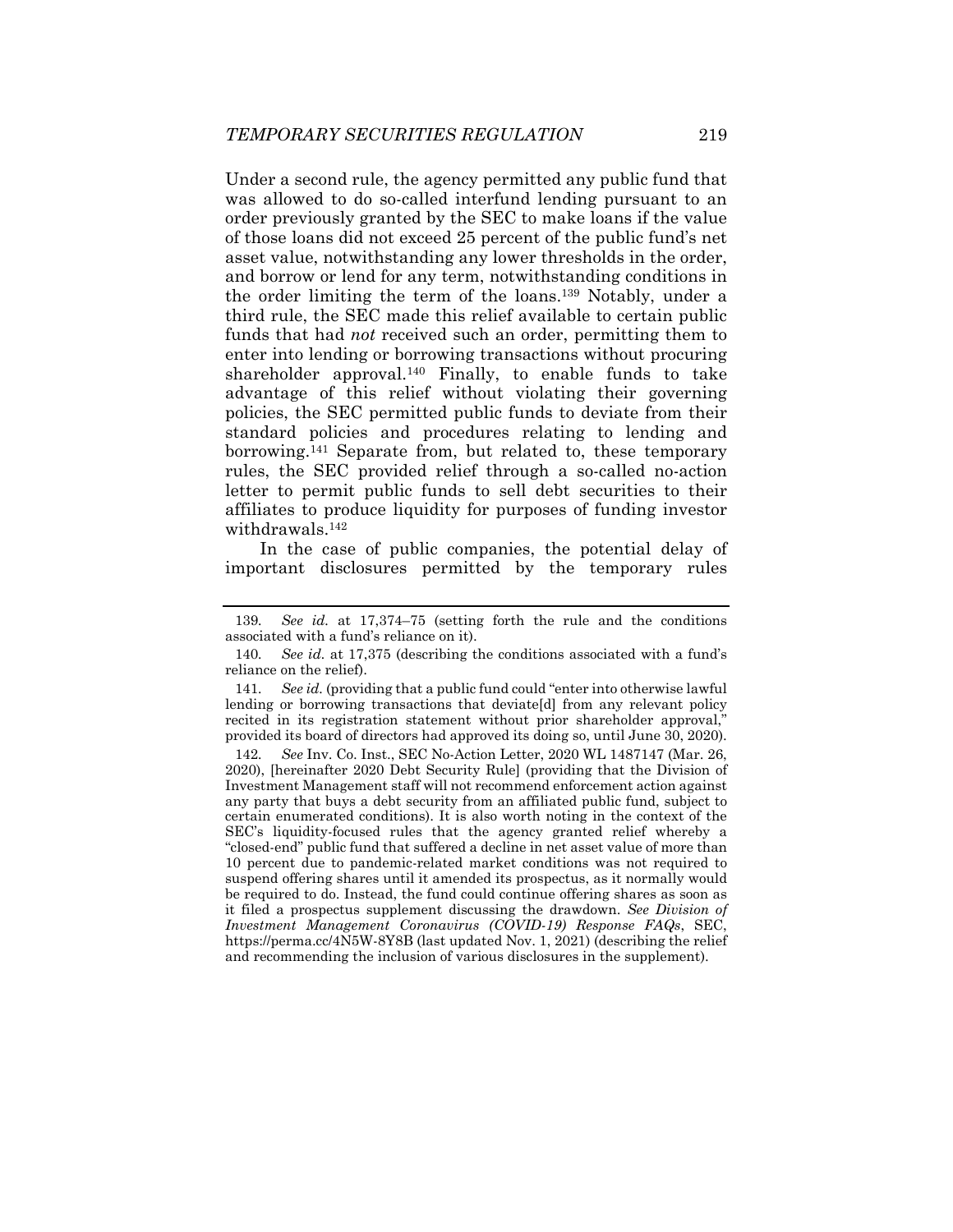discussed in Part I is the most troublesome effect of the SEC's pandemic-related temporary rules applicable to public companies. In the public fund context, the potential lag in distributing important information to fund shareholders, the SEC, and the public is equally worrisome. However, for the same reason that investor litigation is more muted in the public fund context—namely, the value of a fund's shares is predominately dependent on the value of the fund's portfolio holdings rather than statements from fund management—delayed disclosure about a public fund is less likely to have a significant impact on the fund's value.

In the public fund context, the more problematic rules are those allowing public funds to enter into borrowing and lending arrangements with their affiliates—arrangements that are otherwise prohibited. Indeed, financial arrangements between a public fund and any of its fund managers or other affiliates represent the fundamental type of conflict that the securities laws seek to mitigate.<sup>143</sup> The worry is especially acute during crisis circumstances, given that such circumstances create significant financial challenges for fund managers and other fund affiliates, which may catalyze conflicts of interest.

To be sure, the pandemic-related temporary rules were subject to meliorative conditions, designed to protect investors and their invested assets. Among other things, the rules as applied to any public fund were generally subject to the determination by the fund's board that entering into a particular arrangement was in the best interest of fund investors.144 There were also more specific conditions for certain temporary rules. For example, the rule permitting public funds to sell debt securities to affiliates was subject to the condition that the purchase price be paid in cash and that, if the purchaser-affiliate received a profit on resale of the securities, it

 <sup>143.</sup> This is evidenced by, among other things, the fact that the Investment Company Act prohibits these types of transactions altogether, rather than merely limiting them. *See, e.g.*, 15 U.S.C. § 80a-17(a) (setting forth a list of prohibited transactions between a public fund's affiliates and the fund).

<sup>144</sup>*. See, e.g.*, 2020 Borrowing & Lending Rule, *supra* note 136, at 17,374 (requiring a board to reasonably determine that borrowing is in the best interest of the fund before it can claim an exemption from section 12(d)(3) of the Investment Company Act).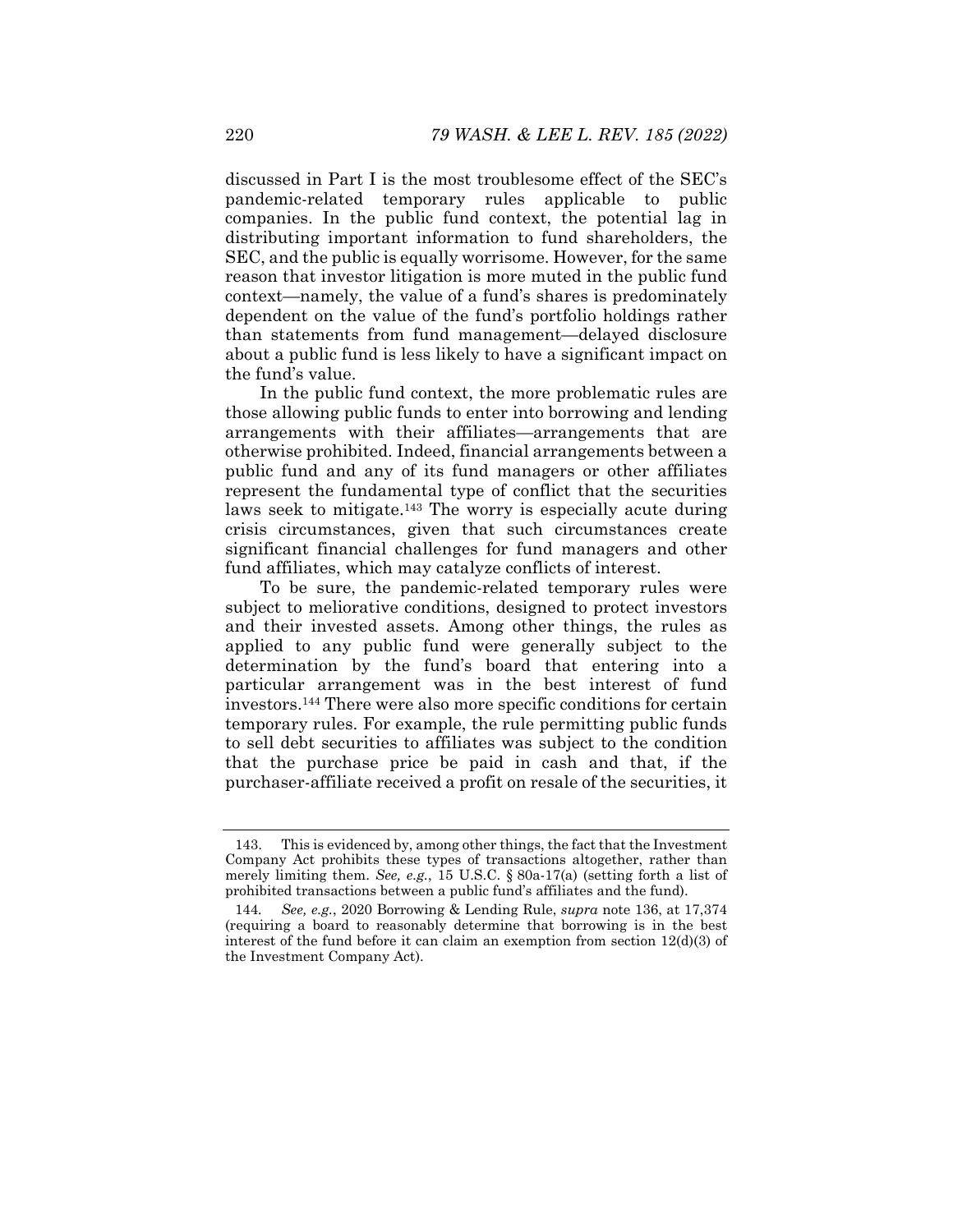pay that profit to the seller public fund.145 Even so, given that "affiliate transactions" are one of the SEC's signal concerns relating to conflicts of interest, the "borrowing and lending" rules are perhaps the most surprising—and the most problematic—among all the temporary rules that the SEC adopted during the pandemic.146

Yet that point begs a larger question. In both the public company and the public fund contexts, the discussions above do not present the full picture, in the sense that they highlight only the more troublesome pandemic-related temporary rules. However, at least some of the temporary rules that the SEC adopted in both contexts provided helpful regulatory leniency without producing problematic "side effects." Still others may, at some point, be appropriately adopted as permanent rules to create greater regulatory efficiency and unburden enforcement resources, enabling the SEC and other regulators to focus on more damaging behavior. Of course, the rules that Parts I and II describe are limited to those deployed to address the pandemic, which is only one of multiple crises in the past few decades. To evaluate temporary rules more broadly, it is worth reviewing those adopted during past crises. That is the subject of Part III, which additionally proposes that whether a temporary rule is appropriate for the context in which the SEC created it—and the particular crisis challenges it is intended to address—should not depend on ad hoc and anecdotal analysis and judgments.

<sup>145</sup>*. See* 2020 Debt Security Rule, *supra* note 142 (stating that the SEC's position is based on a number of conditions and listing the conditions).

 <sup>146.</sup> Third-party commentary supports this conclusion. Among others, Erik Gordon, a University of Michigan finance professor, concluded—even apart from the added leniency provided by the temporary rule—that "[t]here are several potential conflicts of interest with interfund lending." Lewis Braham, *When Funds Lend to One Another*, BARRON'S (Nov. 11, 2017), https://perma.cc/HH4G-CW5B. To be clear, these conflicts likely adversely impact the lending fund, rather than the borrowing fund, because the lending fund is "now like the government bailing [the borrowing fund] out" from the risks it assumed. *See id.* Regarding the temporary rule, Rajib Chanda, a partner at Simpson Thacher & Bartlett LLP, stated that "[t]his is pretty extraordinary that the whole mutual-fund industry is able to do this," presumably on the basis that the rule was unexpected and may have been among the SEC's more immoderate rules. *See* Michaels et al., *supra* note 97.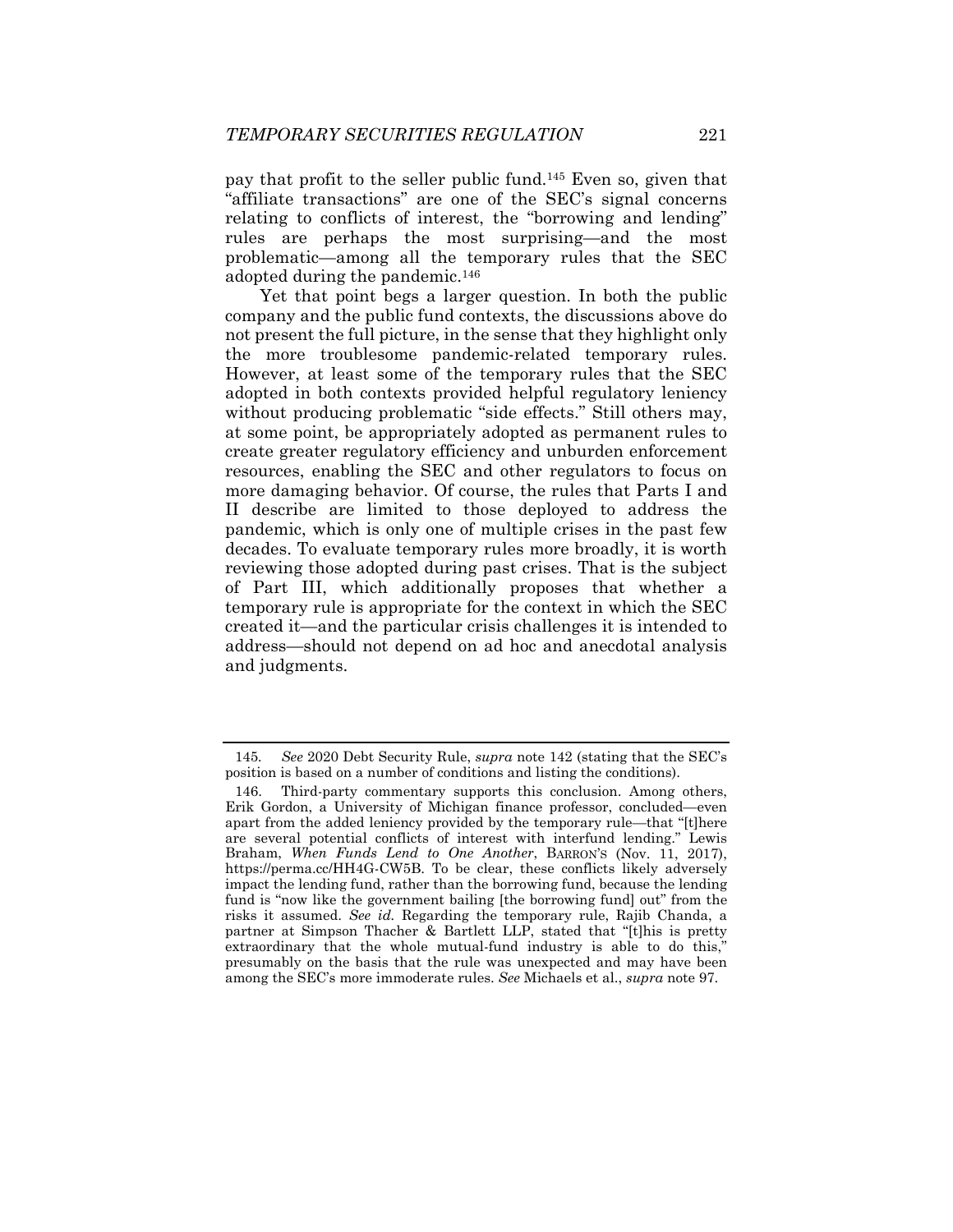# III. IMPROVING TEMPORARY RULEMAKING

The anecdotes that began this Article illustrate how temporary rules can be potentially damaging to the cause of investor protection. That is not always the case, however. Some temporary rules are desirable because they serve the purpose of alleviating regulatory burdens at times when regulatory compliance is sufficiently challenging that, without such leniency, the subjects of regulation may be at risk of violating relevant rules. At the same time, other temporary rules are desirable because they do the opposite—increase regulatory obligations, whether generally or relating to certain industries or companies.

This Part evaluates the circumstances under which both leniency rules and stringency rules are appropriate and supplies a schema to guide regulators in formulating temporary rules during the next (hopefully distant) crisis. Part III.A sets the framework for this schema by briefly discussing recent "pan-crises"—crises that critically impacted the securities markets on a national scale and possibly on an international scale—and the types of temporary rules the SEC implemented at the time to help address the risks associated with those crises. Part III.B extracts the lessons from these market upheavals to formulate guidance for regulators going forward. This guidance reflects the notion that the types of temporary rules that are appropriate for any particular crisis is partly dependent on the nature of the crisis and the industries most affected by it.

# A. *Pan-Crises, 1987–2021*

This section describes fairly recent crises and the temporary rules the SEC adopted to help manage each crisis. In doing so, it details how each crisis differed from the most recent one, in terms of the industries that were most affected and the types of rules that were adopted. In chronological order, these are the stock market crash of 1987, the bursting of the "dot-com" bubble in 2001–2002 and simultaneous September 11, 2001, terrorist attacks, the financial crisis of 2007–2009 and, of course, the COVID-19 pandemic of 2020–2021.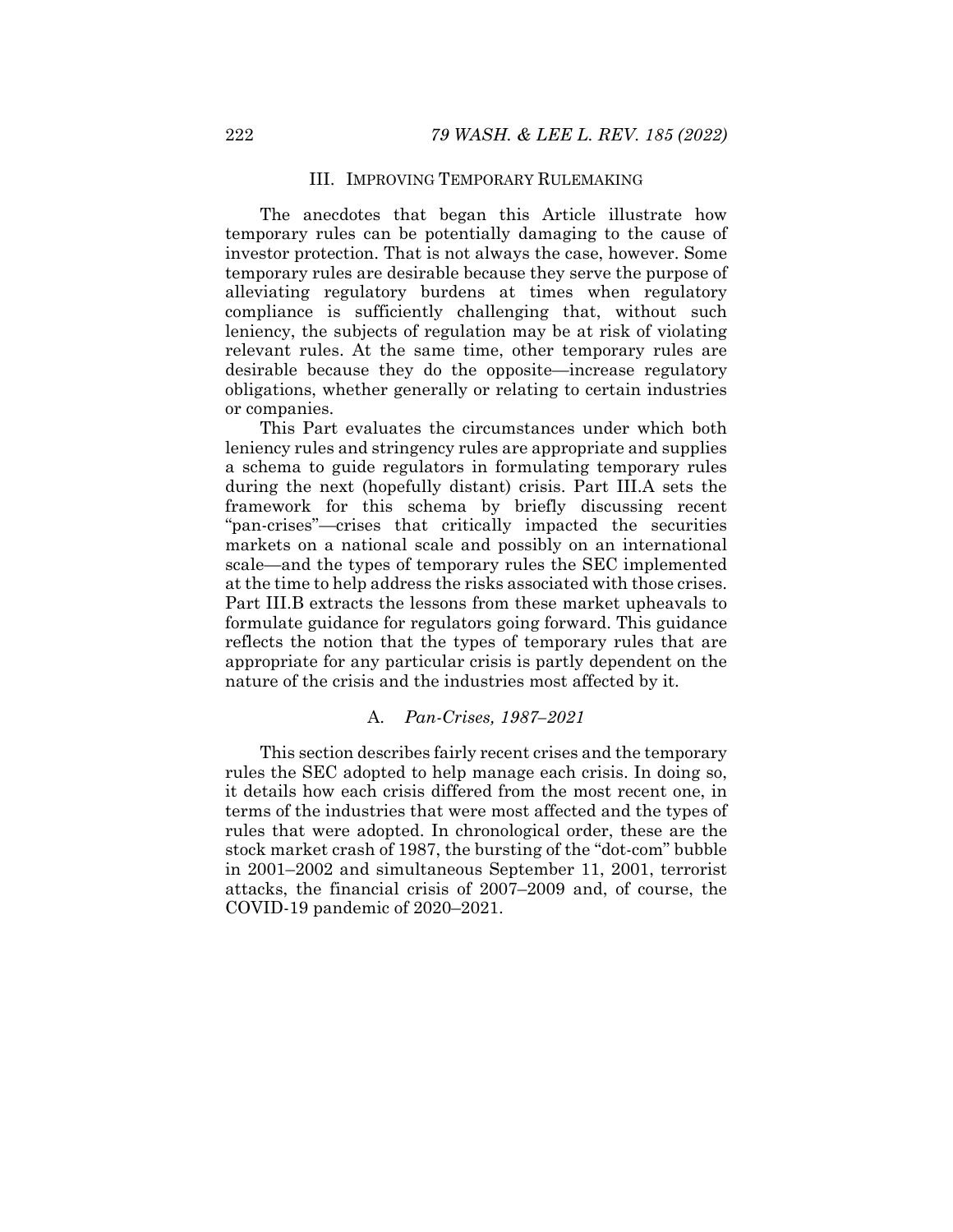# 1. Stock Market Crash of 1987

The most significant events of the 1987 crisis occurred on October 19, 1987, known as "Black Monday."147 On that day, the Dow Jones Industrial Average fell by 22.6 percent—a loss that, to date, is the largest one-day market percentage drawdown in history148—and global stock exchanges dropped a commensurately significant amount, as market participants worldwide engaged in significant selling.149 The day also marked the beginning of the first modern-era global financial crisis<sup>150</sup> and led to important market reforms, including a requirement that exchanges develop policies to temporarily halt trading when market sell-offs occur.<sup>151</sup> Finally, the tumultuous events of Black Monday demonstrated that global financial markets were connected to one another to an extent never previously appreciated.152

The 1987 market crash was the product of many factors, including the widespread sense among market participants that a long "bear" market was bound to have a correction soon, concerns about higher interest rates, and increased reliance among traders on automated trading.153 In contrast to later

<sup>147</sup>*. See* Donald Bernhardt & Marshall Eckblad, *Stock Market Crash of 1987*, FED. RSRV. HIST. (Nov. 22, 2013), https://perma.cc/L4FU-D3UF (describing how a "chain reaction of market distress" occurring on October 19, 1987, resulted in "the sharpest market downturn in the United States since the Great Depression").

<sup>148</sup>*. See id.*; Adam Hayes, *Black Monday*, INVESTOPEDIA, https://perma.cc/9DRH-S4HQ (last updated Oct. 31, 2021).

<sup>149</sup>*. See* Bernhardt & Eckblad, *supra* note 147 (noting that "[e]ven before US markets opened for trading on Monday morning, stock markets in and around Asia began plunging" and that "[a]dditional investors moved to liquidate positions, and the number of sell orders vastly outnumbered willing buyers near previous prices, creating a cascade in stock markets").

<sup>150</sup>*. Id*.

<sup>151</sup>*. See id.* (discussing these so-called circuit-breakers).

<sup>152</sup>*. See id.* ("The Black Monday events served to underscore the concept of 'globalization,' which was still quite new at the time, by demonstrating the unprecedented extent to which financial markets worldwide had become intertwined and technologically interconnected.").

<sup>153</sup>*. See Stock Market Crash of 1987*, INVESTOPEDIA, https://perma.cc/P4DS-E8R5 (last updated Jan. 22, 2021) (discussing possible causes of the 1987 stock market crash).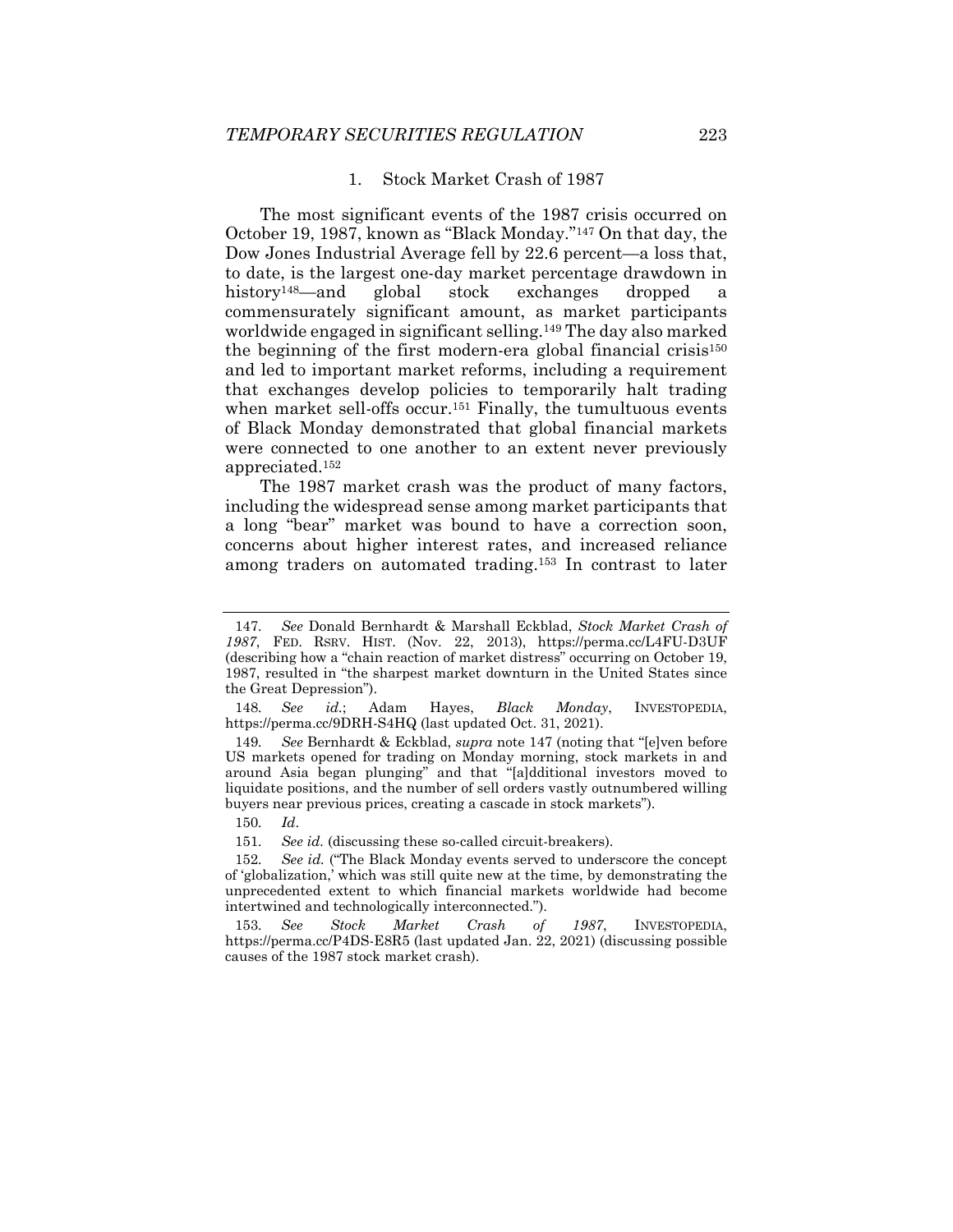significant stock market drawdowns, there is nothing particularly surprising about these factors, and there is no single culprit to blame. As is the case with so many significant market events, the crash was the product of a wildfire-like spread of panic and speculation throughout the markets.<sup>154</sup> More notably, the 1987 crash was the last financial crisis in which the SEC did not adopt any temporary rules, whether of the leniency variety or the stringency variety.

# 2. Dot-Com Bubble and 9/11

The so-called dot-com bubble was a classic market bubble that existed from 1995 to 2001—a period characterized by the tremendous growth and use of the Internet, during which the Nasdaq index quintupled, increasing from 1,000 to 5,000.155 Its cause was excessive investment in Internet companies (in many cases, regardless of their financial prospects) and these companies' corresponding too-rapid growth. 156 As a result, Internet companies came to have inflated values that, ultimately, could not be sustained.157 The bubble began to burst in March 2001, but was not fully deflated until late 2002, when the Nasdaq hit 1,139, a 76.81 percent drop from its peak of 5,048 in March 2000.158

The burst of the bubble and associated bankruptcy of most Internet companies spawned the onset of a bear market that the September 11, 2001, terrorist attacks only exacerbated.<sup>159</sup> Due

<sup>154</sup>*. See* James Chen, *Stock Market Crash*, INVESTOPEDIA, https://perma.cc/FS67-WM3H (last updated Aug. 10, 2021) (noting that stock market crashes are often "largely caused by investor panic").

<sup>155</sup>*. See* Adam Hayes, *Dotcom Bubble*, INVESTOPEDIA, https://perma.cc/UY8D-8VYD (last updated June 25, 2019).

<sup>156</sup>*. See* D. Quinn Mills, *Who's to Blame for the Bubble?*, HARV. BUS. REV. (May 2001), https://perma.cc/XW5X-GJKX (observing that, although "the capital markets did a great job of channeling money into the new business sector that the dot-coms represented," they nevertheless "did a lousy job of selecting which start-ups to support").

<sup>157</sup>*. See id.*

<sup>158</sup>*. See* Hayes, *supra* note 155 (describing the impact of the crash on the stock markets).

<sup>159</sup>*. See, e.g.*, John Miley, *The U.S. Economy Since 9/11*, KIPLINGER (Feb. 3, 2020), https://perma.cc/W5C5-XR44 ("[T]he events of 9/11 dampened an already weakening economy.").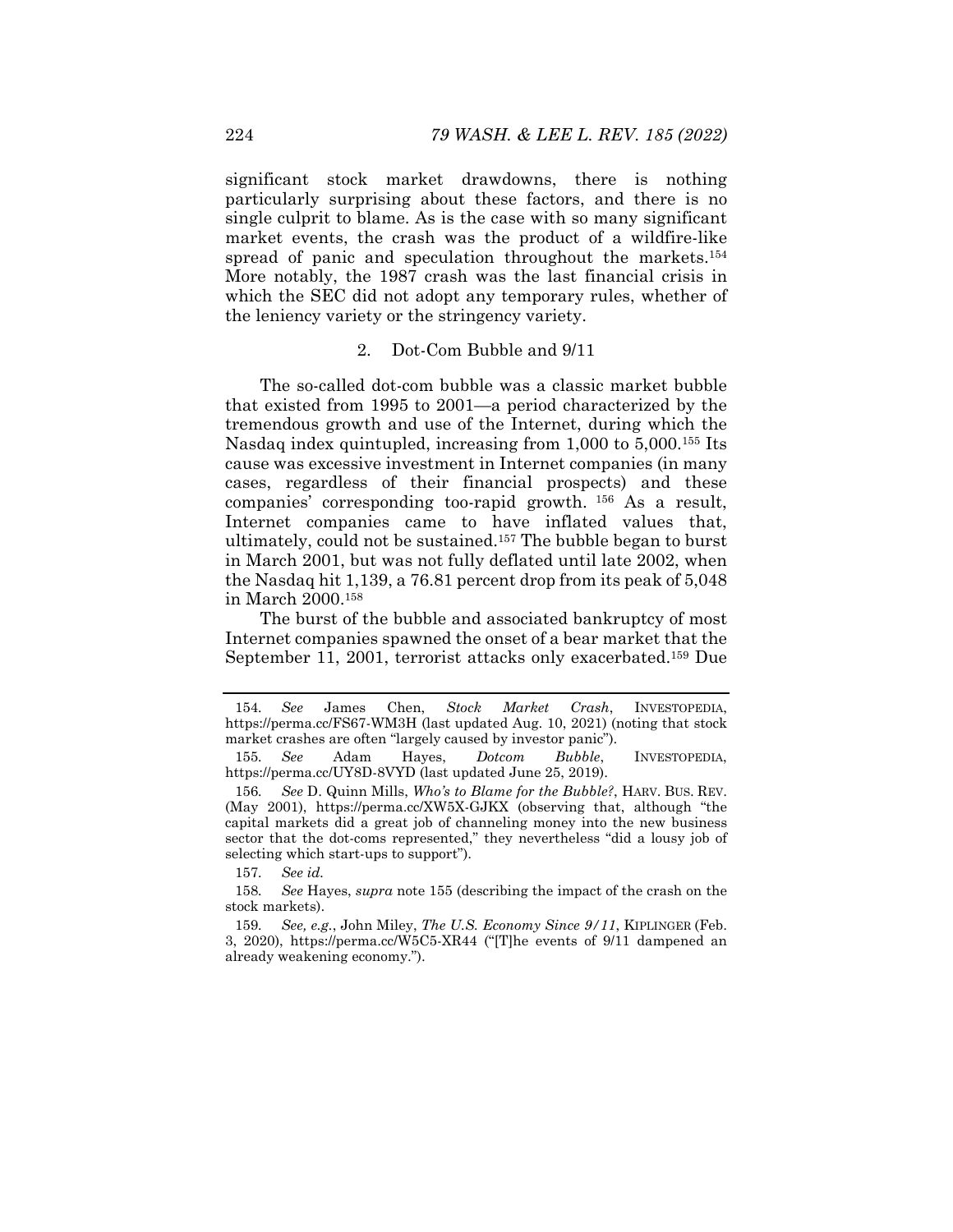to concerns about inevitable panic-induced market selling and a catastrophic loss of market value, the New York Stock Exchange (NYSE) and the Nasdaq did not open on September 11th and remained closed until September 17, 2001.160 When trading resumed, the Dow Jones fell by 7.1 percent the first day, and, by the end of the week, the Nasdaq had fallen by almost 14 percent.161

Despite the one-two punch to the stock market, the SEC did not move to implement any temporary rules until after the latter event. The rules the agency adopted at that point consisted of leniency rules similar to those described above in connection with the pandemic. More specifically, these rules included ones that, through September 28, 2001, allowed public funds to borrow money from affiliates (except other public funds) and entities other than banks,<sup>162</sup> to make interfund loans pursuant to a previously-obtained SEC order valued at up to 25 percent of its net asset value notwithstanding any lower thresholds in the

<sup>160</sup>*. See* Glenn Kessler, *No, President Trump, the NYSE Did Not Open the Day After the Sept. 11 Attacks*, WASH. POST (Oct. 27, 2018), https://perma.cc/P6LX-N5XJ (noting that, after September 11, 2001, the U.S. stock markets were "closed until Sept. 17—the longest shutdown since 1933").

<sup>161</sup>*. See* Marc Davis, *How September 11 Affected the U.S. Stock Market*, INVESTOPEDIA, https://perma.cc/M769-6573 (last updated Oct. 25, 2021) (summarizing post-September 11, 2001, market volatility). Nevertheless, within a month, the Dow Jones, Nasdaq, and S&P 500 indices had largely recovered and returned to pre-September 11th price levels. *See* Alexandra Twin, *Wall St. Turns Around*, CNN (Oct. 5, 2001, 5:29 PM), https://perma.cc/8BAV-SLSA (detailing U.S. equity indices' recovery in October 2001).

<sup>162</sup>*. See* Order Under the Investment Company Act of 1940 Granting Exemptions from Certain Provisions of the Act and Certain Rules Thereunder, 66 Fed. Reg. 48,721, 48,721–22 (Sept. 21, 2001) [hereinafter 2001 Borrowing & Lending Rule] (setting forth limited relief relating to borrowing from affiliates and non-banks). Although the rule's effective period was set to expire five business days after the stock markets reopened, the SEC extended its effective period to September 28, 2001. *See* Order Extending Prior Order Under the Investment Company Act of 1940 Granting Exemptions from Certain Provisions of the Act and Certain Rules Thereunder, 66 Fed. Reg. 49,437, 49,438 (Sept. 27, 2001).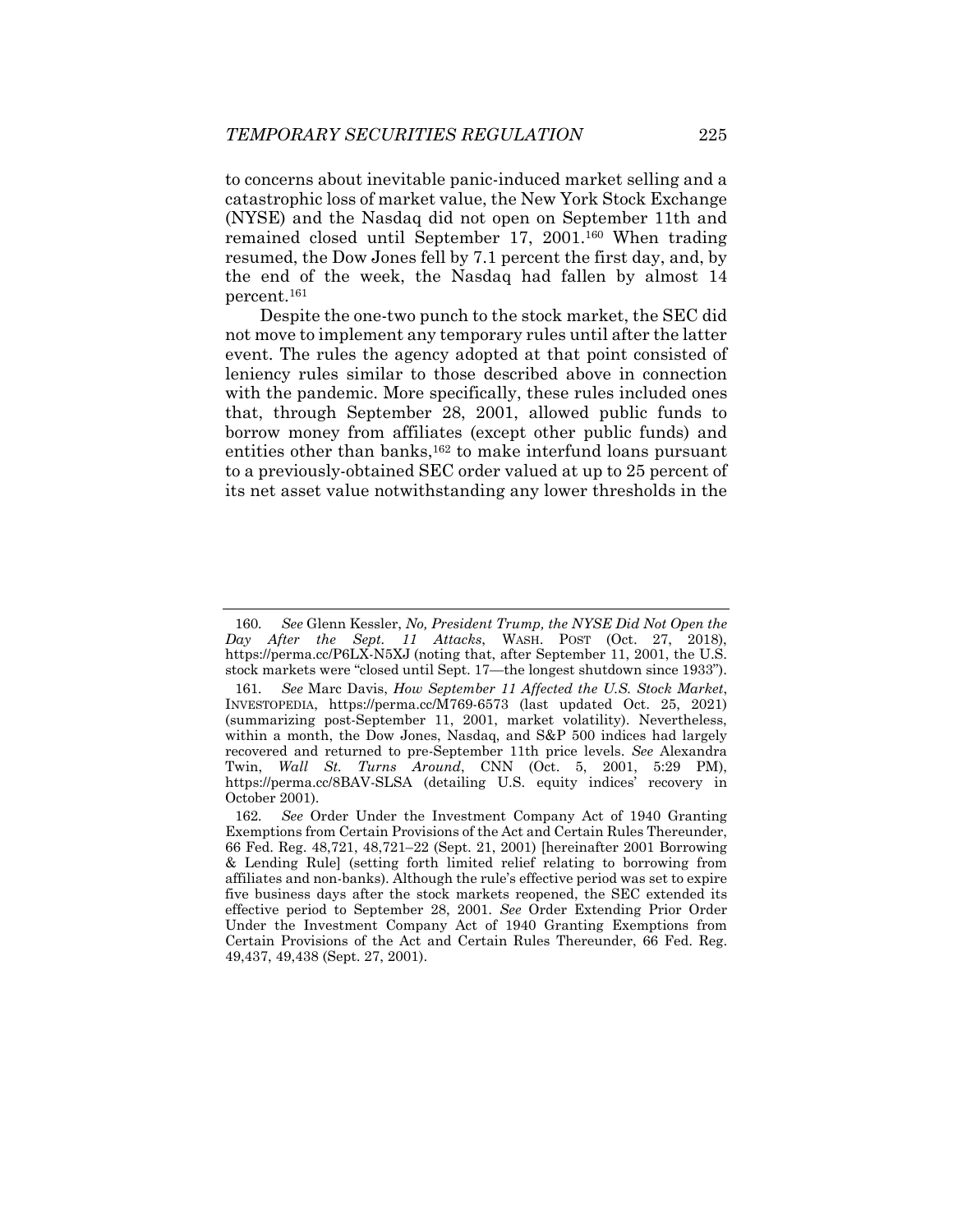order,163 and to deviate from their governing policies with respect to borrowing and lending.164

Under another temporary rule, the SEC afforded public companies greater ability, through September 28, 2001, to repurchase their own securities,  $165$  a transaction that is thought to give rise to market manipulation risks.166 For context, public companies may wish to pursue stock repurchases in volatile market environments for a number of reasons, including that doing so may help maintain the price of their stock, which may be undervalued in these environments.<sup>167</sup> The temporary rule the SEC adopted after September 11th permitted companies to repurchase their own securities—even if the repurchases did not satisfy the requirements of Securities Exchange Act rule 10b-18168 (which is aimed at preventing manipulative repurchases)—without being deemed to violate relevant antifraud rules.169

166*. See* Jerry Useem, *The Stock-Buyback Swindle*, ATLANTIC, https://perma.cc/E7AJ-NCCU (last updated July 26, 2019, 2:08 PM) ("[A]nalysis revealed that in the eight days following a buyback announcement, executives on average sold five times as much stock as they had on an ordinary day.").

167*. See id.* ("By reducing the number of shares outstanding in the market, a buyback lifts the price of each remaining share.").

168. 17 C.F.R. § 240.10b-18 (2018).

169*. See* 2001 Repurchase Rule, *supra* note 165 (providing that a public company that has met certain conditions listed in Rule 10b-18 will not be deemed to have violated the Exchange Act's antifraud prohibitions based solely on the time, price, amount purchased, or the brokers or dealers used when repurchases were made).

<sup>163</sup>*. See* 2001 Borrowing & Lending Rule, *supra* note 162 (setting forth limited relief relating to public funds' use of interfund lending arrangements).

<sup>164</sup>*. See id.* (allowing public funds to enter into borrowing transactions that may "deviate from any relevant policy recited in its registration statement").

<sup>165</sup>*. See* Emergency Order Pursuant to the Securities Exchange Act of 1934 Taking Temporary Action to Respond to Market Developments, 66 Fed. Reg. 48,494, 48,494 (Sept. 20, 2001) [hereinafter 2001 Repurchase Rule] (setting forth the relief and the conditions associated with a company's reliance on it). Although the rule was to have expired five business days after the stock markets reopened, the SEC extended the effective period to September 28, 2001. *See* Order Extending Emergency Order Pursuant to the Securities Exchange Act of 1934 Taking Temporary Action to Respond to Market Developments, 66 Fed. Reg. 49,438, 49,438 (Sept. 27, 2001).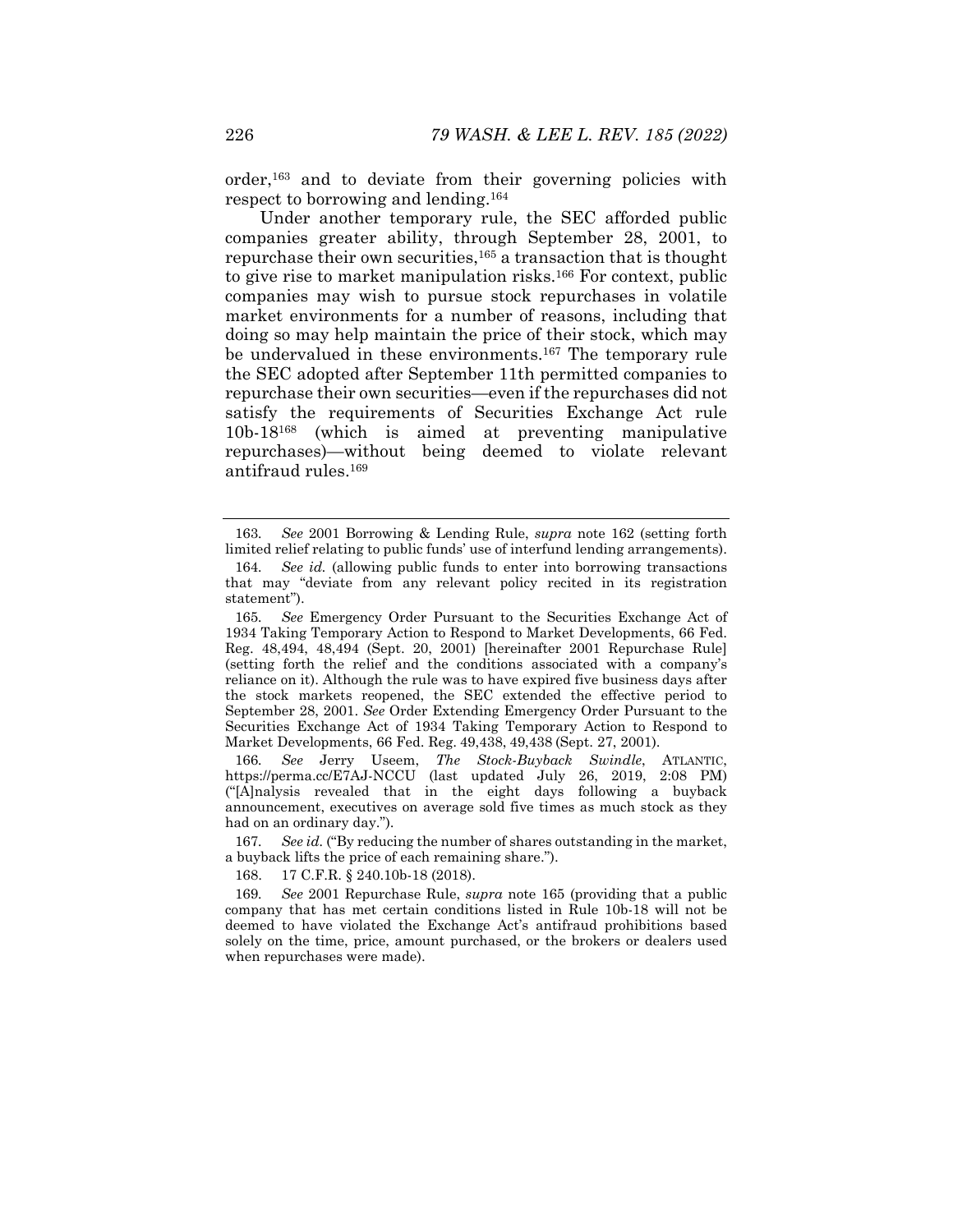Beyond these temporary rules, the SEC adopted a few others directed at particular entities or individuals or relating to certain "one-off" circumstances. Under one such rule, the agency granted leniency to the American Stock Exchange in light of its temporary need to use the NYSE's trading floor after its own was damaged during the September 11th attacks.170 Another one, directed at all U.S. stock exchanges, extended a previously-issued deadline for the exchanges' required submissions of certain price-related information.<sup>171</sup>

The overall picture of the agency's post-September 11th rulemaking, then, is one of measured leniency to help public companies and public funds manage a period of substantial market volatility after the terrorist attacks. To be sure, it did not adopt any temporary rules specifically to temper the impact of the dot-com crash. However, the fact that, at the time of the terrorist attacks, Internet companies were already in a tailspin and having a sizable impact on the market in general arguably contributed to the severity of the post-September 11th volatility that the markets experienced.

# 3. 2007–2009 Financial Crisis

The financial crisis that began in the latter half of 2007 and stretched into 2009 marked the abrupt end of a heady period of cheap credit that allowed speculators and investors to put at risk more capital than they possessed—or could ever pay back, in the event their risk-taking was ultimately unprofitable.172 Fortunately for them, or so they thought, they would never need

<sup>170</sup>*. See* Emergency Order Pursuant to the Securities Exchange Act of 1934 Taking Temporary Action to Respond to Market Developments Concerning the American Stock Exchange, 66 Fed. Reg. 48,493, 48,493 (Sept. 20, 2001) (allowing the Exchange to have specialists serve as floor brokers during the relocation period in light of its temporary relocation and the need for it to operate with limited staffing).

<sup>171</sup>*. See* Order Extending the Deadline to Submit Rule Filings Concerning the Implementation of Decimal Pricing in Equity Securities and Options Pursuant to the Securities Exchange Act of 1934, 66 Fed. Reg. 49,983, 49,984 (Oct. 1, 2001) (extending a May 22, 2001, order deadline to January 14, 2002).

<sup>172</sup>*. See* Manoj Singh, *The 2007–08 Financial Crisis in Review*, INVESTOPEDIA, https://perma.cc/9ZJX-ZS7M (last updated Nov. 27, 2021) ("By the summer of 2007, financial markets around the world were showing signs that the reckoning was overdue for a years-long binge on cheap credit.").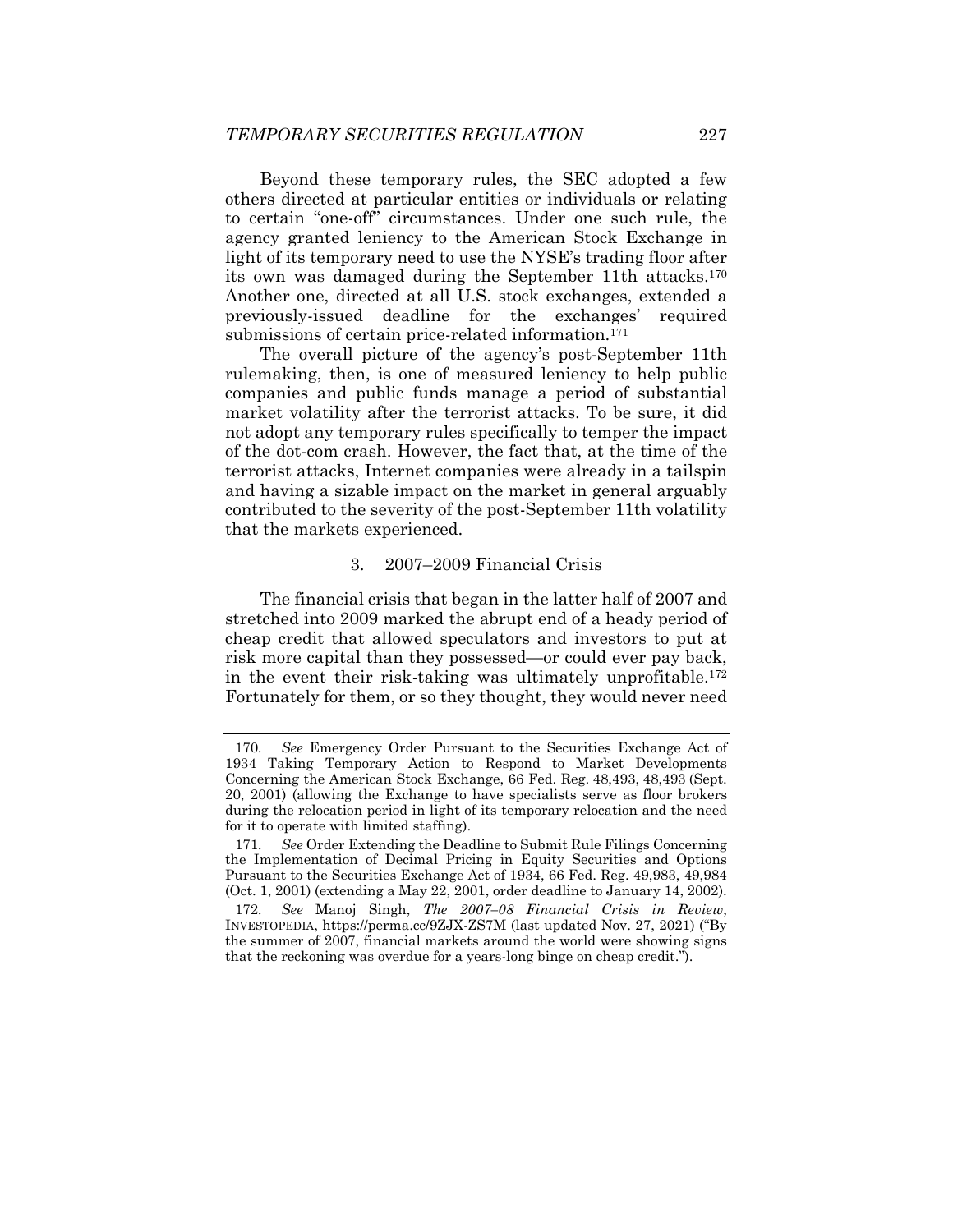to pay off their borrowings because there always seemed to be more capital to borrow, allowing them to cover whatever they might eventually owe.173 However, the worst financial upheaval since the Great Depression ensued, overwhelming the global financial system; bringing down stalwart financial institutions, including Bear Stearns and Lehman Brothers; draining the financial accounts of ordinary individuals; and costing millions of jobs.174

Among the primary causes of the crisis<sup>175</sup> were extremely low interest rates that led to a housing bubble worldwide.<sup>176</sup> Home prices rose steeply and quickly as homebuyers took advantage of the low rates and easy-to-get money.177 In this context, moreover, "homebuyers" included those with low credit ratings, otherwise known as subprime borrowers.178 This was possible because, by extending credit to these buyers, lenders incurred no risk themselves. Rather, they sold that risk by

174*. See* Singh, *supra* note 172 (describing the effects of the financial crisis on institutions, individuals, and the economy).

 175. For a discussion of the role that credit default swaps played in causing the financial crisis, see Anita K. Krug, *Investing and Pretending*, 100 IOWA L. REV. 1559, 1573–77 (2015).

 <sup>173.</sup> This was, in large part, due to government policy. *See* Christopher Caldwell, Opinion, *Bloomberg Is Right About the 2008 Financial Crash*, N.Y. TIMES (Feb. 15, 2020), https://perma.cc/2M3C-UVLG. After the 2001 recession, "both Democratic and Republican leadership" at the national level pursued "reckless government extension of credit," which, as a policy for addressing economic downturns, had "practical advantages," including "large, positive, immediate, and widely distributed benefits, whereas the costs all lie in the future." *Id.* 

<sup>176</sup>*. See* Caldwell, *supra* note 173 ("[The 2007–2009 financial crisis] was brought about by a flawed attempt to use credit markets to broaden access to housing.").

<sup>177</sup>*. See* Paul Davidson et al., *It May Feel Like 2008 All Over Again, But Here's How the Coronavirus Crisis Is Different*, USA TODAY (Mar. 11, 2020, 12:01 AM), https://perma.cc/A375-7RCX (last updated Mar. 11, 2020, 3:17 PM) (observing that the 2007–2009 financial crisis "was set off by an overheated housing market," in which "[b]anks and other lenders approved mortgages— including many to buyers who weren't qualified, driving up home prices to stratospheric levels").

<sup>178</sup>*. See* John V. Duca, *Subprime Mortgage Crisis*, FED. RSRV. HIST. (Nov. 22, 2013), https://perma.cc/93VC-YFNV ("The subprime mortgage crisis of 2007–10 stemmed from an earlier expansion of mortgage credit, including to borrowers who previously would have had difficulty getting mortgages . . . .").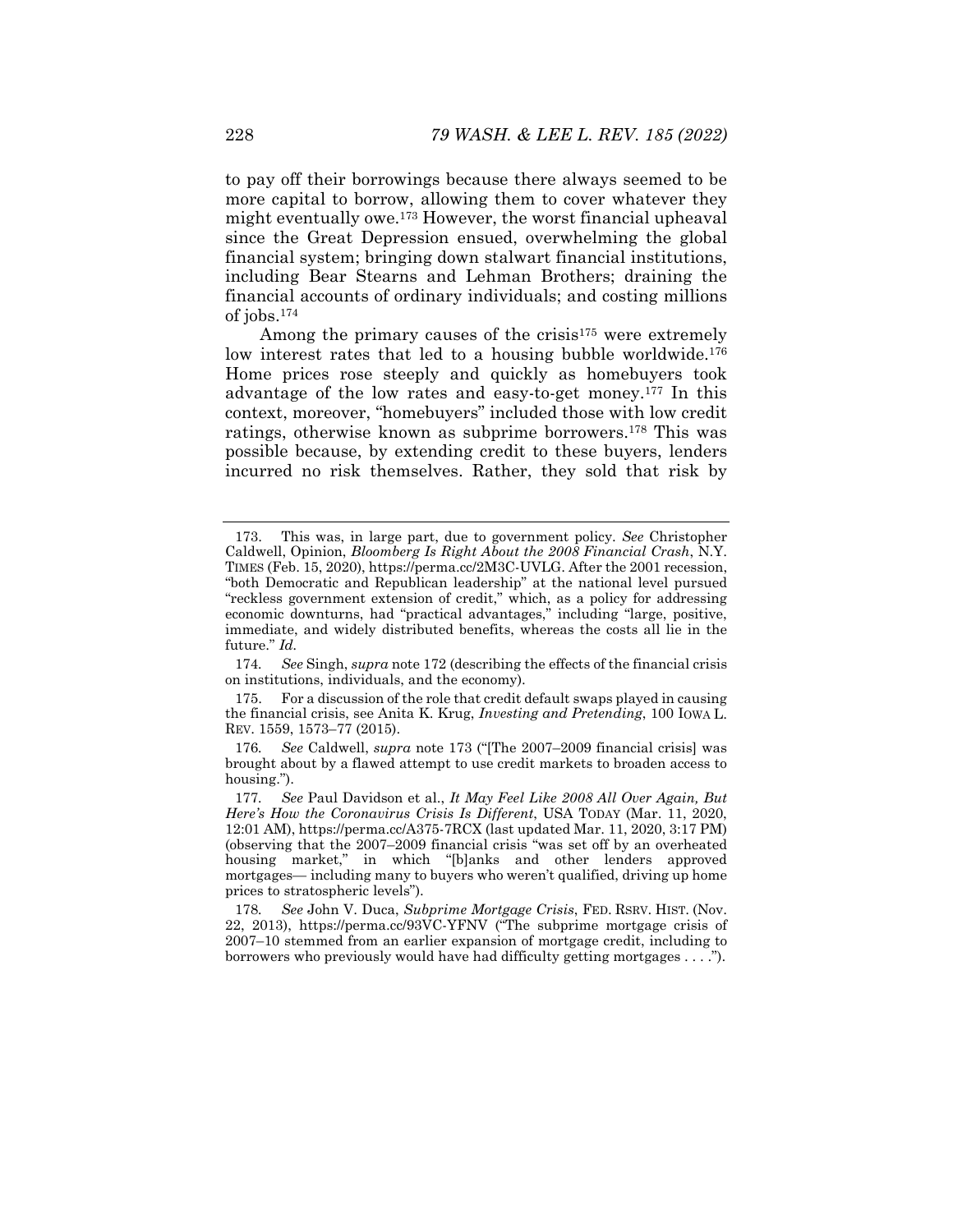selling the loans to financial institutions, which "securitized" them—that is, packaged them together into pools of various types of financial instruments, including collateralized debt obligations (CDOs) and other mortgage-backed securities.179 The sponsoring financial institutions then sold interests in these pools to investors, marketing them as having limited risk (especially the higher-quality segments of the pool), largely because the pools marginalized and diluted the credit risk of any particular subprime borrower.180 Credit rating agencies' too-rosy assessments of the risks associated with these securities may have further prompted investors' eager accumulation of them.181

This state of affairs could not last forever, hanging as it did from the slim reed of low interest rates.182 Additionally, when the downturn came, it was seemingly much worse than most observers had predicted.183 Neither they nor market participants had adequately accounted for the fact that the same collateral had been used to secure multiple loans system-wide184

<sup>179</sup>*. See* Edward J. Schoen, *The 20072009 Financial Crisis: An Erosion of Ethics: A Case Study*, 62 J. BUS. ETHICS 805, 813 (2016) (noting that securitizing housing loans into mortgage-backed securities "separated the lender from the risk of default, which was transferred to investors downstream").

<sup>180</sup>*. See id.* at 813–14 ("Because the mortgages were pooled, the risk from defaults was spread throughout the pool. . . ."); Liz Moyer, *The Toxic Alphabet Soup that Almost Took Down Wall Street Is Staging a Comeback*, CNBC (Sept. 19, 2018, 7:32 AM), https://perma.cc/8VJ4-95VV (last updated Sept. 19, 2018, 8:26 AM) ("CDOs were sold as instruments that could contain risk while providing high income.");

<sup>181</sup>*. See The Credit Rating Controversy*, COUNCIL ON FOREIGN RELS., https://perma.cc/M2NW-XTD5 (last updated Feb. 19, 2015, 7:00 AM) ("Raters deemed many of these structured products top-tier AAA material during the housing boom, only to sharply downgrade them when the housing market collapsed.").

<sup>182</sup>*. See* Singh, *supra* note 172 (detailing the timeline of the 2007–2009 financial crisis).

<sup>183</sup>*. See id.* ("[F]ew investors suspected that the worst crisis in nearly eight decades was about to engulf the global financial system, bringing Wall Street's giants to their knees and triggering the Great Recession.").

<sup>184</sup>*. See* Janet L. Yellen, *Interconnectedness and Systemic Risk: Lessons from the Financial Crisis and Policy Implications*, FED. RSRV. BD. (Jan. 4, 2013), https://perma.cc/4UZ2-87TB ("At first, the damage appeared to be contained, but the resulting stresses revealed extensive interconnections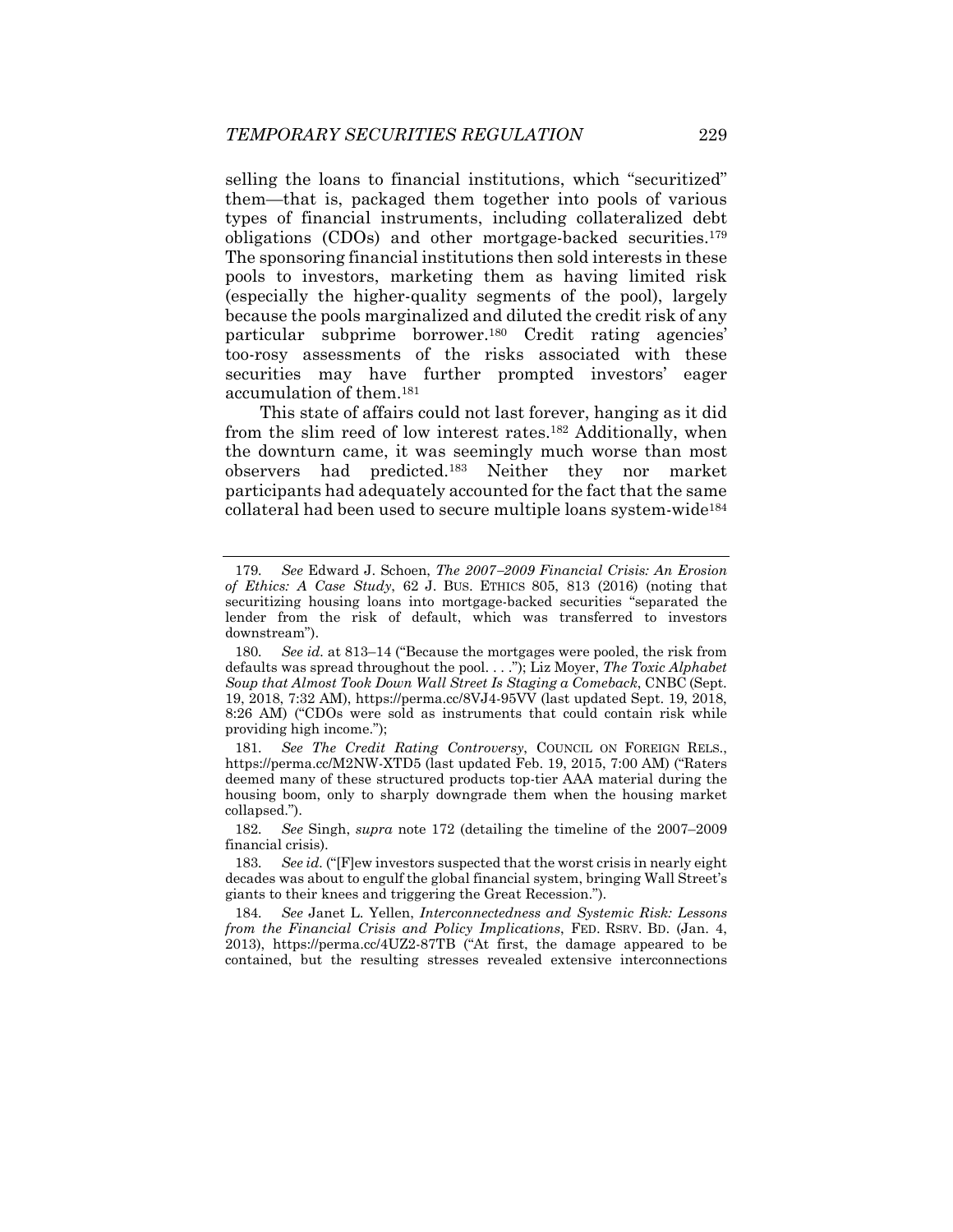or recognized the extent to which counterparties to credit default swaps were tightly bound with one another in interlinking chains of bets such that one large counterparty's need to extricate itself would destroy the whole web and every counterparty comprising it.185

These are only some of the factors contributing to the financial crisis. For present purposes, the noteworthy aspect of the crisis is that most of the temporary rules that the SEC adopted at that time were intended not to provide leniency, but rather to prevent additional damage at the hands of those who might aim to profit off of the near-rubble of the financial system.186 These rules, in other words, were almost exclusively stringency rules, and they almost exclusively revolved around the practice of short-selling.187

 187. In a short sale, a trader sells a security that she does not own in the open market, in hopes that the security's price will thereafter decline. *See* Matthew Lewis, *A Transatlantic Dilemma: A Comparative Review of American and British Hedge Fund Regulation*, 22 EMORY INT'L L. REV. 347, 358 (2008). In a "covered" short sale, the trader has borrowed, or arranged to borrow, the security from a broker or others prior to the sale to deliver it to the buyer on the settlement date for the transaction, whereas in a "naked" short sale, the trader will not have done this. *See* Adam Hayes, *Naked Shorting*, INVESTOPEDIA, https://perma.cc/N54J-TFQQ (last updated June 1, 2021) (stating that naked short sales involve "selling shares that have not been affirmatively determined to exist"). After some time has elapsed, the trader will buy in the open market the same amount of the same security that she

among traditional banks, investment houses, and the rapidly growing and less regulated shadow banking sector.").

<sup>185</sup>*. See id.*

 <sup>186.</sup> There are a few exceptions to this statement. First, the SEC adopted a temporary rule allowing public companies to repurchase their own securities, *see* Emergency Order Pursuant to Section 12(K)(2) of the Securities Exchange Act of 1934 Taking Temporary Action to Respond to Market Developments, Exchange Act Release No. 58,588, 73 Fed. Reg. 55,174 (Sept. 24, 2008), which was similar to a temporary rule relating to repurchases that it had adopted during the 2001 crisis, *see supra* notes 126–132 and accompanying text. Second, it adopted a handful of other leniency rules pertaining to financial institutions involved with the credit default swap market. *See, e.g.*, Order Pursuant to Section 36 of the Securities Exchange Act of 1934 Granting Temporary Exemptions from Sections 5 and 6 of the Exchange Act for Broker-Dealers and Exchanges Effecting Transactions in Credit Default Swaps, Exchange Act Release No. 59,165, 74 Fed. Reg. 133, 135 (Dec. 24, 2008) (granting, among other things, a temporary exemption to exchanges that effected or reported transactions in certain types of credit default swaps from the requirement of registering as a national securities exchange).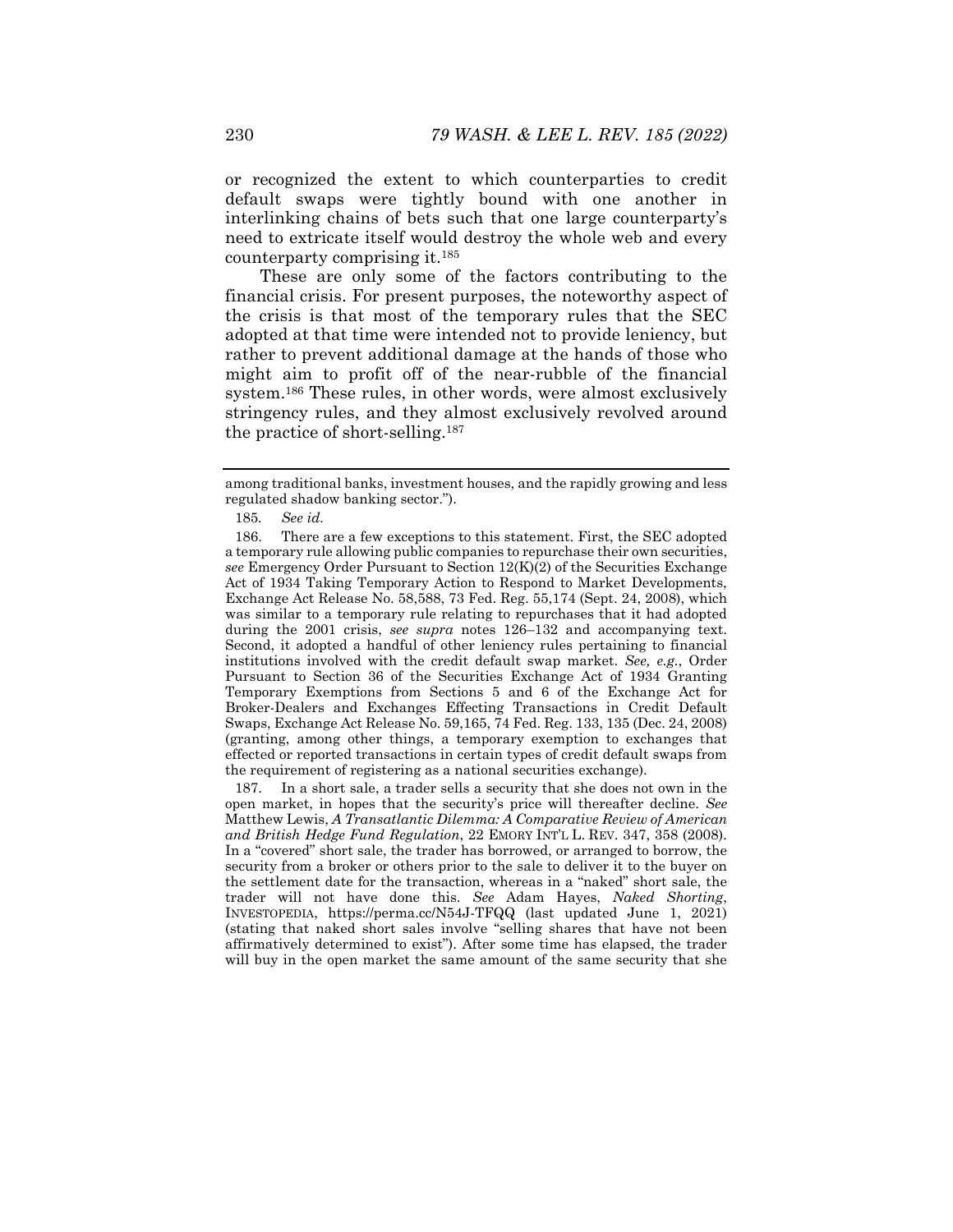The first among the set of short-sale rules, which the SEC adopted on July 15, 2008, prohibited most market participants from effecting "naked short sales."188 More specifically, the rule, effective through August 12, 2008,189 prohibited a market participant from executing a short sale involving the securities of a designated institution unless the trader had borrowed or arranged to borrow the relevant security or otherwise "ha[d] the security available in its inventory to borrow" prior to executing the short sale.190 By requiring market participants to "locate" the relevant securities prior to selling a stock short, the rule ensured that the securities would be available for delivery to the buyer on the settlement date.191 The SEC believed the rule was necessary based on its assessment that, in light of the events up to then, which included Bear Stearns's bankruptcy, there was a

191*. See id.*

sold (and therefore borrowed) and will give those shares to the lender, to repay her loan. *See* Lewis, *supra* note 187, at 357–59 (describing various hedge fund investment strategies). If all goes well and the security declined in value, the trader's profit will be the difference between the security's market price at the time of the sale and the market price at the time the trader later buys the security to return to the lender. *See id.*

<sup>188</sup>*. See* Emergency Order Pursuant to Section 12(K)(2) of the Securities Exchange Act of 1934 Taking Temporary Action to Respond to Market Developments, Exchange Act Release No. 58,166, 73 Fed. Reg. 42,379 (July 15, 2008) [hereinafter 2008 Short Sale Rule] (setting forth limitations on effecting short sales). In an amendment to this rule, the SEC excepted market makers and certain other market participants from this prohibition. *See* Amendment to Emergency Order Pursuant to Section  $12(K)(2)$  of the Securities Exchange Act of 1934 Taking Temporary Action to Respond to Market Developments, Exchange Act Release No. 58,190, 73 Fed. Reg. 42,837, 42,838 (July 18, 2008) (permitting "market makers to facilitate customer orders . . . without possible delays associated with complying with the borrow and arrangement-to-borrow requirement of the Order").

 <sup>189.</sup> Although the original rule provided that it would expire on July 29, 2008, *see* 2008 Short Sale Rule, *supra* note 188, at 42,379, the SEC later extended the effective period, setting August 12, 2008, as the new expiration date. *See supra* note 128 and accompanying text.

<sup>190</sup>*. See* 2008 Short Sale Rule, *supra* note 188, at 42,379 (prohibiting short sales of securities in designated financial institutions "unless [the seller] has borrowed or arranged to borrow the security or otherwise has the security available to borrow in its inventory prior to effecting such short sale and delivers the security on settlement date").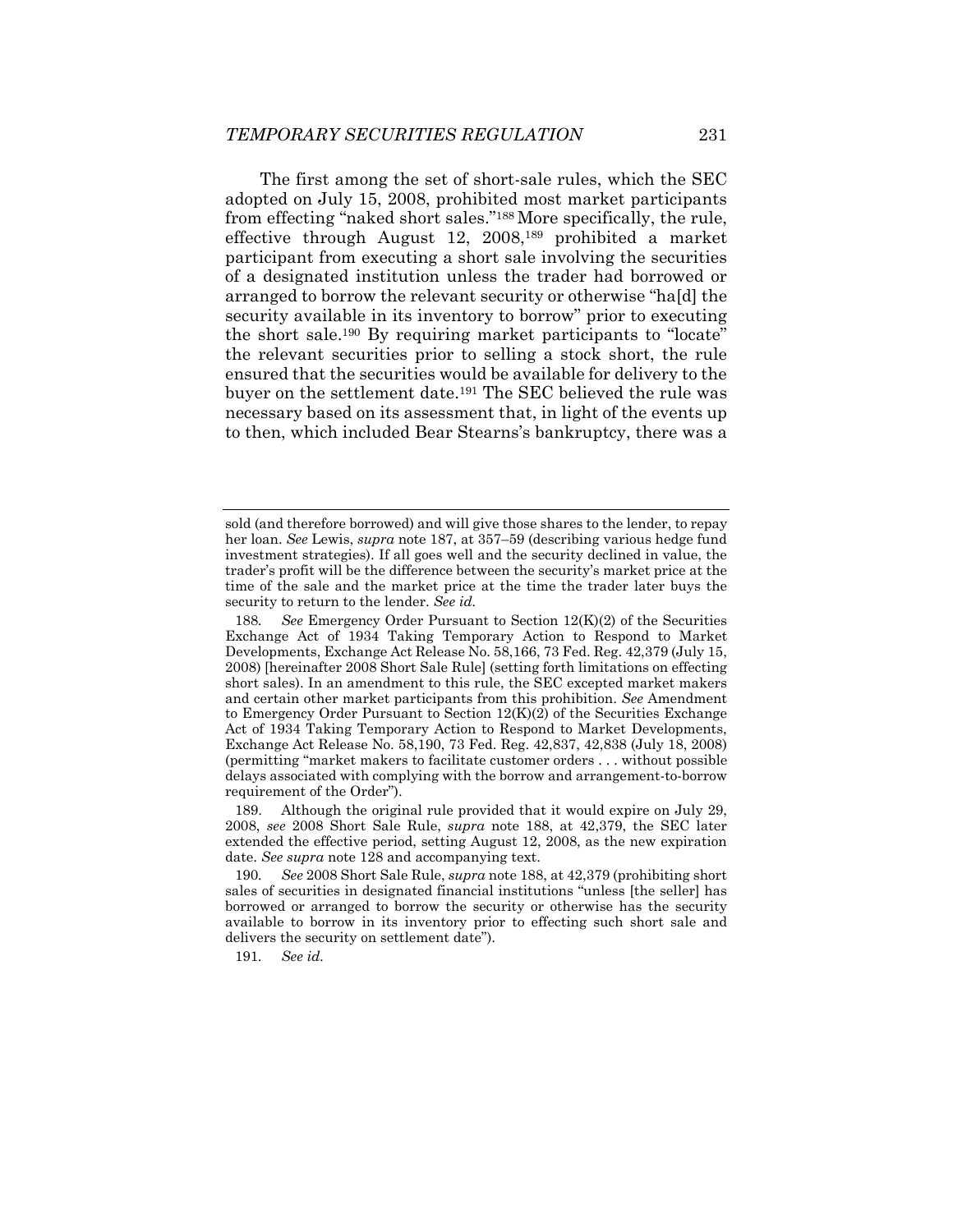significant risk of "sudden and excessive" volatility in the securities markets due to the spread of false rumors.<sup>192</sup>

The SEC followed its short-sale prohibition with additional temporary rules pertaining to short sales, largely based on the same concerns that led it to adopt the rule pertaining to financial institutions.193 According to the agency, traders continued to take advantage of companies whose financial condition had deteriorated temporarily by inappropriately "shorting" those companies' securities.194 The resulting and sudden price declines in these stocks, it noted, could lead to questions about the companies' financial conditions, in turn causing a possible crisis of confidence that could impair the companies' viability and further erode confidence in the markets.195

Due to these ongoing concerns, the SEC adopted still other temporary rules. First, on September 17, 2008, the SEC effectively expanded the "financial institutions" short-sale rule, which had expired,<sup>196</sup> by adopting another rule covering short sales of the securities of *all* companies, not just financial

<sup>192</sup>*. See id.* (observing that the events preceding the sale of Bear Stearns illustrate the dangerous market impact of rumors, that previous SEC actions were intended to disincentivize market manipulation through false rumor dissemination, and that additional action was needed to prevent market disruption).

<sup>193</sup>*. See* Emergency Order Pursuant to Section 12(K)(2) of the Securities Exchange Act of 1934 Taking Temporary Action to Respond to Market Developments, Exchange Act Release No. 58,572, 73 Fed. Reg. 54,875 (Sept. 18, 2008) [hereinafter 2008 Enhanced Delivery Requirements Rule] (citing concerns about "unfounded rumors" surrounding the stability of the financial system).

<sup>194</sup>*. See id.* (observing that the SEC "continues to be concerned that there is a substantial threat of sudden and excessive fluctuations of securities prices" and that "some persons may take advantage of issuers that have become temporarily weakened by current market conditions to engage in inappropriate short selling").

<sup>195</sup>*. See id.* (noting that the price declines can "give rise to questions about the underlying financial condition of an issuer, which in turn can create a crisis of confidence without a fundamental underlying basis" that can "impair the liquidity and ultimate viability of an issuer").

<sup>196</sup>*. See supra* note 189 and accompanying text.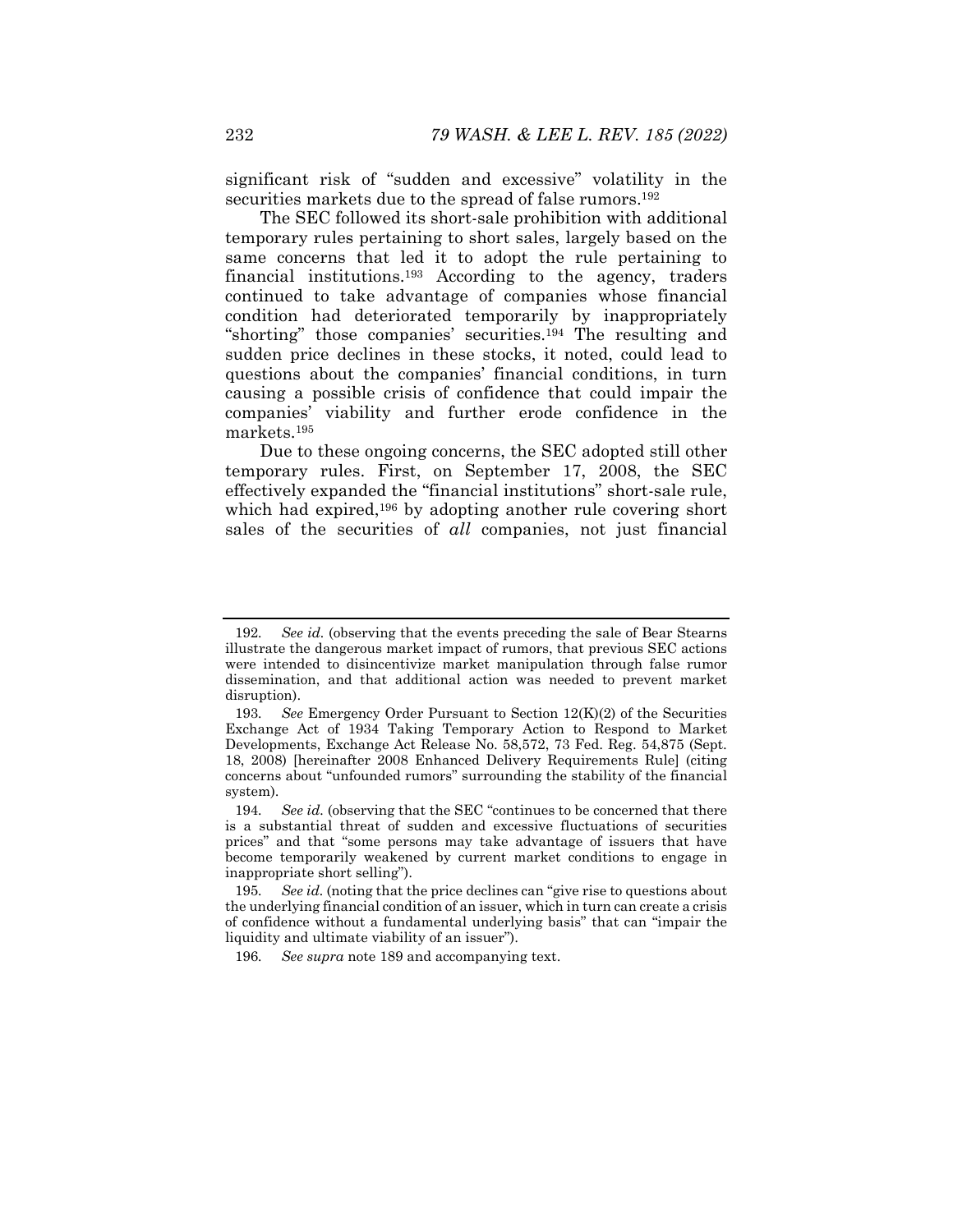institutions.197 In addition, this rule, effective through October 17, 2008,198 was aimed at a different group of participants in short-sale transactions, namely broker-dealers and participants of registered clearing agencies that assist short sellers in executing their trades.<sup>199</sup> Under the rule's operative provision, any such firm or individual that had a fail-to-deliver position in an equity security at any clearing agency would be subject to a penalty.200

Second, at the same time, the SEC adopted a naked short-selling antifraud rule, deeming it a "manipulative or deceptive device or contrivance" for anyone to deceive any participant (including the purchaser) in connection with executing a short sale regarding the trader's ability or intention to deliver the security by the settlement date and then actually fail to deliver the security.<sup>201</sup> Third, on September 18, 2008, the

199*. See* Emergency Order Pursuant to Section 12(K)(2) of the Securities Exchange Act of 1934 Taking Temporary Action to Respond to Market Developments, Exchange Act Release No. 58,572, 73 Fed. Reg. 54,876 (Sept. 17, 2008). *Id.* at 54,875 ("The temporary rule imposes a penalty on any participant of a registered clearing agency, and any broker-dealer from which it receives trades for clearance and settlement, for having a fail to deliver position at a registered clearing agency in any equity security.").

200*. See id.* (predicting that this "emergency requirement [would] significantly reduce any possibility that 'naked' short selling may contribute to the disruption of markets in these securities"). A participant of a registered clearing agency is an intermediary in making payments or deliveries in a securities transaction. *See* 15 U.S.C. § 78c(23)(A).

 201. Emergency Order Pursuant to Section 12(K)(2) of the Securities Exchange Act of 1934 Taking Temporary Action to Respond to Market Developments, Exchange Act Release No. 58,572, 73 Fed. Reg. at 54,877. Similar to the "penalty" rule covering broker-dealers or clearing agency participants, *see supra* notes 196–200 and accompanying text, the SEC changed the original termination date of this rule from October 1, 2008, to

<sup>197</sup>*. See* 2008 Enhanced Delivery Requirements Rule, *supra* note 193, at 54,876 ("We have concluded that it is necessary to impose enhanced delivery requirements on sales of all equity securities . . . .").

 <sup>198.</sup> Originally set to terminate on October 1, 2008, the SEC later extended the effective period to October 17, 2008. *See* Order Extending Emergency Order Pursuant to Section 12(K)(2) of the Securities Exchange Act of 1934 Taking Temporary Action to Respond to Market Developments, Exchange Act Release No. 58,711, 73 Fed. Reg. 58,698 (Oct. 1, 2008) [hereinafter 2008 Penalty Rule Extension] ("[E]xtending the Order is in the public interest and necessary to maintain fair and orderly securities markets and for the protection of investors.").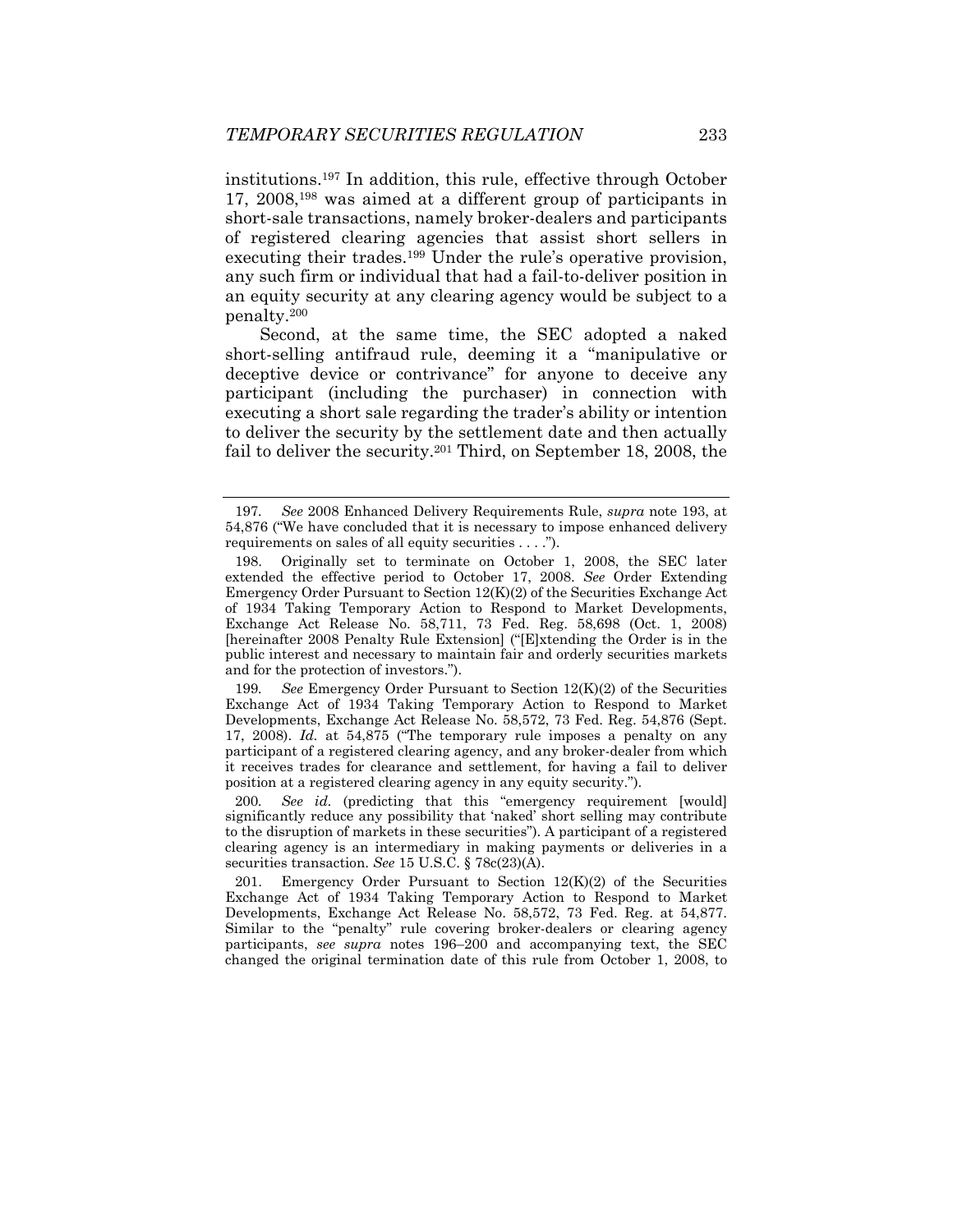agency adopted a new, more sweeping prohibition on short sales directed at financial institutions that prohibited not only naked short sales involving these entities but also all other short sales involving them.202 This temporary rule, effective through October 2, 2008, included substantially more financial institutions on the no-short list than did its predecessor.203 Fourth, and also on September 18, 2008, the SEC adopted a temporary rule requiring investment advisers that qualify as "institutional investment managers"204 to report their short-selling activity to the SEC on a weekly basis through October 17, 2008.205

Given the severity of the financial crisis and the nature of the SEC's post-9/11 temporary rules, one might have expected the agency to have addressed the financial crisis by adopting a range of broadly-applicable temporary rules to assist public companies and public funds as they maneuvered through the

203*. See id.* at 55,170 ("Our concerns are no longer limited to the financial institutions that were the subject of the July Emergency Order."). Although the SEC did not number the institutions on the list either time, the list attached to its July rule release was less than one page, while the one attached to the September rule release was five pages.

 204. "Institutional investment managers" are investment advisers who exercise investment discretion over accounts holding securities collectively worth at least \$100 million. 15 U.S.C. § 78m.

October 17, 2008. *See* 2008 Penalty Rule Extension, *supra* note 198, at 58,698 ("[E]xtending the Order is in the public interest and necessary to maintain fair and orderly securities markets and for the protection of investors.").

<sup>202</sup>*. See* Emergency Order Pursuant to Section 12(K)(2) of the Securities Exchange Act of 1934 Taking Temporary Action to Respond to Market Developments, Exchange Act Release No. 58,592, 73 Fed. Reg. 55,169, 55,170 (Sept. 18, 2008) (providing that "all persons are prohibited from short selling any publicly traded securities" of any designated financial firm).

<sup>205</sup>*. See* Securities Exchange Act of 1934; Emergency Order Pursuant to Section 12(K)(2) of the Securities Exchange Act of 1934 Taking Temporary Action to Respond to Market Developments, Exchange Act Release No. 58,591, 73 Fed. Reg. 55,175, 55,176 (Sept. 18, 2008) (requiring institutional investment managers to report "on the first business day of every calendar week immediately following a week in which it effected short sales"). Although the rule was set to expire on October 2, 2008, *see id.*, the SEC later extended the effective period to October 17, 2008. *See* Amendment to Order and Order Extending Emergency Order Pursuant to Section  $12(K)(2)$  of the Securities Exchange Act of 1934 Taking Temporary Action to Respond to Market Developments, Exchange Act Release No. 58,724, 73 Fed. Reg. 58,987 (Oct. 2, 2008).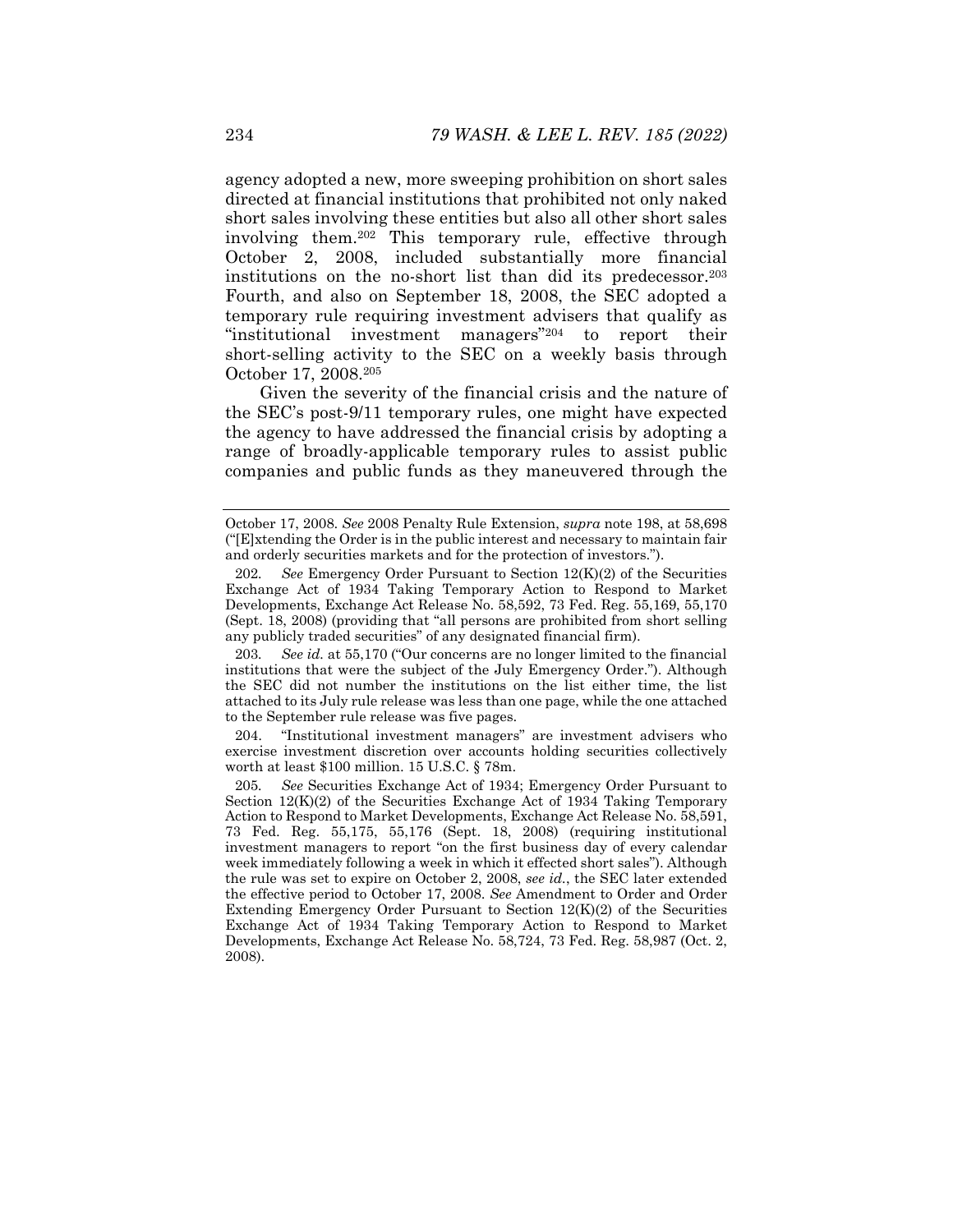challenging markets. Instead, the agency evinced an almost single-minded focus on preventing opportunistic short selling activities that targeted financial firms, adopting a variety of stringency rules intended to achieve this goal.206 This approach not only seems to have served market participants' needs at the time; it also provides insights for purposes of discerning a few principles from the agency's temporary rulemaking to date, to guide its future temporary rulemaking.

# B. *Lessons for Temporary Rulemaking*

The discussions above suggest that the need for effective regulation, as well as some leniency, is never greater than in times of crisis. However, some of the SEC's rulemaking to address the circumstances of the pandemic—while undoubtedly providing needed regulatory relief for many public companies and public funds—nevertheless may have exacerbated the risk of fraud. For example, under these rules, public funds affected by market volatility during the pandemic were permitted to enter into borrowing and lending arrangements with affiliates—activities that are otherwise prohibited due to the associated conflicts of interest.207 Because crises do not abate those conflicts of interest, the risk arises that the terms of any such loan might advantage the lender to the detriment of the borrower or vice versa. In addition, in the public company context, firms could delay making certain public disclosures under certain conditions, allowing investors to remain unaware of critical information for a longer period than they otherwise would.208

Risks to investors are especially acute in crisis circumstances.209 Insofar as the securities markets are concerned, crises are severe episodes of volatility. Public company stock prices often decrease sharply, regardless of the actual financial prospects of the companies at issue, while public

<sup>206</sup>*. See supra* notes 186–205 and accompanying text.

<sup>207</sup>*. See supra* notes 102–107 and accompanying text.

<sup>208</sup>*. See supra* notes 70–71 and accompanying text.

<sup>209</sup>*. See* Adam Hayes, *Investing in Crisis: A High-Risk, High-Reward Strategy*, INVESTOPEDIA, https://perma.cc/6WBQ-JW8N (last updated Oct. 28, 2020) (contending that the possibility of a double-dip recession, as well as the uncertainty of a recovery, make investments risky).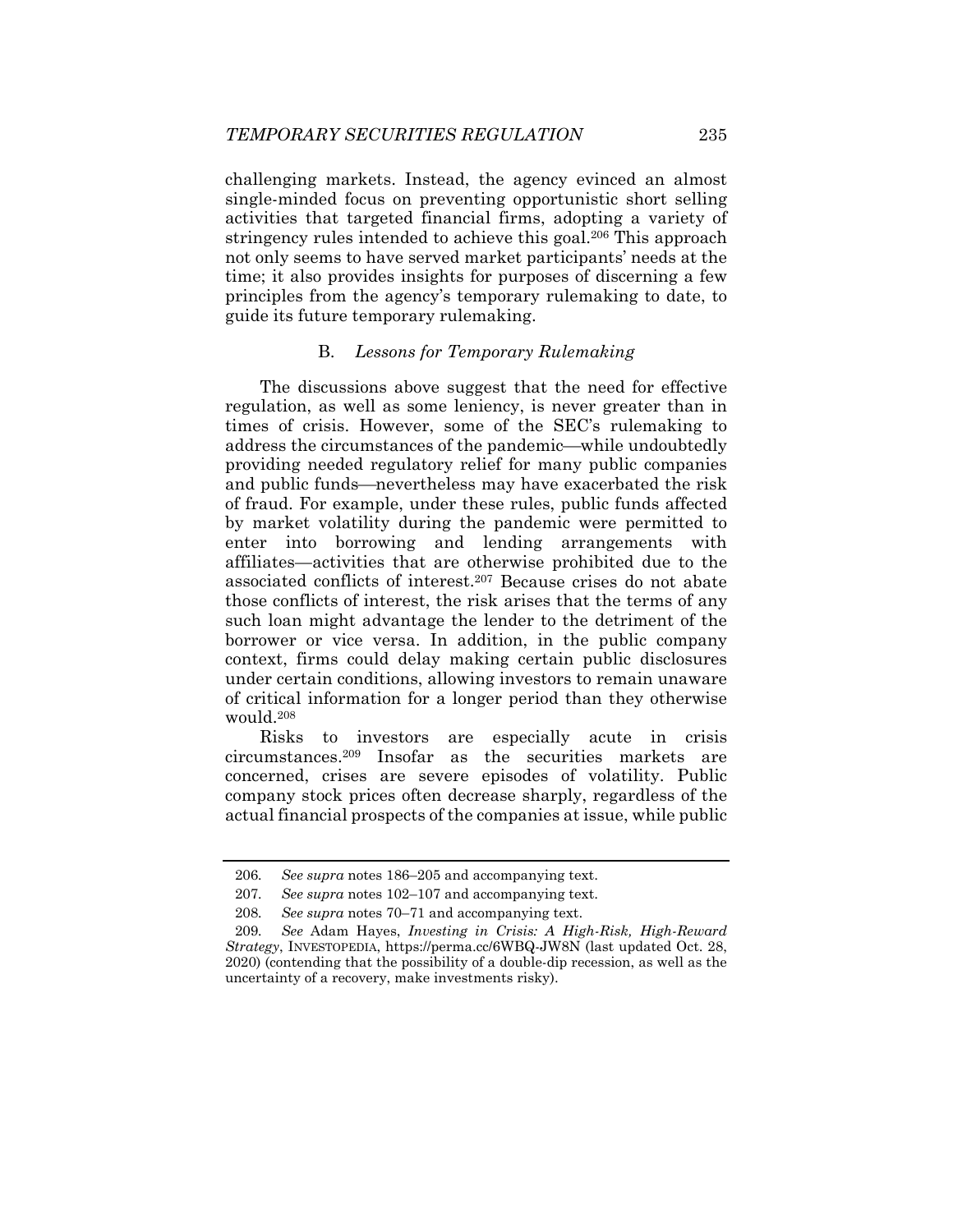funds, whose portfolios largely consist of the securities of public companies, suffer significant decreases in net asset values and investor withdrawals. In these situations, those who manage public companies, as well as managers of public funds, may be tempted to take advantage of weakened firms or affiliated entities (a situation that stringency rules help prevent) or do whatever is feasible to preserve themselves (a situation aided by leniency rules). In effect, crises often force market actors into corners.210 They do so, however, in different ways and to different degrees, depending on the actors' particular situations.<sup>211</sup>

This insight should inform the SEC's—and, undoubtedly, other regulators'—temporary rulemaking in crisis situations going forward. In the SEC's temporary rule releases and orders to date, the agency has not heeded the ways that the crisis at hand may differ from previous crises. Its failure to do so is evident in its rulemaking after September 11, 2001, as compared with its rulemaking to address the 2020 pandemic, in that some of the temporary rules it adopted during each crisis were substantially similar to one another. Perhaps that is because the crises might likewise seem similar, in the sense that neither of them originated with market upheaval, unlike the 1987 and 2007–2009 crises. Instead, for both crises, cause and effect were reversed: an event unrelated to the markets—terrorist attacks, in one case; and a global pandemic, in the other—caused the market upheaval.

There are significant differences between the two crises—differences that are far more relevant for temporary rulemaking than whether a market downturn was the cause of the crisis or whether it was the effect. A primary one is that, after September 11, 2001, there was no distinction among industries regarding the relative market-related effects of the

<sup>210</sup>*. See* Frederic S. Mishkin, *Anatomy of a Financial Crisis*, 7–12 (Nat'l Bureau of Econ. Rsch. Working Paper No. 3934, 1991), https://perma.cc/M6CC-4CRY (listing bank panics, for example, as one such crisis situation).

<sup>211</sup>*. See id.* at 2–8 (describing how the asymmetrical information available to borrowers and lenders can cause a financial crisis to affect borrowers and lenders to different degrees).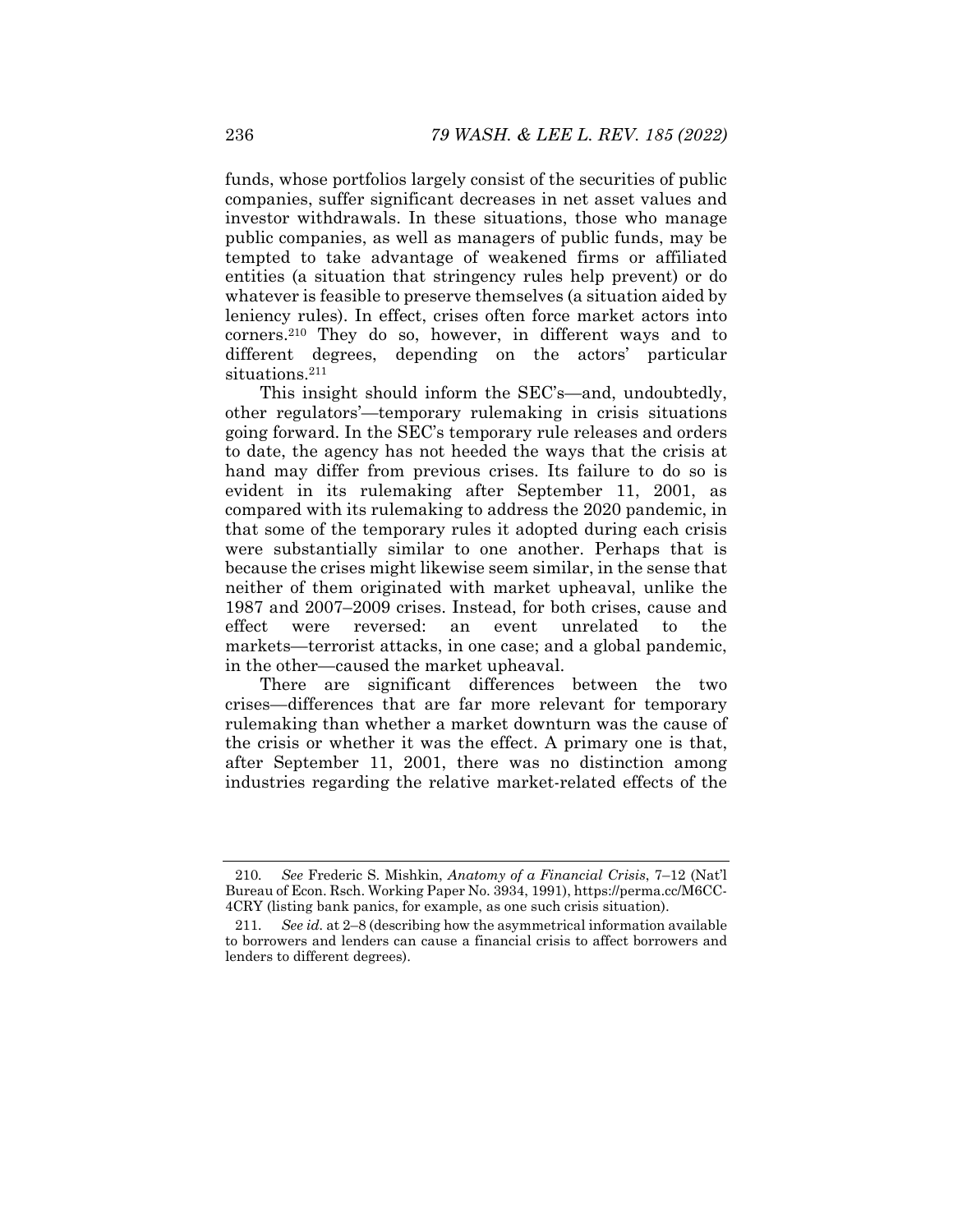catastrophe.212 The markets were shut down for days.213 When they reopened on September 17, 2001, industries broadly shared declines in stock prices214—an unsurprising circumstance, given that, at that very early stage, there was much to be determined about the terrorist attacks, including the country's actions in response to them.215

This was not the case during the pandemic, however, because only some industries were directly engaged in the pandemic response. And some industries were more heavily affected by the pandemic than others, as various shareholder class action claims illustrate. Shareholders sought recourse from cruise operators and airlines based on the allegation that the companies did not maintain adequate protocols to protect their customers while publicly claiming otherwise; against health care and pharmaceutical companies based on the allegation that they fraudulently touted developing vaccines, diagnostic tests, and therapeutics that ultimately did not materialize; and against technology companies based on the allegation that they misrepresented their video meeting platform's adequacy for protecting users' personal information.216 In short, from a shareholder risk perspective, some industries during the pandemic were more relevant than others.

This difference between the 2001 and 2020 crises has implications for temporary rulemaking. The rules adopted to address the exigencies of both crises had universal application, in the sense that they applied to all public funds and all public

<sup>212</sup>*. See* Marc Davis, *The Impact of 9/11 on Business*, INVESTOPEDIA, https://perma.cc/WQ3Q-C4AJ (last updated July 12, 2021) ("Stock markets immediately nosedived, and almost every sector of the economy was damaged economically.").

 <sup>213.</sup> Kessler, *supra* note 160.

<sup>214</sup>*. See id.* ("The market plunged 7 percent [after September 11th].").

For a discussion on the events that transpired on 9/11, see Phillip Zelikow et al., *The 9/11 Commission Report: Final Report of the National Commission on Terrorist Attacks upon the United States*, 9/11 COMM'N (July 22, 2004), https://perma.cc/E8LK-DHJL (PDF).

<sup>216</sup>*. See supra* notes 39–41 and accompanying text.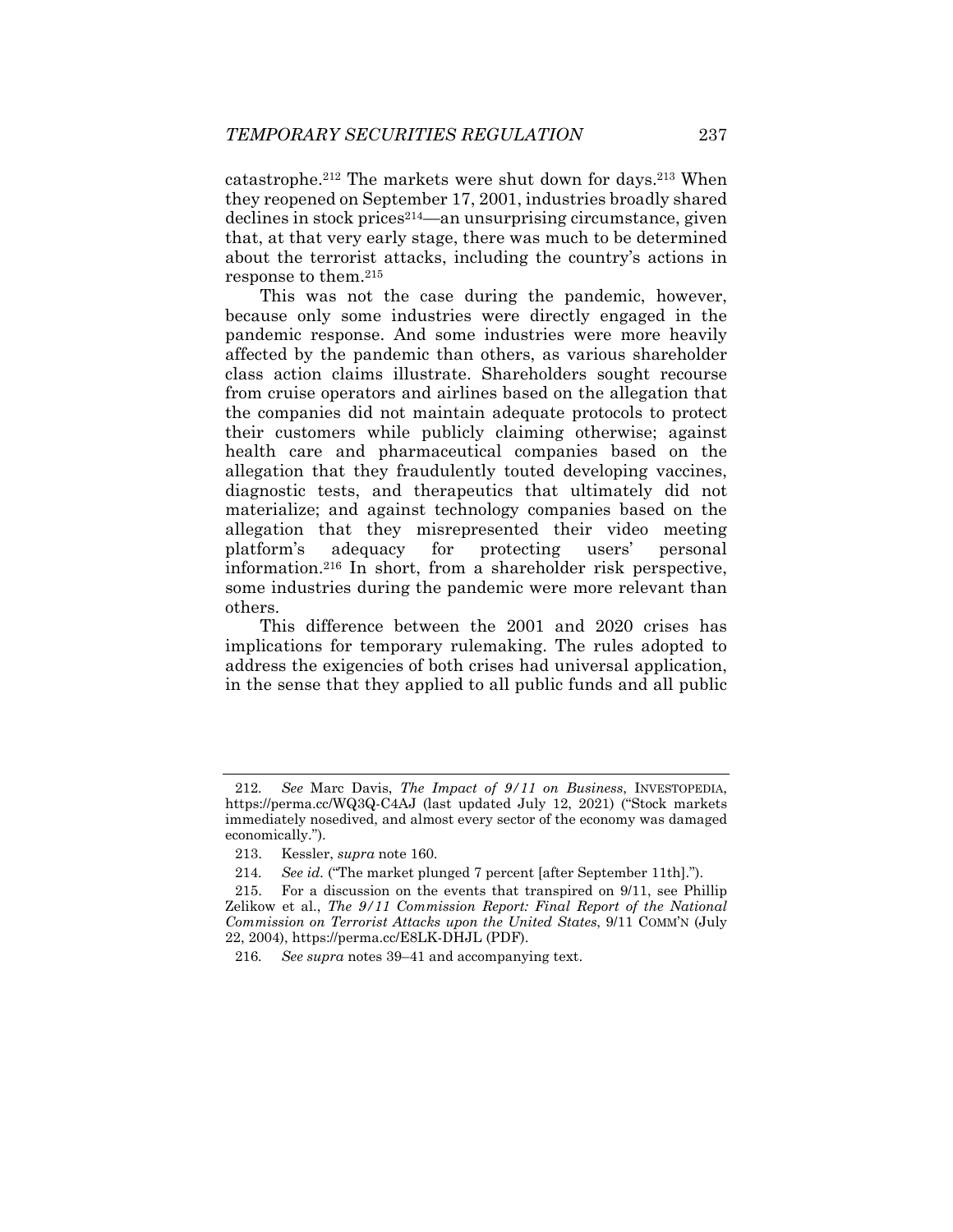companies, as the case may be.217 In the case of the 2020 pandemic, however, the SEC should have weighed the competing interests of helping companies manage the challenges arising from the pandemic, on the one hand, and maintaining, if not bolstering, investor protections, on the other. In other words, crises that affect certain industries more severely than others may necessitate more precision by the SEC in crafting temporary rules. Yet, in 2020, there was no regulatory acknowledgement of the fundamental differences between two disparate crises, separated by eighteen years, each of which created a need for temporary rules.

Temporary *leniency* rules, that is. By contrast, as the 2007–2009 financial crisis was blossoming, the SEC recognized that the adoption of leniency rules was generally not the appropriate approach for addressing the crisis.218 This was perhaps because, unlike the crisis arising from the 2001 terrorist attacks, the 2007–2009 crisis was caused by market-related factors—namely, the bursting of a credit bubble that had spread far-and-wide throughout the national and international economies.219 In this context, the SEC aptly discerned that the financial industry was at risk of being taken advantage of, given the viability challenges it was experiencing as a result of having over-leveraged itself.220 The particular stringency rules that the agency adopted—which largely consisted of restrictions on effecting short sales of the stocks of financial companies—were intended to address the survival risk that companies in this industry were experiencing.<sup>221</sup> Accordingly, unlike the leniency rules the SEC would later

<sup>217</sup>*. See* Clayton et al., *supra* note 131 (describing the temporary relief for public companies in response to COVID-19); *supra* notes 162–166 and accompanying text.

<sup>218</sup>*. See supra* notes 186–187 and accompanying text.

<sup>219</sup>*. See supra* notes 175–185 and accompanying text.

<sup>220</sup>*. See* 2008 Short Sale Rule, *supra* note 188, at 42,379 (citing the proliferation of rumors that financial institutions were facing liquidity problems as the basis for emergency restrictions on naked short sales); 2008 Enhanced Delivery Requirements Rule, *supra* note 193, at 54,876 (citing the same as the basis for enhanced delivery requirements).

<sup>221</sup>*. See, e.g.*, 2008 Short Sale Rule, *supra* note 188, at 42,379 (observing that Bear Stearns and other "significant financial institutions" had been subject to the dissemination of false rumors that threatened substantial market disruption).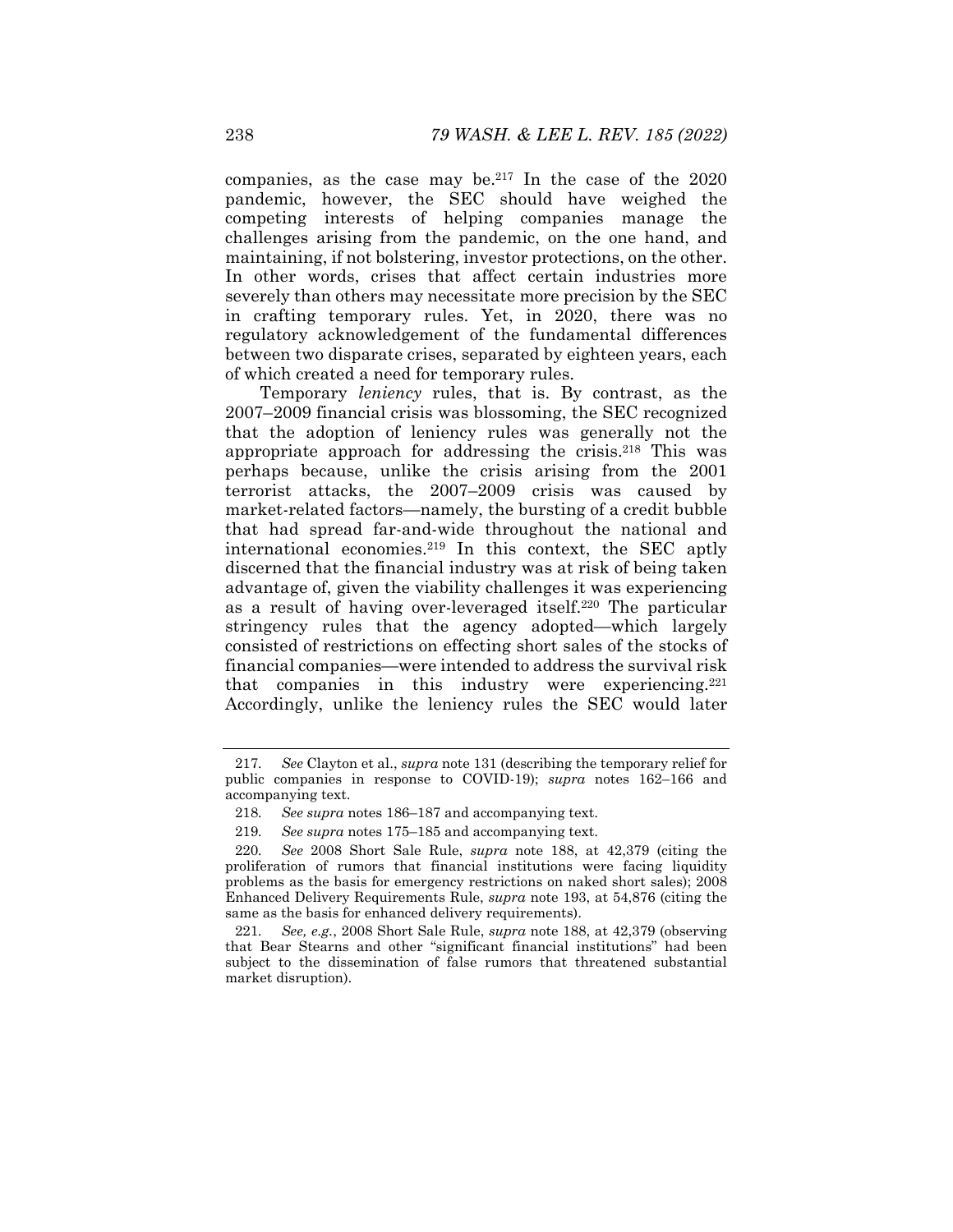adopt during the 2020 pandemic, the financial crisis rules also reflected the precision that the agency's 2020 leniency rules lacked, applicable as the latter were to all public companies and all public funds, as the case may be.

Pulling these considerations together, recent crises have demonstrated that the SEC has pursued a course of implementing temporary rules in crisis situations, after having declined to do so in response to the 1987 market crash. Fortunately, although events constituting "crises" have not frequently arisen since then, the ones that have arisen have presented a mix of circumstances that lend themselves to evaluating how the SEC has approached crisis-related temporary rulemaking. That they do so opens the path to formulating guidelines for temporary rulemaking in the context of crises yet to come. The primary guideline that the agency ought to heed in future crisis situations is to formulate rules based on the unique circumstances of specific industries affected by the crisis at issue. Although it did so during the 2007–2009 financial crisis by adopting stringency rules designed to protect financial institutions—which were not only a significant contributor to the occurrence of the crisis but were also suffering the most from it—it failed to do so in enacting leniency rules to aid companies struggling from market upheaval during the 2020 pandemic. However, the pandemic makes evident that the need for precision, for balancing interests, may be necessary in both leniency and stringency contexts.

This should not be surprising. Recall that leniency rules, including those enacted during the pandemic, provide exceptions to or modifications of particular regulatory strictures to alleviate regulatory challenges that may otherwise subject companies and funds to regulatory penalties.222 In non-crisis circumstances, these penalties might be imposed, for example, if an entity is unable to file reports in a timely manner or, in the case of a public fund, if it lacks sufficient capital to fund investor withdrawals.223 Presumably the same types of considerations should inform how both stringency rules and leniency rules are formulated. In the leniency context, the question should be which industries, or even companies, should be *excepted* from

<sup>222</sup>*. See supra* notes 131–135 and accompanying text.

<sup>223</sup>*. See supra* notes 136–138 and accompanying text.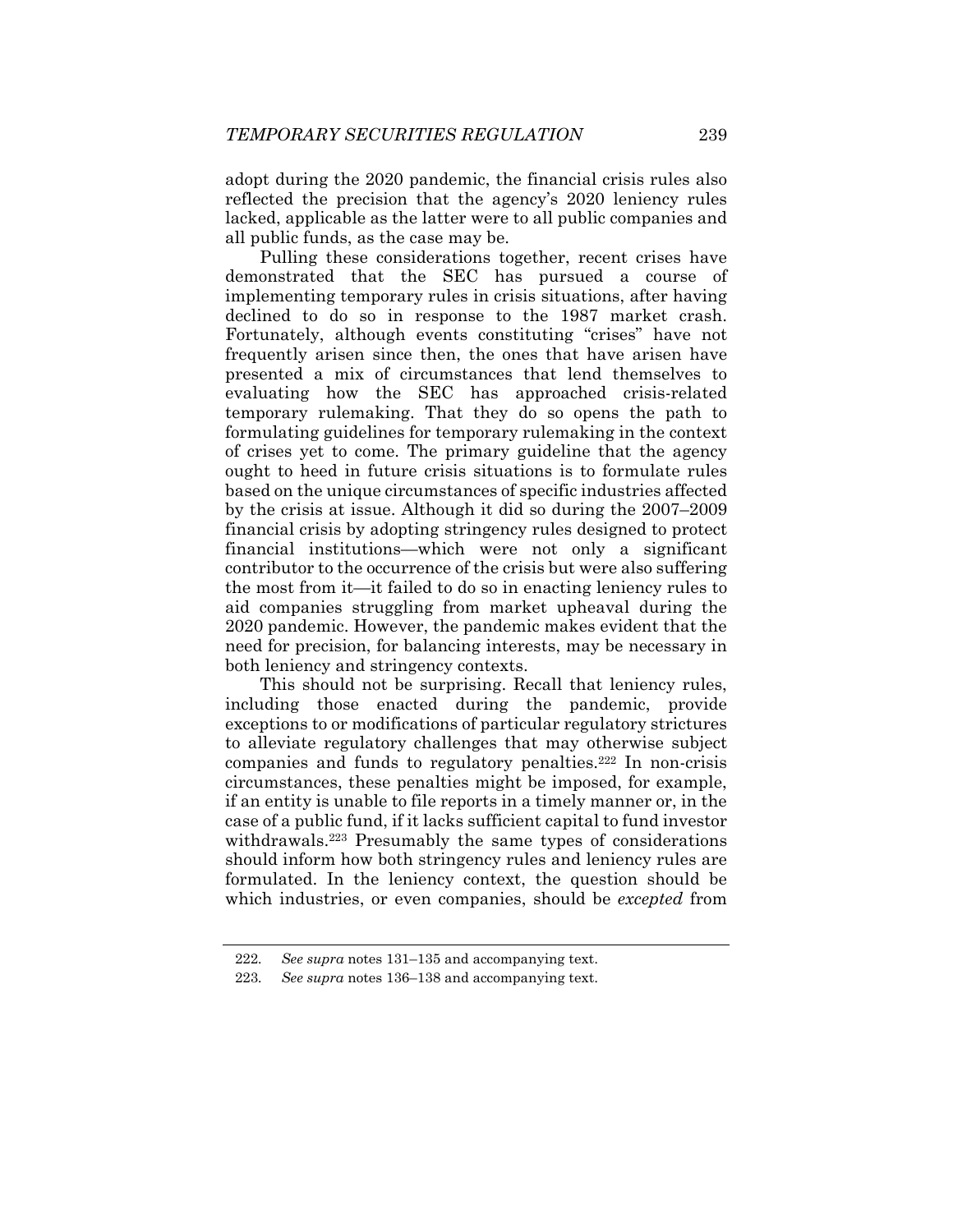the rule (for example, the travel industry or the pharmaceutical and health care industry in 2020). In the stringency context, the question should be—and, as the financial crisis demonstrates, has been—which industries should the rules specifically *target* (for example, the financial industry in 2008). There is nothing about leniency rules that precludes more targeted application, and, indeed, the nature of rulemaking amid a crisis arguably requires it, given the different circumstances surrounding each crisis and each market participant.

## IV. EXPERIMENTAL TEMPORARY RULES

The previous Parts of this Article explore the stringency and leniency temporary rules that the SEC adopted during significant recent market crises and how such rules may be made more protective of investors in future crises. Yet crisis-related temporary rules not only present challenges to the cause of investor protection. As this Part discusses, they present opportunities, as well.

All temporary rules—those in both the public company context and the public fund context—are intended to enable firms and funds to successfully navigate the myriad difficulties arising from the relevant crisis. However, perhaps surprisingly, some of these rules are more effective than those they were temporarily enacted to override. Accordingly, as challenging as crises are for market participants, they also provide a stage for regulatory experimentation and, possibly, improvement. Part IV.A sets forth some of the temporary rules adopted during the pandemic that continue to enhance certain market participants' operations, while Part IV.B contends that these temporary rules, which promote greater efficiency in an inefficient securities regulatory system, should permanently replace their "overridden" counterparts.

# A. *Efficiency-Enhancing Rulemaking*

At the same time that city and statewide "lockdowns" spread across the United States and internationally, the SEC recognized that certain requirements under the securities laws and its associated rules were not appropriate, given social distancing and lockdown mandates. Indeed, compliance with some requirements was simply not possible. Eliminating this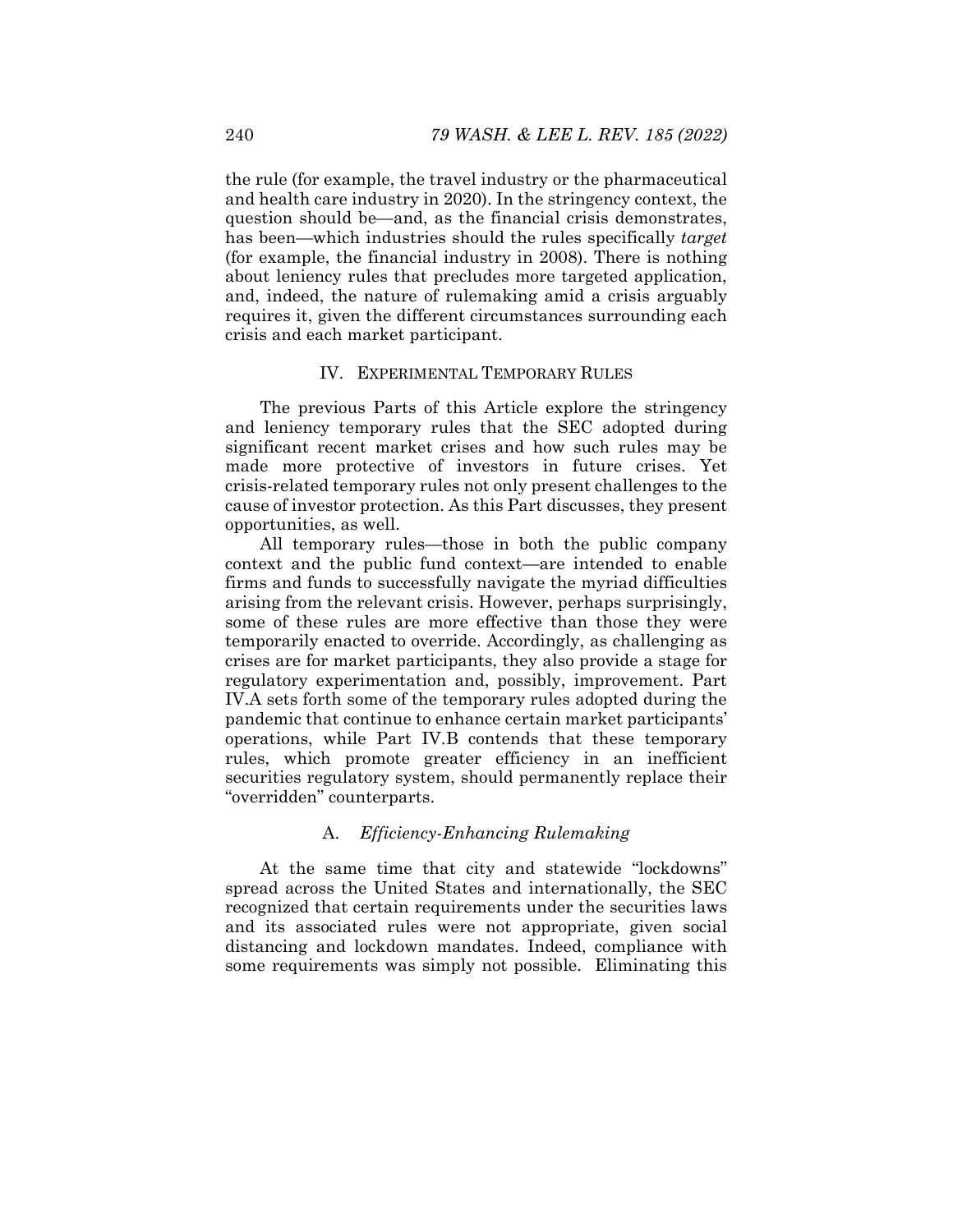impossible situation was the basis of the SEC's adoption of a number of temporary rules during the pandemic.

One of the "more problematic" requirements provides that it is unlawful for a public fund's board of directors to enter into an agreement for the provision of fund management or underwriting services to a public fund unless a majority of the board's independent directors has approved the agreement at an *in-person* board meeting.224 This requirement, contained in the Investment Company Act, dates back to the 1940 enactment of the statute.225 Similarly, the statute provides that a public fund's board of directors must approve the fund's independent auditor at an in-person board meeting.226 Further, pursuant to an SEC rule under the Investment Company Act, an entity may serve as fund manager of a public fund under an interim management agreement only if the interim agreement has been approved by a majority of the board's independent directors at an in-person board meeting before termination of the previous agreement.227 Finally, under another SEC rule, which is applicable only to so-called open-end public funds, a public fund may act as a "distributor" of its own shares—meaning that it may compensate other parties out of its own assets for marketing and promoting its shares—only if, among other things, the distribution plan and all associated agreements have been approved by a majority of the board of directors at, yes, an in-person board meeting.228

<sup>224</sup>*. See* 15 U.S.C. § 80a-15(c) (requiring that a public fund board of directors approve a fund management agreement or an underwriting agreement "in person at a meeting called for the purpose of voting on such approval").

<sup>225</sup>*. See id.* (enacted Aug. 22, 1940).

<sup>226</sup>*. See id.* (requiring that a public fund board of directors select the fund's independent public accountant "in person at a meeting called for the purpose of voting on such approval").

<sup>227</sup>*. See* 17 C.F.R. § 270.15a-4(b)(2)(ii) (2021) (providing that, to appoint an interim fund manager, a public fund board of directors must meet "in person to approve the interim contract before the previous contract is terminated").

<sup>228</sup>*. See* 17 C.F.R. § 270.12b-1(b)(2) (2021) (providing that a public fund may serve as the distributor of the shares that it issues, provided that its board of directors has approved the distribution plan and associated agreements "in person at a meeting called for the purpose of voting on such plan or agreements").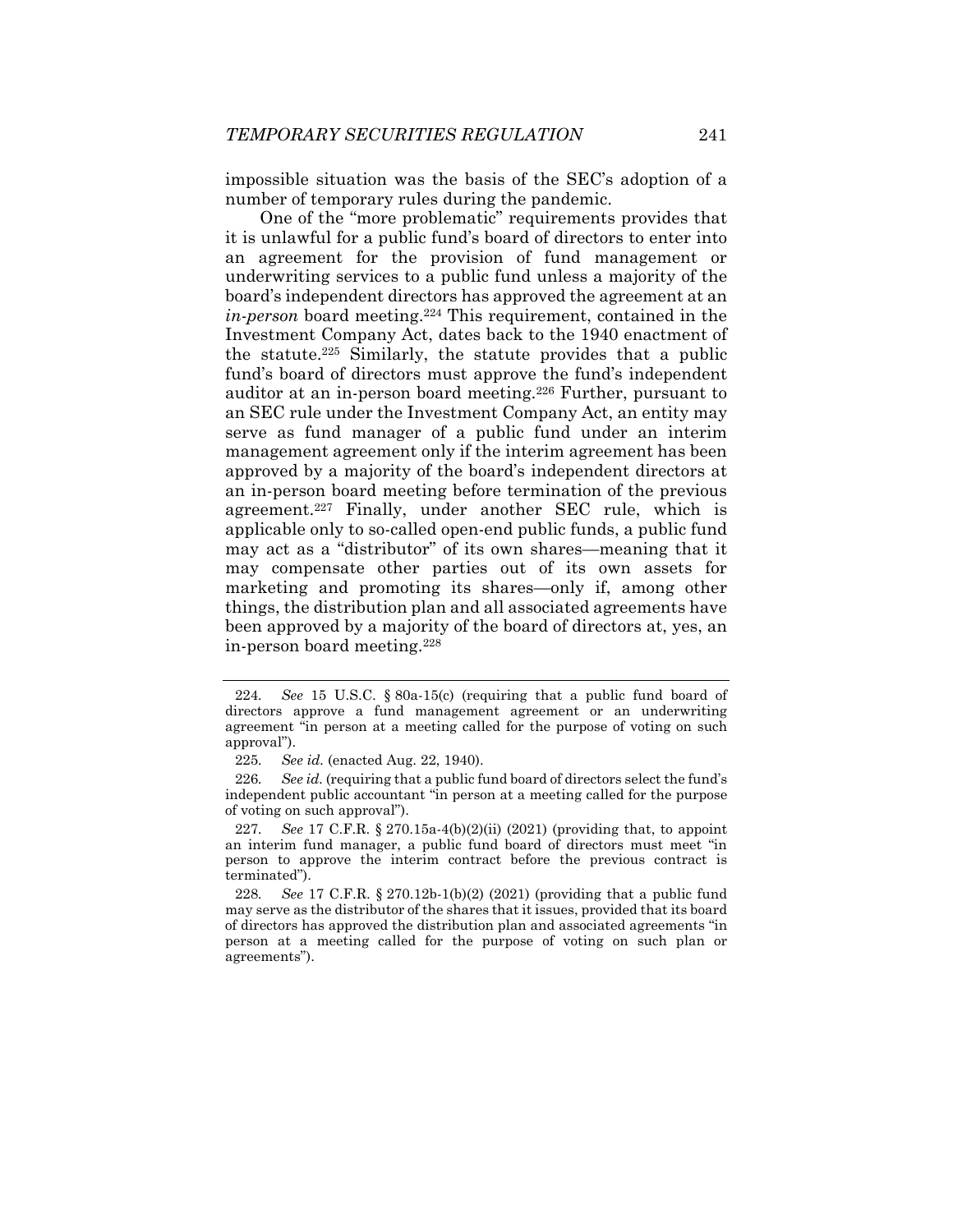For most public funds, the SEC's rules require that, even after the board of directors initially approves a public fund's management agreement and its distribution plan and associated agreements, those critical items must be reapproved on an annual basis.229 Given these requirements, the boards of most public funds include these processes as agenda items for their quarterly board meetings once a year.230 As a result, even had the pandemic's wrath endured for only a month or two, temporary relief for public funds and their boards regarding in-person meeting requirements was critical.

In response, the SEC adopted temporary rules under which fund boards were relieved from the in-person meeting requirements described above until August 15, 2020,<sup>231</sup> with the agency later extending the effective period to December 31, 2020,232 and then indefinitely.233 The conditions for a board's

231*. See* Order Under Section 6(c) and Section 38(a) of the Investment Company Act of 1940 Granting Exemptions from Specified Provisions of the Investment Company Act and Certain Rules Thereunder; Commission Statement Regarding Prospectus Delivery, Investment Company Act Release No. 33,824, 85 Fed. Reg. 17,611, 17,612 (Mar. 30, 2020) [hereinafter 2020 Board Meeting Rule] (providing a suspension of in-person board meeting requirements under the Investment Company Act and associated SEC rules).

<sup>229</sup>*. See* 17 C.F.R. § 270.15a-2 (2021) (providing that a fund management agreement must be approved annually after the initial two years); 17 C.F.R. § 270.12b-1(b)(2) (2021) (requiring that a fund's distribution plan and associated agreements be approved in person on an annual basis).

<sup>230</sup>*. See* FIDELITY INVS., ANNUAL REPORT 44 (2021) ("Each year, the Board of Trustees, including the Independent Trustees (together, the Board), votes on the renewal of the management contract with Fidelity Management & Research Company LLC (FMR) and the sub-advisory agreements (together, the Advisory Contracts) for the fund."); BLACKROCK, 2020 ANNUAL REPORT 21 (2020) ("BlackRock also manages its US mutual funds, closed-end and exchange-traded funds under management contracts that must be renewed and approved annually by the funds' respective boards of directors, a majority of whom are independent from the Company.").

<sup>232</sup>*. See* Order Under Section 6(c) and Section 38(a) of the Investment Company Act of 1940 Granting Exemptions from Sections 15(c) and 32(a) of the Investment Company Act and Rules 12b-1(b)(2) and 15a-4(b)(2)(ii) Thereunder, Investment Company Act Release No. 33,897, 85 Fed. Reg. 38,467, 38,468 (June 26, 2020) (providing that the temporary relief from the in-person voting requirement would terminate "no earlier than December 31,  $20\overline{2}0"$ ).

<sup>233</sup>*. See* Jay Clayton et al., *An Update on the Commission's Targeted Regulatory Relief to Assist Market Participants Affected by COVID-19 and*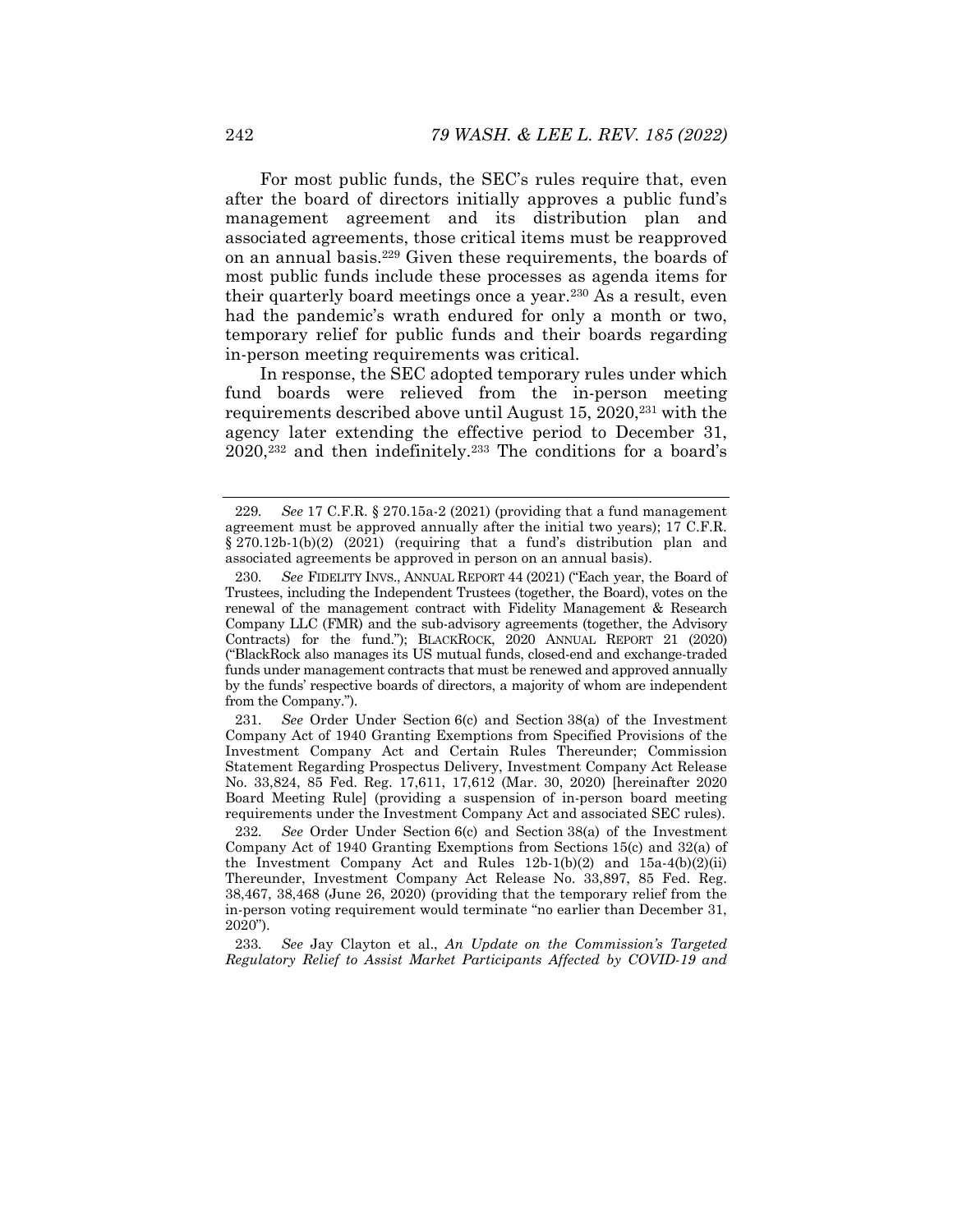reliance on these rules are that the reliance is necessary because of circumstances related to COVID-19; the board casts votes that must otherwise be cast at an in-person meeting instead using a means of communication that permits all directors to hear one another simultaneously; and the board ratifies any actions taken in reliance on the temporary rule at its next in-person meeting.234 With this permission, throughout 2020 and into 2021, public fund boards have held their quarterly and special board meetings on online platforms such as Zoom, Google Meet, Microsoft Teams, and others, even when matters otherwise requiring in-person approvals have been on the agenda.

In another set of temporary rules that are less significant, the SEC provided relief to permit public companies and public funds to convey or distribute certain types of requests, forms, and reports via email rather than through physical mailing.235 Similar to the temporary rules suspending in-person decision-making requirements for public fund boards of directors, these rules are also reflective of the widespread use and reliability of technology that simply did not exist at the time that Congress and the SEC adopted the securities laws and most of the rules under those laws. As such, for the sake of more efficient regulation, it is worth considering whether any of these temporary rules should supplant the ones they are temporarily suspending.

*Ensure the Orderly Function of Our Markets*, SEC (June 26, 2020), https://perma.cc/2MRK-3S8Y (last updated Jan. 5, 2021) (stating that "[t]he relief will remain in effect until it is terminated by staff action" on the basis that "restrictions and concerns relating to travel are likely to continue for some time").

<sup>234</sup>*. See* 2020 Board Meeting Rule, *supra* note 231 (relaxing the in-person voting requirements).

<sup>235</sup>*. See, e.g.*, *Division of Corporation Finance Statement Regarding Requirements for Form 144 Paper Filings in Light of COVID-19 Concerns*, SEC (Apr. 10, 2020), https://perma.cc/22JN-3SVU (stating that the SEC Division of Corporate Finance would not pursue an enforcement action if Forms 144 "are submitted via email in lieu of mailing or delivering the paper form to the SEC").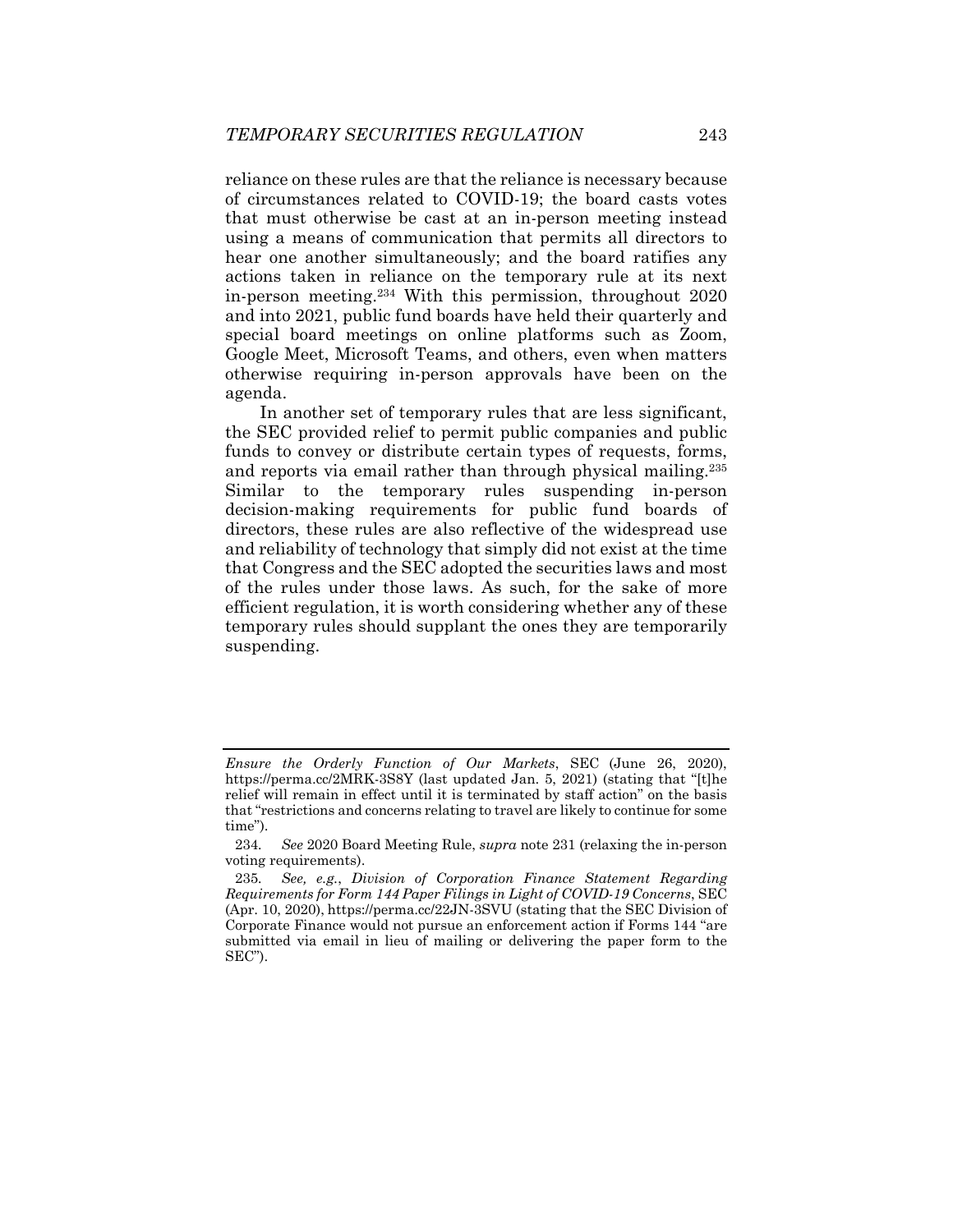# B. *Toward Better (Permanent) Regulation*

This Article has argued that the SEC's temporary rulemaking during times of crisis is worthy of scholarly attention. That the topic has largely been ignored is presumably a product of the fact that, although temporary rules are not new, they are also not well-established, with the introduction of leniency rules occurring just in this century, in the wake of the September 11, 2001, terrorist attacks. While some temporary rules adopted to date may have presented risks to investors, others have been welcome and needed aids to market participants.236 Still others may not be the most impactful among temporary rules in terms of their implications for the regulatory goals of investor protection or capital formation but nevertheless represent a step toward modernizing how public companies and public funds operate.

As the previous section notes regarding one such rule, the SEC initially extended the temporary relief it adopted relating to in-person public fund board meetings to the end of 2020.237 By that point, most public fund boards had likely experienced at least three quarterly board meetings using online platforms.<sup>238</sup> Based on those experiences, it had become overwhelmingly apparent—if doubt previously existed—that online meetings are as effective as in-person ones in terms of voting procedures and permitting robust discussions, full presentations of information,

<sup>236</sup>*. See* Clayton & Hinman, *supra* note 24 (explaining that the SEC's goals are to protect investors and market integrity).

<sup>237</sup>*. See supra* note 232 and accompanying text.

 <sup>238.</sup> This is because public fund boards of directors are expected to meet at least quarterly. *See* 17 C.F.R. § 270.0-1(a)(7) (2021) (providing that a public fund satisfies the "fund governance standards" (a defined term) if, among other things, "[t]he disinterested directors meet at least once quarterly in a session at which no directors who are interested persons of the fund are present"). Most public funds comply with these governance standards because such compliance is a condition of the funds' reliance on certain exemptive rules under the Investment Company Act. *See, e.g.*, *Investment Company Governance*, Investment Company Act Release No. 26,520, 69 Fed. Reg. 46,377 (Aug. 2, 2004) (to be codified in scattered sections of 17 C.F.R. § 270) (amending certain exemptive rules to include compliance with the fund governance standards as a condition). Most public funds rely on these rules. *See* Gregory S. Rowland & Sarah E. Kim, *USA*, *in* PUBLIC INVESTMENT FUNDS 2020, at 120, 122 (3d ed. 2020), https://perma.cc/483L-UEVP (PDF).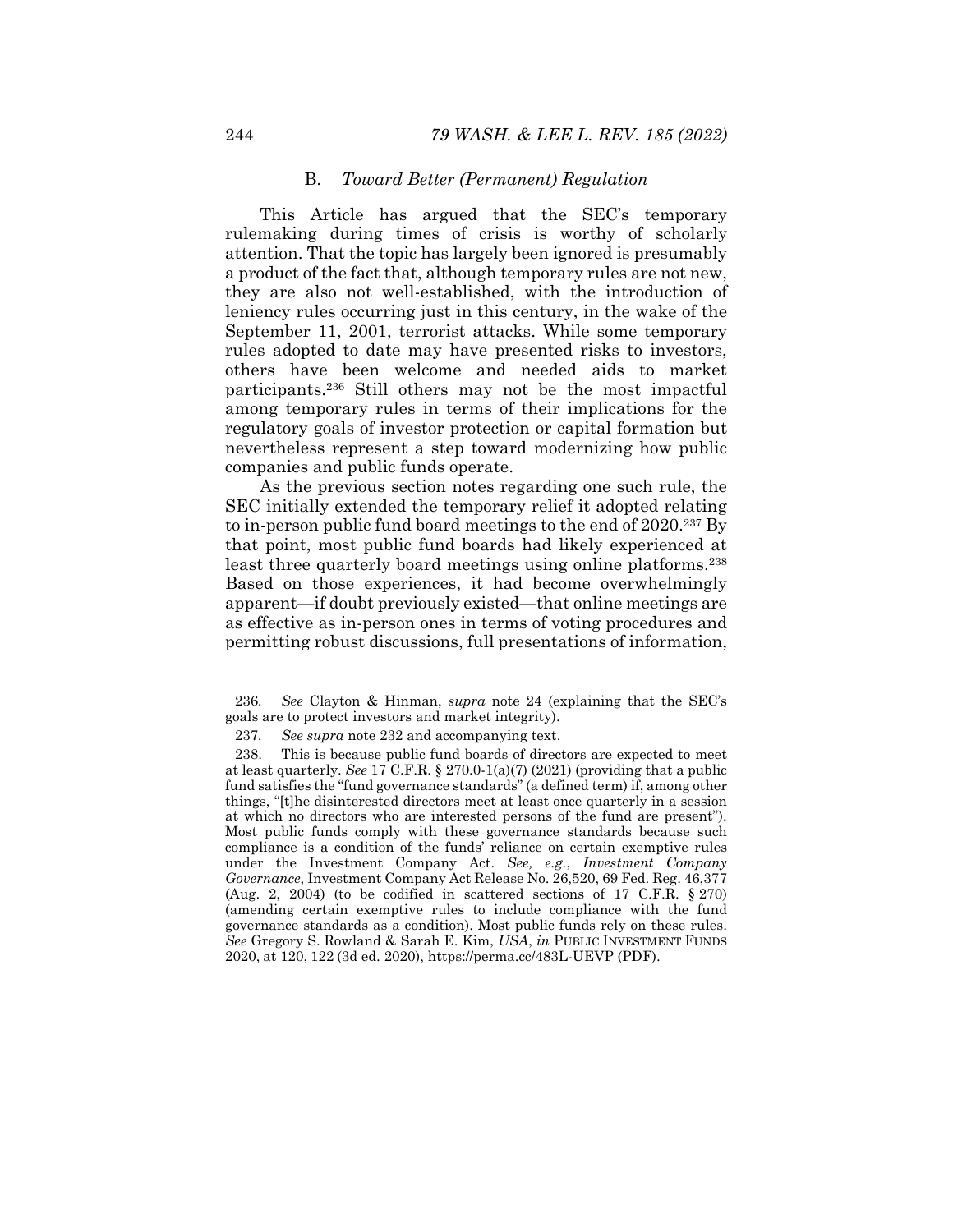and thoughtful discussion. Not only are online meetings equally effective, but the costs of these meetings are substantially lower, given that funds do not need to provide reimbursements for travel costs (which benefits fund investors because it is the fund that pays for these travel costs) or incur a number of other expenses.239 Temporary rules permitting SEC submissions to occur by email, rather than physical delivery, have produced similar benefits.<sup>240</sup>

It is plausible that the agency may decide to adopt some of these temporary rules as permanent ones, as was recommended by its Asset Management Advisory Committee.241 It has moved in that direction regarding the in-person-meeting relief by extending that rule indefinitely. Its making some rules permanent would be welcome across significant swaths of the public fund arena, as such permanent rules would be a measure of regulatory recognition of the ways that technology has enabled regulatory functions to be performed more efficiently.<sup>242</sup> Securities market participants have largely moved beyond the era of hard copies, physical mailings, faxes, and in-person and telephonic communication, as evidenced by the fact that market transactions now rely heavily on the Internet, automated trading, and electronic communications.243 It seems appropriate

 <sup>239.</sup> The author has observed this through personal experience, as she serves on the board of directors of several public funds. These boards have had numerous online meetings since March 2020.

<sup>240</sup>*. See Division of Corporation Finance Statement Regarding Requirements for Form 144 Paper Filings in Light of COVID-19 Concerns*, *supra* note 235 (allowing certain forms to be submitted via email); ARI B. LANIN, 2 CORP. GOVERNANCE: L. & PRAC. § 14.04(c) (2021) (describing the "significant time and cost savings" resulting from online communications such as email and other platforms).

<sup>241</sup>*. See* SEC ASSET MGMT. ADVISORY COMM., RECOMMENDATIONS REGARDING COVID-19 OPERATIONAL ISSUES 7 (2020), https://perma.cc/2BKD-5LPX (PDF) ("The AMAC recommends that the SEC issue exemptive or interpretive relief to make permanent its existing relief from the in-person voting requirements for mutual funds boards.").

<sup>242</sup>*. See* LANIN, *supra* note 240 (describing the cost and time savings resulting from the use of online platforms).

<sup>243</sup>*. See* 1 SEC. ARB. PROC. MANUAL § 5–6 (2020)

The explosive growth of online trading has improved the control investors have over their portfolios. . . . Online trading has grown rapidly, from 37 firms in 1997 to 160 firms in 1999. Over the same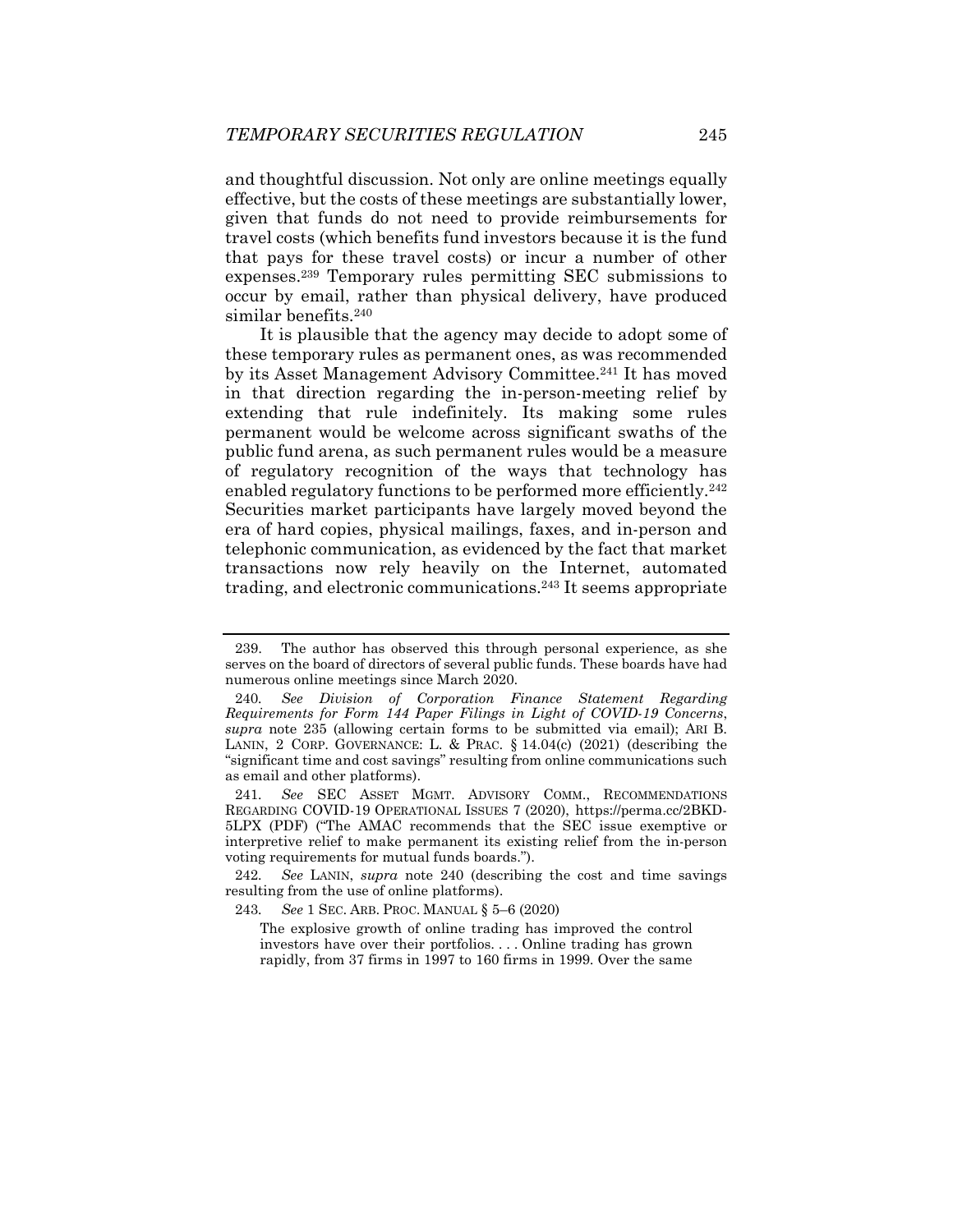that the regulator for these participants should embrace these technologies as well.

That suggestion may seem obvious, notwithstanding that the SEC, as the United States' securities regulator and primary financial market regulator, seemingly has not sufficiently recognized it to date. More important for present purposes, and for this Article's evaluation of temporary rules deployed by the SEC in crises contexts, is that the temporary rules described above evidence the broader potential of temporary rulemaking. Specifically, they show how temporary rules may supply a different, and possibly more fruitful, approach to the SEC's rulemaking.

At present, the SEC's rulemaking, whether it be to amend an existing rule or to create a new one, comprises a series of steps occurring over several months.244 Usually, the process is not expeditious. As a first step, the SEC produces a proposed rule release, in which it describes the rationale for the rule change and why it chose the particular approach that it did.245 It also sets forth the proposed text of the amended rule or new rule.246 Importantly, another component of the proposal is an economic analysis, in which the SEC estimates the cost of compliance for different-sized firms and discusses any projected

period, the number of trading accounts at online broker dealers have also increased significantly. The [General Accounting Office] Report found that the number of accounts more than doubled from about 4.1 million accounts in the last quarter of 1997 to nearly 10.5 million by mid-1999. There has also been a dramatic growth in the number of average daily trades by online investors. The Report found that in the last quarter of 1997, the number of online trades averaged about 153,000 a day, increasing to about 500,000 trades a day by March 1999.

<sup>244</sup>*. See* Reporting Threshold for Institutional Investment Managers, Exchange Act Release No. 89,290, 85 Fed. Reg. 46,016, 46,016–20 (July 31, 2020) (to be codified at 17 C.F.R. pts. 240, 249) [hereinafter Example Rule Proposal] (describing the SEC's rulemaking process).

 <sup>245.</sup> For an example of how the agency approaches rule proposals, see *id.* (setting forth the background for the proposed rule).

<sup>246</sup>*. See id.* at 46,031–32. This is consistent with the requirements of the Administrative Procedure Act. *See* 5 U.S.C. § 553(b)(3) (providing that agencies must include "either the terms or substance of the proposed rule or a description of the subjects and issues involved" in their general notice of rulemaking).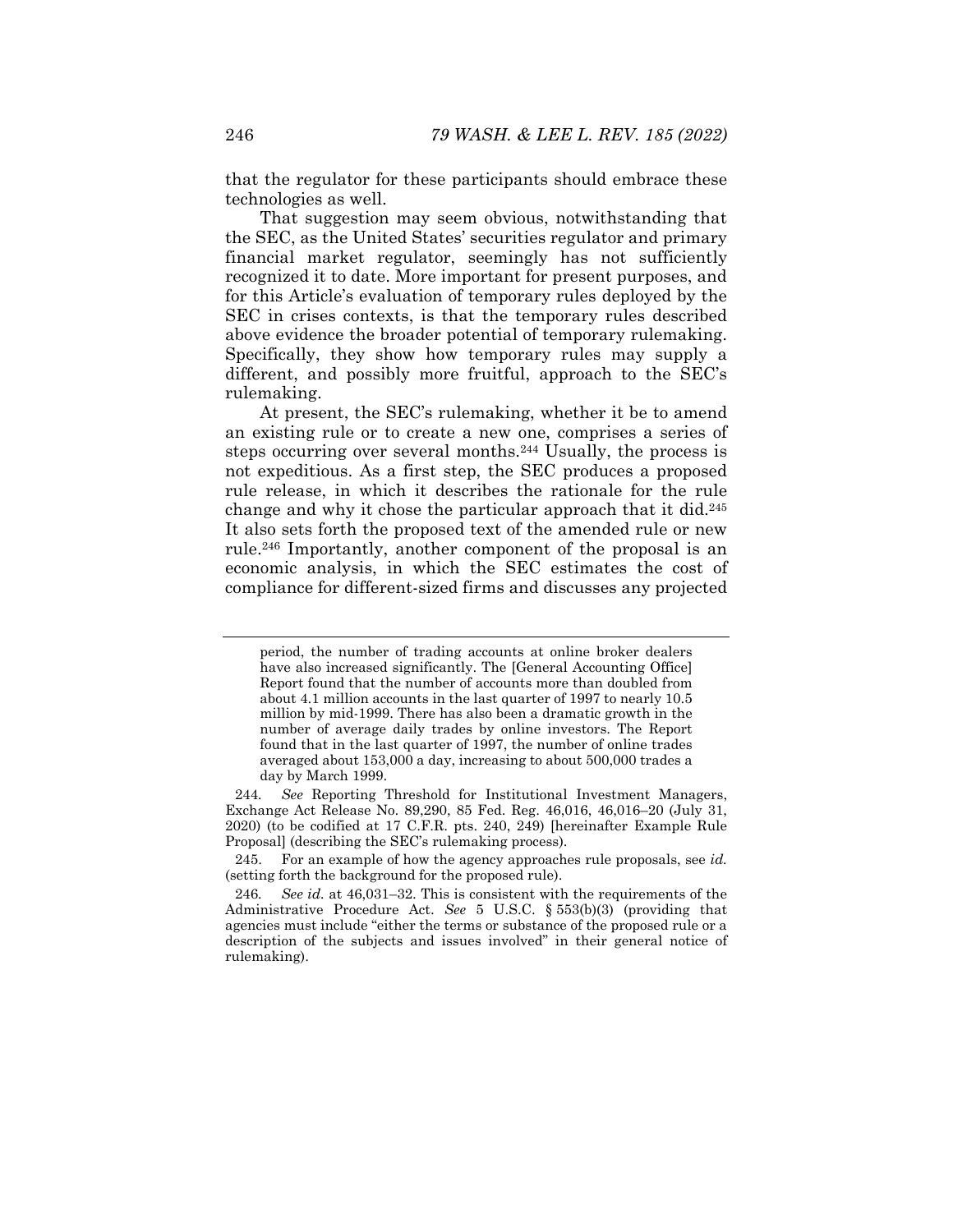benefits to regulated parties, among other things.247 As required by the Administrative Procedure Act,<sup>248</sup> the release additionally announces a comment period, during which potentially affected market participants are able to provide input regarding the proposal and, as appropriate, suggest possible changes to it.249 Finally, after the comment period has expired, the SEC publishes a final rule release, setting forth the final rule amendment or new rule, restating why it is necessary, and summarizing and addressing the comments it received regarding its proposal.250

This procedure is thorough and accords with applicable standards and requirements.251 Nevertheless, one may reasonably suspect that the SEC's procedures for evaluating whether it is appropriate to pursue formal rulemaking under these standards and requirements is a fraught process, impacted by the quantity and importance of competing rulemaking priorities, as well as the natural hesitancy of an agency that, for the most part, leans toward the conservative rather than the adventurous.252 This is especially so with regard

248*. See* 5 U.S.C. § 553(c) ("[T]he agency shall give interested persons an opportunity to participate in the rule making through submission of written data, views, or arguments with or without opportunity for oral presentation.").

249*. See* Example Rule Proposal, *supra* note 244, at 46,024–30 (requesting comments on questions relating to various aspects of the proposal).

 250. Although the SEC has some discretion in the content of its final rule release, the Administrative Procedure Act requires that an agency's announcement of a final rule or rule amendment occur at least thirty days before it takes effect. *See* 5 U.S.C. § 553(d) ("The required publication or service of a substantive rule shall be made not less than 30 days before its effective date . . . .").

<sup>247</sup>*. See* Example Rule Proposal, *supra* note 244, at 46,020–25 (setting forth an economic analysis of the proposed rule). The agency's inclusion of this analysis accords with its current guidance on conducting economic analyses in rulemaking processes*. See* Memorandum from RSFI and OGC on the Current Guidance on Economic Analysis in SEC Rulemaking (Mar. 16, 2012), https://perma.cc/79Q8-Z54U (PDF) (describing statutory guidance and executive orders requiring or recommending economic analyses in rulemaking processes).

<sup>251</sup>*. See supra* notes 244–250 and accompanying text.

<sup>252</sup>*. See, e.g.*, Brushan Akokar, *SEC Commissioner Downplays Bitcoin ETF Chances in 2019 Citing "Arcane" SEC Rules*, COINSPEAKER (Feb. 14, 2019, 11:51 AM), perma.cc/NG9X-X6ZA (last updated Feb. 12, 2020) (referring to the SEC as a "traditionally conservative agency").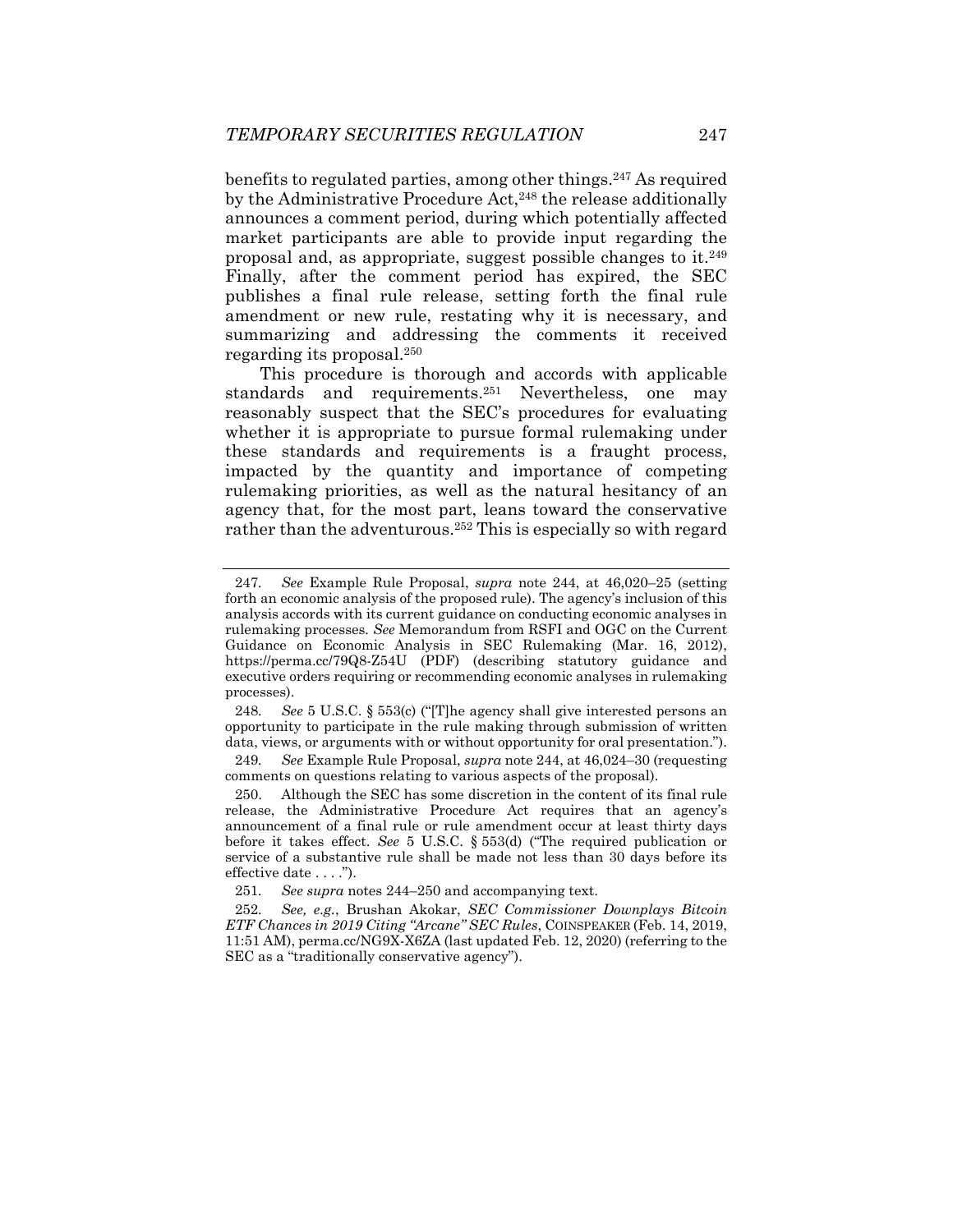to rules that constitute "background noise"—that is, that pertain to procedures that are seemingly tangential to, or procedural necessities of, more substantive regulatory mandates. The requirements providing that both public companies and public funds file certain forms and distribute certain documents in hard copy or that certain decisions by public fund boards of directors be made by in-person voting fall into this category.253

This is the untapped potential of temporary rules. The SEC can do more with temporary rulemaking than alleviate challenging or destructive circumstances during stock market crises. It can adopt temporary rules to allow it to better assess actual costs and benefits of rule changes that may significantly affect market participants but where that fact may not be immediately evident. Temporary rules have the benefit that they can be flexible and malleable, especially because, as the Introduction notes, most of them are not, in fact, rules but instead fall within a varied category of "Other Orders, Notices, and Information."254 As such, they generally can be discontinued at any time.255 And because they actually guide the behavior of market participants while they are in effect, they can produce better data about costs (including additional risks) and benefits than estimates developed in connection with formal rule proposals.256

### **CONCLUSION**

Born of recent crises significantly impacting the securities markets, the SEC's crisis-related temporary rules have been largely ignored by scholars but are ripe for study. This Article

<sup>253</sup>*. See Division of Corporation Finance Statement Regarding Requirements for Form 144 Paper Filings in Light of COVID-19 Concerns*, *supra* note 235 (allowing forms to be submitted via email instead of in hard copy).

<sup>254</sup>*. See supra* text accompanying notes 18–19.

<sup>255</sup>*. See supra* text accompanying notes 18–19; *see also* Clayton et al., *supra* note 233 (stating that the suspension of the in-person meeting requirement "will remain in effect until it is terminated by staff action").

<sup>256</sup>*. See* Clayton & Hinman, *supra* note 24 (stating that the SEC's responsive "actions have focused on facilitating market function and preserving market integrity, as well as providing guidance and relief to market participants affected by COVID-19").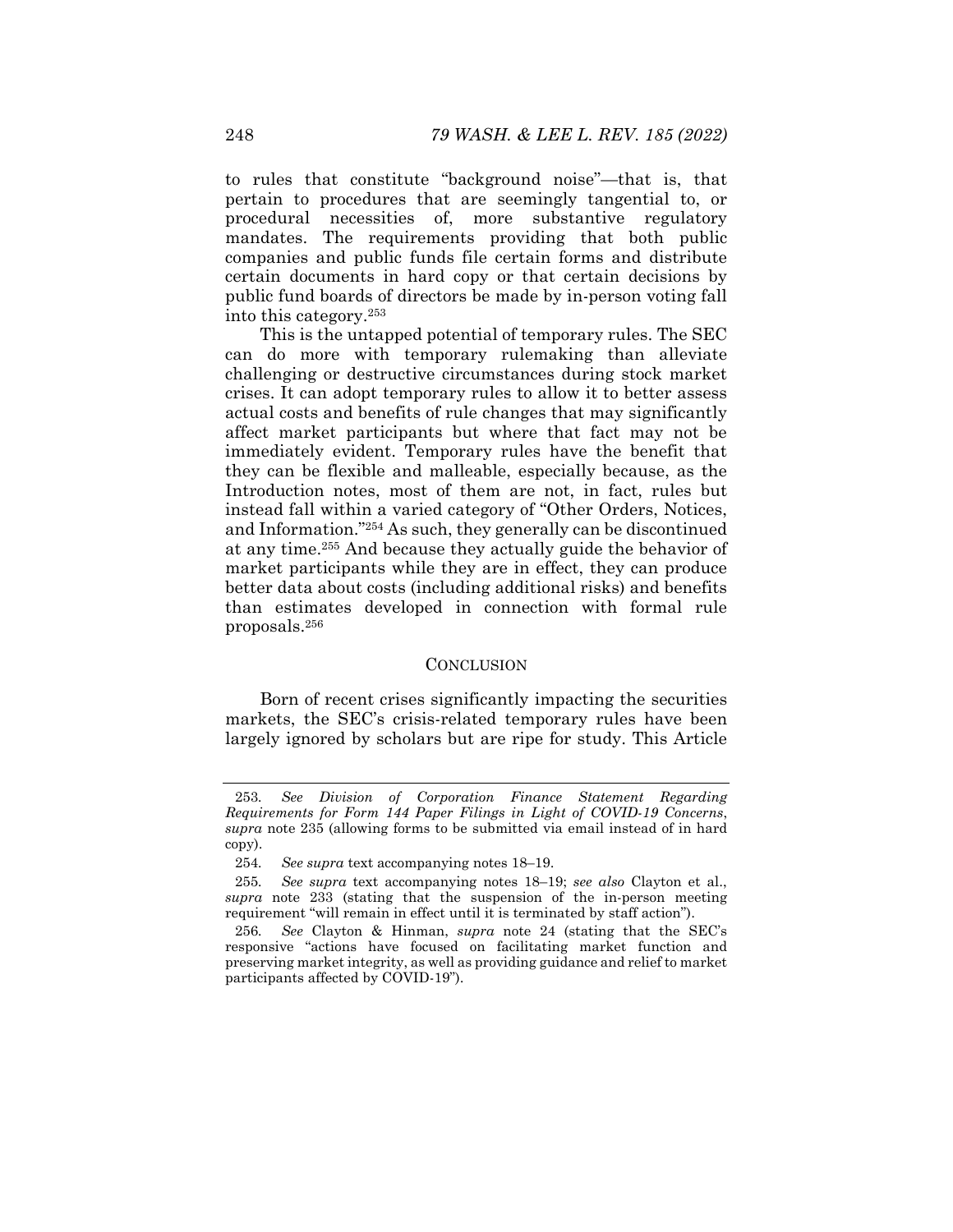constitutes a first step. Taking its analysis further presents myriad areas for refinement and prescription to enable both scholars and market participants to better understand not only what risks temporary rules might present to investors, but also what opportunities they may provide to regulated entities struggling to survive once-in-an-era market volatility and to the cause of more effective and more efficient regulation. It is apparent that temporary rules are multi-faceted.

What makes temporary rules intriguing is that, to date, they have been unusual. They have represented the efforts of an agency that plays a critical role in the markets to try to provide help where, in some cases, the prospect of life as normal seems hopeless.<sup>257</sup> The most interesting aspect of them, moreover, is that they are a pronouncement of aspects of that hopeless world that could most benefit not only market participants, but also the markets themselves. They are a diagnosis of an ailment; as such, they provide clarity and some measure of understanding.

Perhaps because, in many cases, temporary rules are adopted at early stages based on unavoidably incomplete information—after all, they appear only when crises overtake—they are not perfect. Public company temporary rules, intended to provide regulatory relief in crisis contexts, have served to delay the dissemination of information to the public, thereby possibly impeding the correction of previously-made untruthful statements and extending the period during which investors are relying on misinformation.258 Temporary rules applicable to public funds, also of the leniency variety, have provided limited permission for fund managers to possibly act on conflicts of interest in formulating lending arrangements between the funds they manage and affiliated

<sup>257</sup>*. See supra* notes 17–20 and accompanying text.

<sup>258</sup>*. See* Clayton & Hinman, *supra* note 24

This request that companies strive to provide, and update and supplement, as much forward-looking information as is practicable is driven by three primary considerations: (1) the information will benefit investors, (2) market digestion of the information will benefit the company, and (3) the broad dissemination and exchange of firm-specific plans for addressing the effects of COVID-19 under various scenarios will substantially contribute to our nation's collective effort to fight and recover from COVID-19.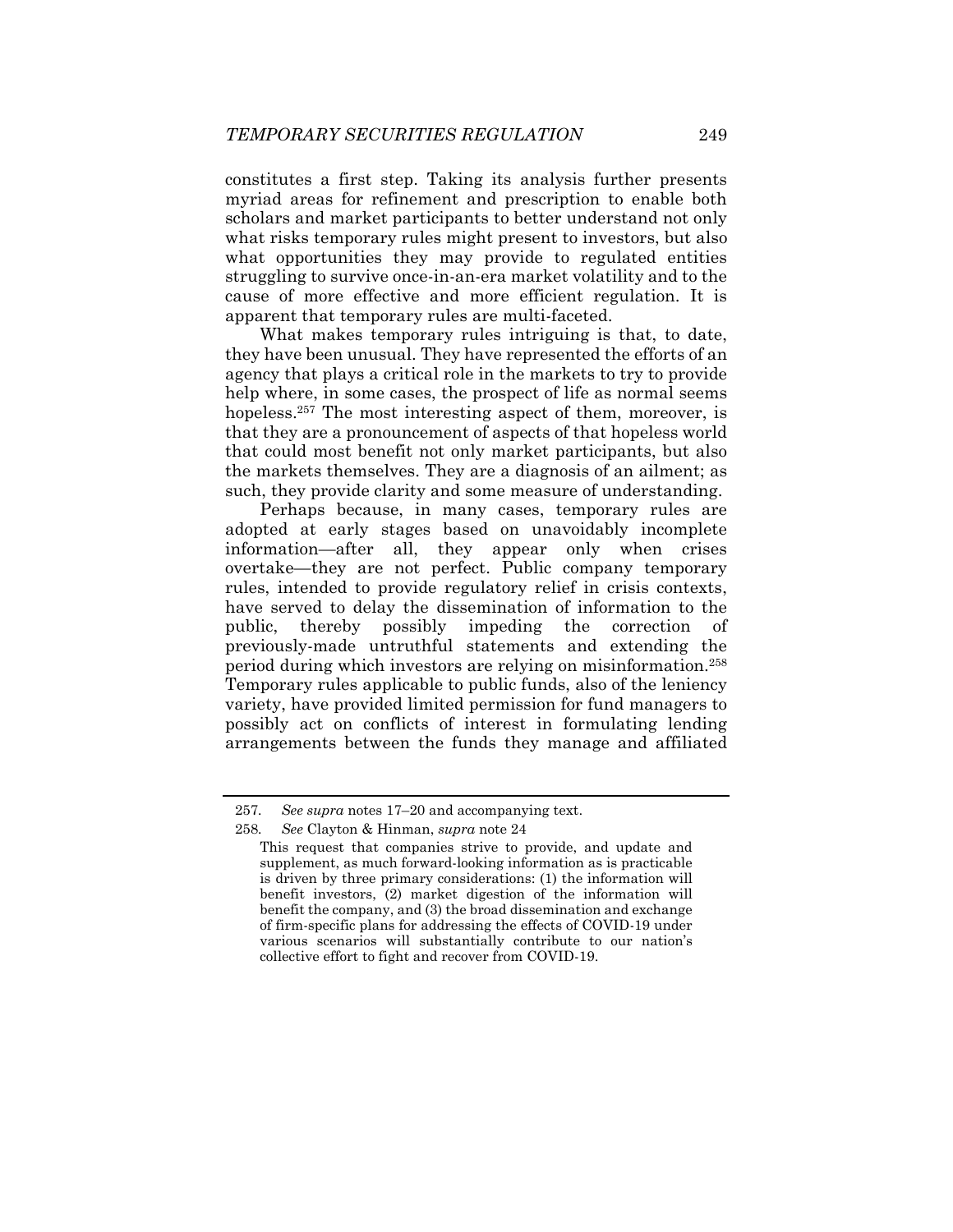entities.259 At the same time, some temporary rules, particularly those that the SEC adopted amid the 2007–2009 financial crisis to restrict short sales of the securities of financial institutions—and, ultimately, all public companies—have helped save vulnerable industries from falling to traders seeking to take advantage of that vulnerability.<sup>260</sup>

Going forward, to avoid concerns similar to those associated with the SEC's pandemic rulemaking that this Article has identified, the SEC should heed the lesson that arises from the pandemic and other recent crises. During crisis conditions, not all industries and firms should receive the same leniency, depending on their relationship to and involvement with the crisis at issue. In addition, not all market crises originate from tumultuous market events, as the crises stemming from the September 11, 2001, terrorist attacks and the 2020 pandemic demonstrate. In short—and taking a cue from the 2007–2009 financial crisis, in which the SEC focused on the financial industry in connection with its stringency rules—the precision the SEC has used in formulating stringency rules is also necessary in formulating leniency rules, perhaps especially in the context of crises that were not caused by market events.

Still other temporary rules have been innocuous, by all accounts. During the pandemic, for example, the SEC adopted a temporary allowance for public fund boards of directors to meet electronically to make decisions otherwise required to be made during in-person meetings.261 As a result of this rule, electronic meetings quickly became a staple for conducting business as the pandemic raged on.262 This and other temporary rules represent another important component of temporary rulemaking: Temporary rules may prove to be not only necessary and welcome in crisis circumstances, but also efficiency-enhancing in non-crisis circumstances and, therefore, worthy of consideration for becoming permanent rules that outlast crisis

<sup>259</sup>*. See* 2020 Borrowing & Lending Rule, *supra* note 136, at 17,374 (allowing public funds to borrow from affiliated entities).

<sup>260</sup>*. See* 2008 Short Sale Rule, *supra* note 188, at 42,379 (limiting short sales).

<sup>261</sup>*. See* 2020 Board Meeting Rule, *supra* note 231, 17,612 (eliminating the requirement for in-person meetings).

<sup>262</sup>*. See* LANIN, *supra* note 240 (describing the rise of virtual meetings and platforms to facilitate corporate communications).